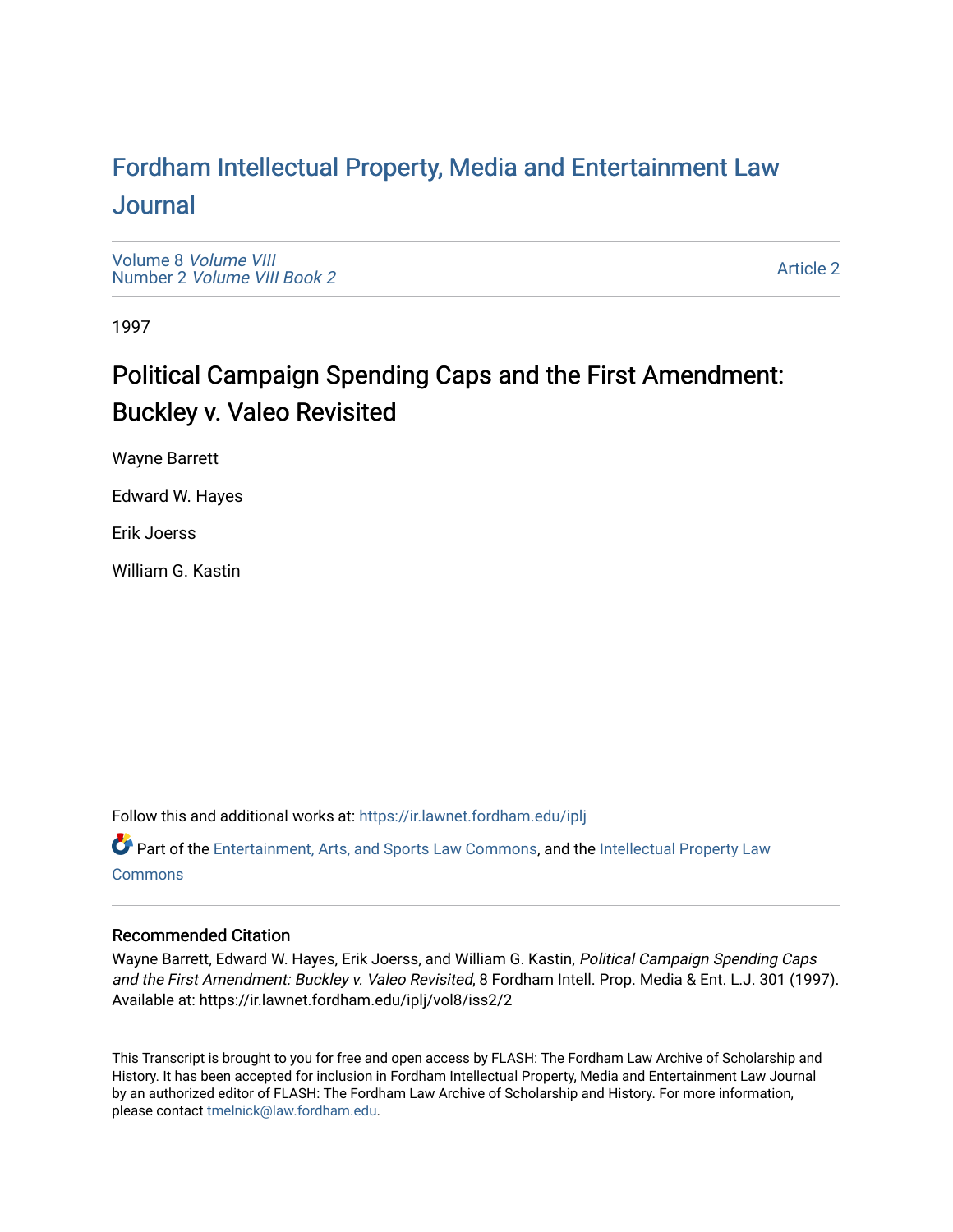# Panel II: Political Campaign Spending Caps and the First Amendment: *Buckley v. Valeo* Revisited

| Moderator: Wayne Barrett*             |
|---------------------------------------|
| Participants: Edward W. Hayes, Esq.** |
| Erik Joerss***                        |
| William G. Kastin, Esq.****           |
| Leo Kayser, III, Esq.*****            |
| Mark Lopez, Esq.******                |

MR. BARRETT: This panel addresses political campaign spending and the First Amendment. We will examine *Buckley v.*   $Valeo<sup>1</sup>$  and discuss the impact of that case on congressional power to limit campaign spending. The issue is at what point do campaign spending limits become limits on free speech.

I am Wayne Barrett. I am an investigative reporter and I cover a lot of campaigns. Campaign finance stories have taken on a kind of disappointing air in recent years because you cannot shock

<sup>\*</sup> Investigative Journalist; Senior Editor, the *Village Voice*, New York, N.Y.

<sup>\*\*</sup> Edward W. Hayes, P.C.; Governor's Committee to Review Audio-Visual Coverage of Court proceedings (1995); New York City Civilian Complaint Review Board (1991-1993). University of Virginia, B.A. 1969; Columbia Law School, J.D. 1972.

<sup>\*\*\*</sup> Political Organizer/Project Coordinator, Common Cause, New York, N.Y. University of Central Florida, B.A. 1994.

<sup>\*\*\*\*</sup> Court Attorney, New York Supreme Court, New York County, N.Y.; Staff Attorney, New York City Campaign Finance Board (1995-1998). Boston University, B.A., *cum laude*, 1990; New York Law School, J.D., *cum laude*, 1993.

<sup>\*\*\*\*\*</sup> Partner, Kayser & Redfern, L.L.P., New York, N.Y.; Committee on Drugs and the Law, Association of the Bar of the City of New York. Yale University, B.A. 1966; University of Virginia, LL.B. 1969.

<sup>\*\*\*\*\*\*</sup> Senior Staff Attorney, American Civil Liberties Union. Campbell University, B.S. 1980; Rutgers University School of Law, J.D. 1985.

<sup>1.</sup> Buckley v. Valeo, 424 U.S. 1 (1976).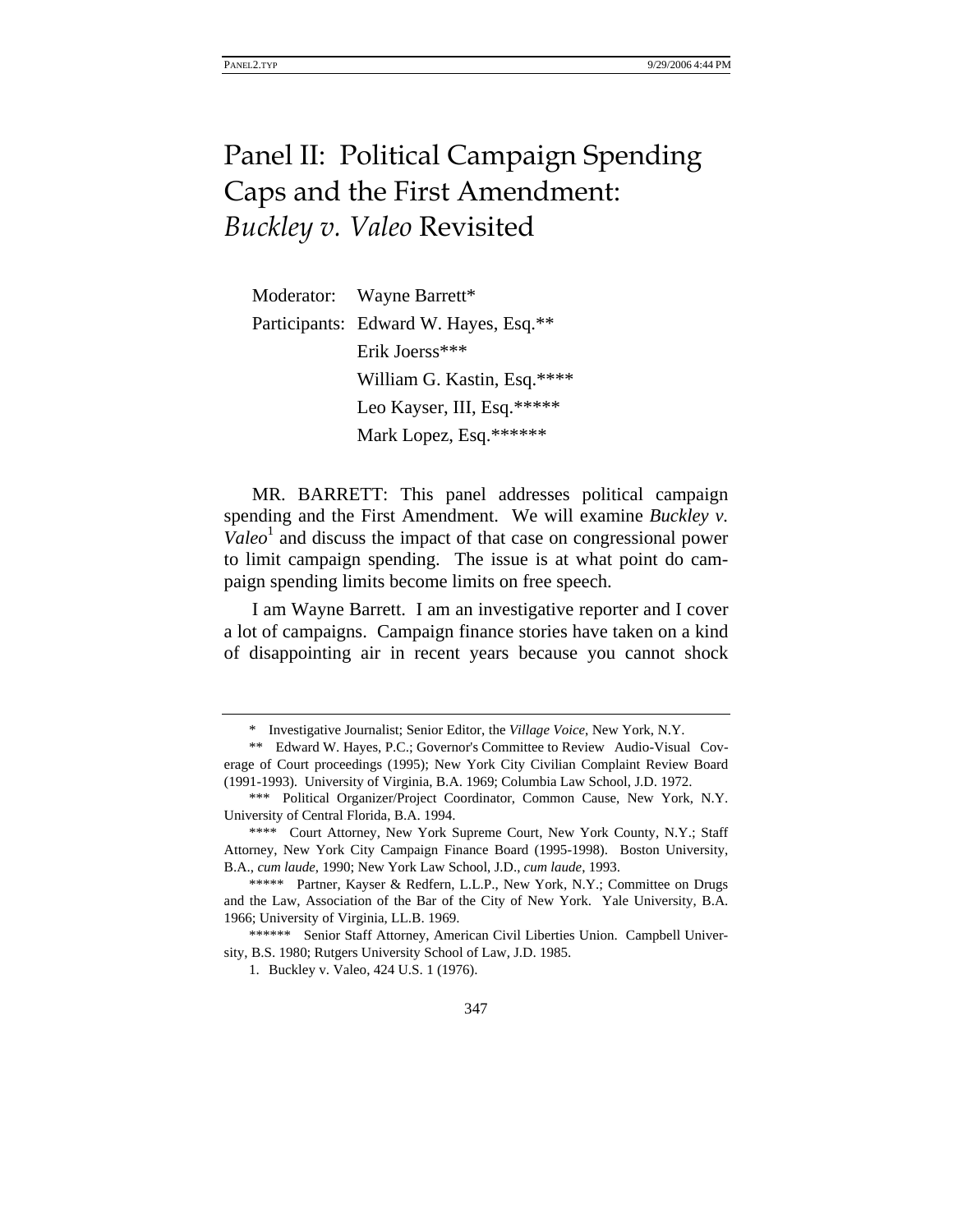anymore.<sup>2</sup> It has reached the stage where the quid pro quos of campaign finance are so routine that they are hardly news, and when they become news they seem to have little effect on the electorate. $3$ 

The Supreme Court case that we will analyze today considered whether or not campaign contributions are protected speech.<sup>4</sup> The image that came to my mind was a contributor shouting "gimme" at a crowded fund-raiser. But the Court did rule that expenditure caps are a restriction on free speech.<sup>5</sup>

Here in New York City, we do have a campaign finance system that does have an expenditure cap.<sup>6</sup> It is a voluntary program, so candidates choose whether or not to participate.<sup>7</sup> We just had a mayoral election in which all of the major candidates chose to participate in the program. $8$  It certainly did not seem to restrict anyone's speech. In fact, Mayor Rudolph Giuliani was able to say so much that one *New York* Magazine ran an advertisement stating that it was the only thing for which he had not claimed credit.<sup>9</sup>

So we are going to examine the question of expenditure caps as a restriction on speech. We have four excellent panelists. Our first speaker is Edward Hayes, a private attorney and former Assistant District Attorney with the Bronx County District Attorney's Office. He has been active in New York politics for much of his ca-

4*. See Buckley*, 424 U.S. at 23-28.

5*. See id.* at 39.

6. New York City Campaign Finance Act (1988) (codified as NEW YORK CITY ADMIN. CODE tit. 3, ch. 7, §§ 3-701 to 3-715).

7*. See id.*

9*. See* Felix H. Kent, *Mayor Giuliani's Right of Privacy*, N.Y. L.J., Feb. 20, 1998, at 3.

<sup>2.</sup> *See* Jack W. Germond & Jules Witcover, Another Sham Exercise, 30 NAT'L J. 775 (1998).

<sup>3.</sup> *See* Helen Dewar, Petition Drive May Be Last Hope for Campaign Reform, WASH. POST, Apr. 1, 1998, at A1. *But see* Bradley A. Smith, *Real And Imagined Reform Of Campaign Corruption: A Review Of Dirty Little Secrets: The Persistence Of Corruption In American Politics*, 6 CORNELL J.L. & PUB. POL'Y 141, 141-142 (1996).

<sup>8.</sup> See William Murphy, *City Briefing: A Report on People and Issues in City Government*, NEWSDAY, Sept. 29, 1997, at A37 (reporting allegations that both of New York City's major mayoral candidates used their political offices to sidestep spending limits while participating in a Campaign Finance Board program that limited fund raising and spending in return for matching funds); Adam Nagourney, *Giuliani Leads His Opponents In Money Raised and Spent*, N.Y. TIMES, July 16, 1997, at B5.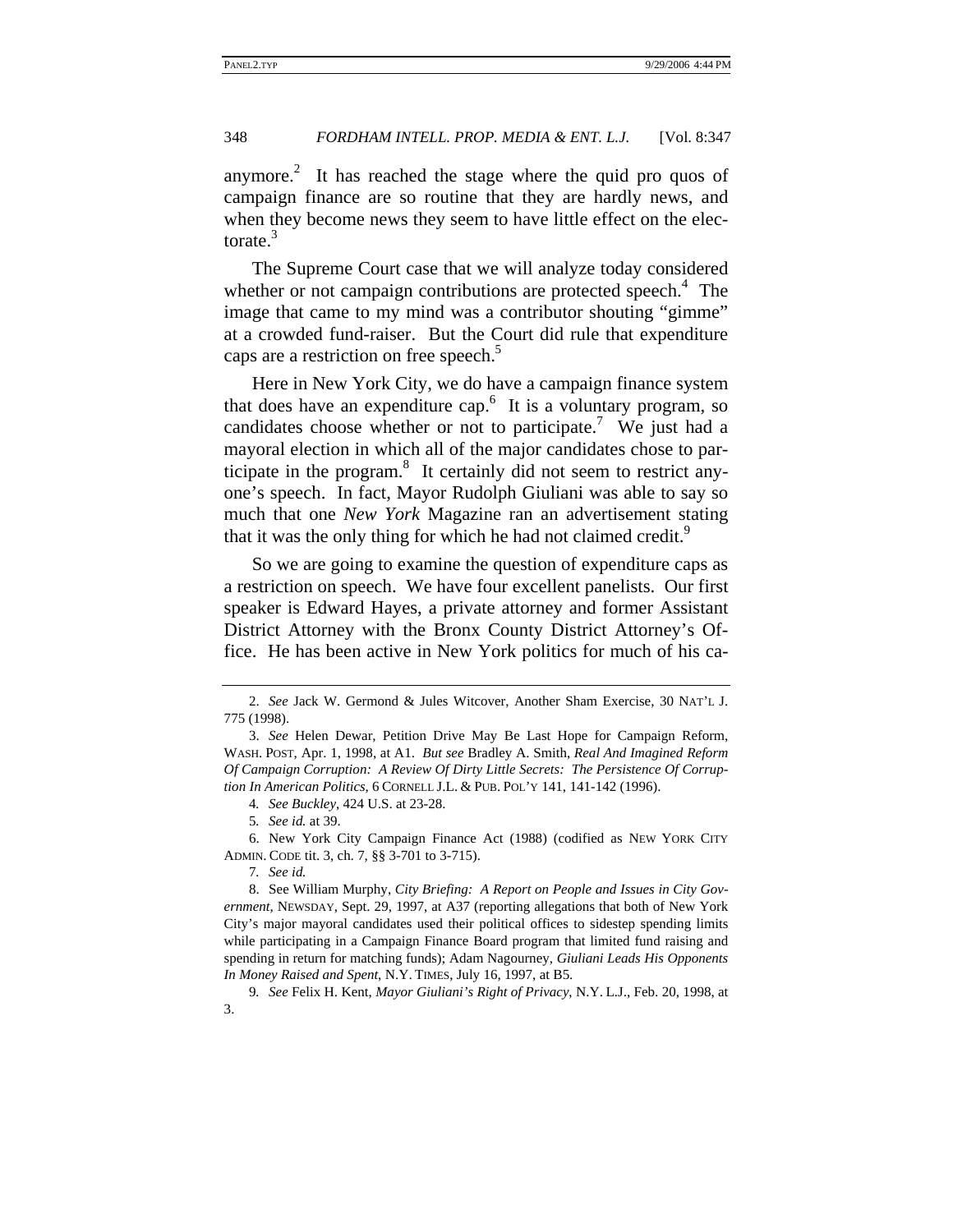reer and was appointed to the Civilian Complaint Review Board by Mayor David Dinkins. I should also point out that he represents many journalists, including Mike McAlary of the *Daily News*, so he does have some interest in the First Amendment. After Mr. Hayes, we will hear from Erik Joerss, a political organizer with Common Cause. Mr. Joerss is actively lobbying for federal finance campaign reform. Following Mr. Joerss, we will hear from Bill Kastin, an attorney with the New York City Campaign Finance Board. Mr. Kastin is a former motions law clerk for the United States Court of Appeals for the Second Circuit. Following Mr. Kastin, we will hear from Leo Kayser, a partner in the law firm of Kayser & Redfern. Mr. Kayser specializes in constitutional law, literary property law, and commercial litigation, and was a member of the transition team that helped New York Governor George Pataki move into office after his election. The last speaker we will hear from is Mark Lopez, a senior staff attorney with the American Civil Liberties Union ("ACLU") in New York. Prior to joining the New York office of the ACLU, Mr. Lopez served as a senior staff attorney with the ACLU's National Prison Project. After each panelist speaks, we will have a roundtable discussion and open the floor to questions.

Mr. Hayes is first.

MR. HAYES: I am a mouthpiece. Through out my career, my job has been to stand next to somebody who obviously did something atrocious and argue that he did not. That role has made me extremely well suited to discuss campaign finance reform. First, almost since the beginning of time, people have tried to find a way to manipulate people in authority. Campaign finance reform is essentially another way to control people's natural impulse to corrupt those in power.<sup>10</sup> The second thing is, by and large, people that give money to people who run for office want something in return. $^{11}$ 

Now, let me discuss something that has raised very serious issues. Do you remember the news reports about the individual that

<sup>10</sup>*. See* Buckley v. Valeo, 424 U.S. 1, 25-28, 45 (1976).

<sup>11</sup>*. See* Jill Abramson, *The Nation; Money Buys a Lot More Than Access*, N.Y. TIMES, Nov. 9, 1997, at C4.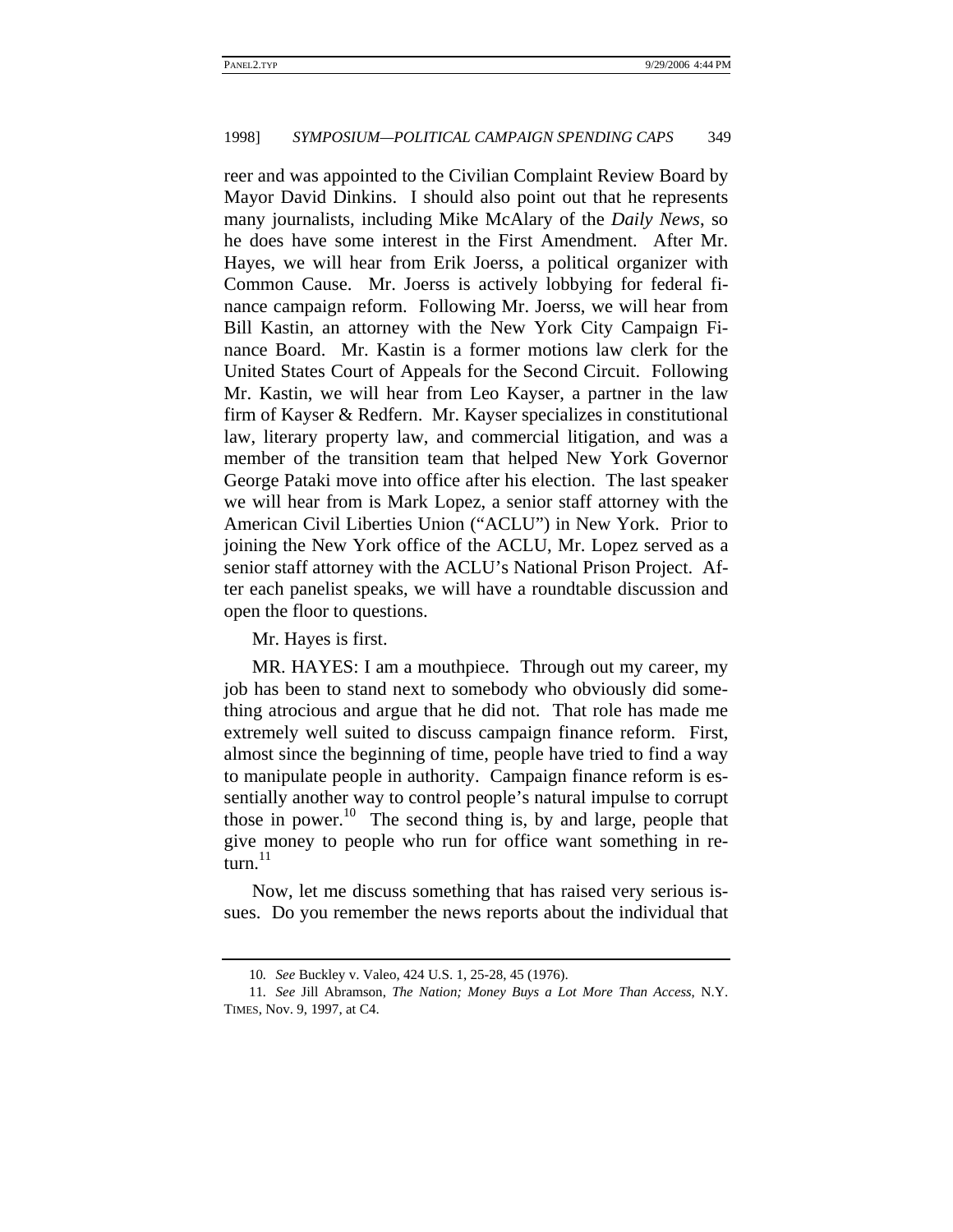apparently collected money from Chinese landscapers and Buddhist nuns, and gave the Clinton campaign very large sums of money?<sup>12</sup> There were reports of a man who visited the White House on many occasions, an individual of Chinese descent who raised money from a lot of overseas sources.<sup>13</sup> It raises issues in your mind that must be examined when considering campaign finance. The first thing I thought was that he went to the White House to bring cash because people sometimes give cash to politicians instead of checks.<sup>14</sup>

The second reason why somebody might make a trip to a politician's office is to check, for instance, if it would affect trade relations if three sixteen-year-old kids were shot in the middle of a square in Beijing last night. And the politician might reply, you could shoot one, you could shoot two, but three is too many.

That is a lot of what campaign finance is about. I am not saying that happened. What I am saying is that you want to avoid the appearance of impropriety. You do not want anybody to worry about improper behavior.

There are lots of ways to pay somebody to gain advantage. For example, when Rupert Murdoch bought the *New York Post* he also bought a disguised way of making campaign contributions. Every time he can control an editorial page or what a story says, then in a way, he is helping himself get a lucrative television license; he is winning the love and affection of some United States Senators.<sup>15</sup>

Those in the audience who are students at Fordham Law School, by and large, when you finish school you are going to practice in New York City. New York City is the absolute heartland of wide judicial discretion.<sup>16</sup> There are no judges in Manhat-

<sup>12</sup>*. See* Don Terry, *Democratic Fund-Raiser Pleads Guilty to Fraud and Conspiracy*, N.Y. TIMES, Mar. 17, 1998, at A18.

<sup>13</sup>*. See* Amy Keller, *Burton to Grill FEC for Going Soft on Gore Friend*, ROLL CALL, Mar. 26, 1998; Terry, *supra* note 12, at A18.

<sup>14</sup>*. See* Scott Turow, *Reforming Campaign Finance*, SACRAMENTO BEE, Oct. 19, 1997, at F1.

<sup>15.</sup> *See* Frank Rich, *Who's Biased Now?*, N.Y. TIMES, Mar. 4, 1998, at A21; *see also* Clifford J. Levy, Mayor Can't Force Cable Firm to Add Channel, Judge Rules, N.Y. TIMES, Nov. 7, 1996, at B21.

<sup>16</sup>*. See Letter to the Editor from George Pataki, Governor, New York*, N.Y. L.J., Mar. 18, 1996, at 2.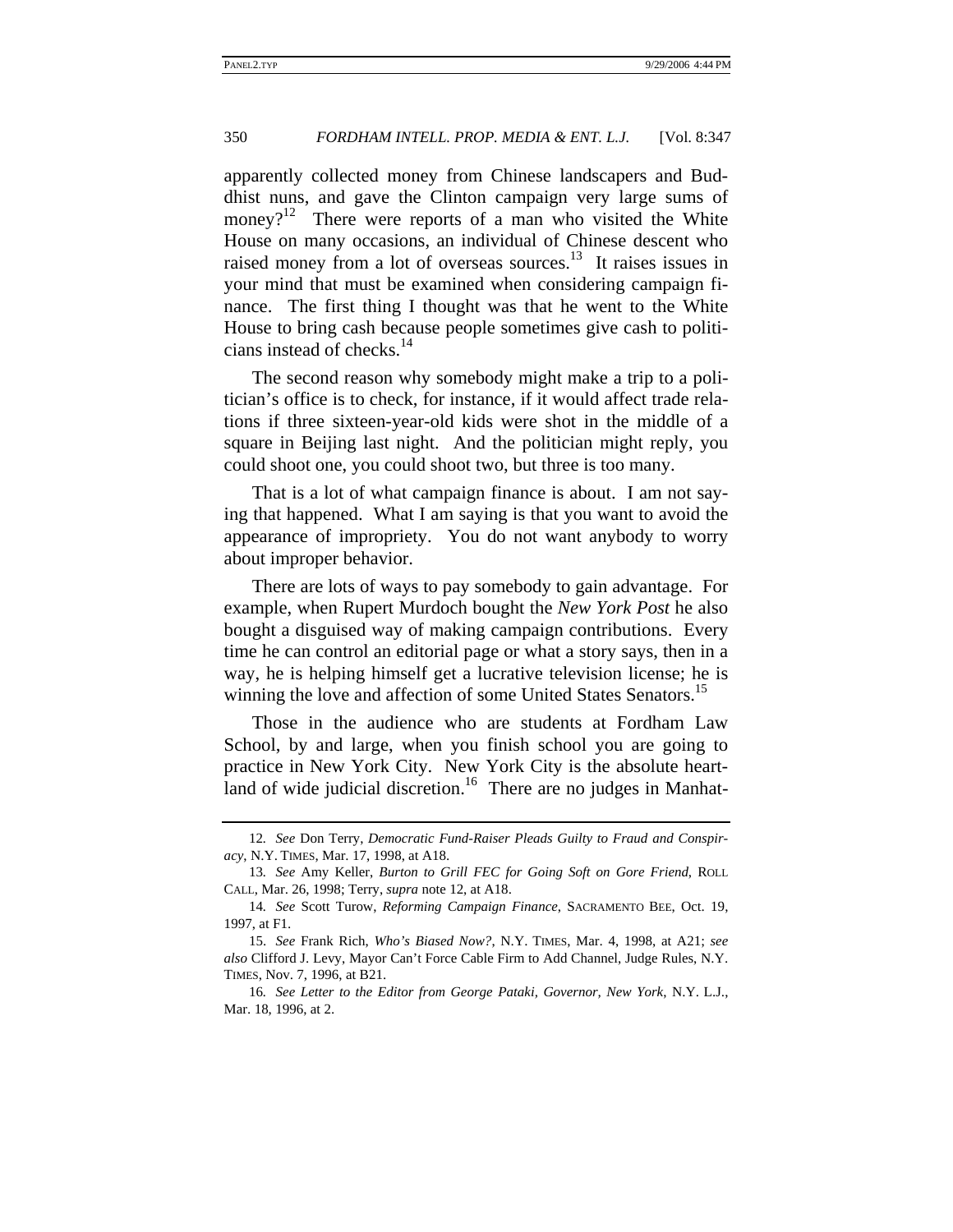$\tan^{17}$  or the Bronx<sup>18</sup> who are not picked by the Democratic organization: none. There are no Republican judges elected to the New York Supreme Court<sup>19</sup> in Manhattan or the Bronx. The key to becoming a New York Supreme Court justice in Manhattan is your relationship with Mr. Farell, $^{20}$  the Democratic leader for Manhattan. All of these things relate to the life that you will lead when you leave law school. The First Amendment issue concerns how you live in a free society. Campaign finance is just one of the checks and balances affected by that.

The essence of the *Buckley* decision was the idea of the judge applying a balancing test. If you read Robert Bork's book,<sup>21</sup> he will say judges should not have balancing tests. As much as possible, judges should not exercise their discretion; judges should give only an interpretation of the existing law and not make policy.<sup>22</sup> The reason is that, in an indirect way, campaign finance will affect those decisions. If you can collect enough money and your candidate is elected, that will have an effect on which judges are appointed. Every study has shown that judges tend to reflect the politics that they bring with them to the bench in their decisions.

So my first point is, when you think of campaign finance, first think of what kind of life you will lead and where you will play on the exercise of the power, which is what lawyers do. Lawyers are basically brokers in the exercise of power. The opportunity to influence judges, politicians, and government is at the essence of what we do as lawyers. That is the first issue.

The second issue is allowing the press to be the watchdogs of campaign finance. People like Wayne Barrett, along with another reporter named Andrea Bernstein, who writes for the *New York* 

<sup>17.</sup> Manhattan—comprising the whole of New York County—is one of the five boroughs of New York City. Each is a separate county.

<sup>18.</sup> The Borough of the Bronx comprises the whole of Bronx County, New York.

<sup>19.</sup> The New York Supreme Court is the state's trial-level court of unlimited original jurisdiction. The state's highest court is the New York Court of Appeals.

<sup>20.</sup> New York Assemblyman Herman D. Farell, Jr., chairman of the Ways and Means Committee.

<sup>21.</sup> ROBERT H. BORK, THE TEMPTING OF AMERICA (1990).

<sup>22</sup>*. See id.* at 143 ("It is a necessary implication of the prescribed procedures [set out in Article V] that neither statute nor Constitution should be changed by judges.").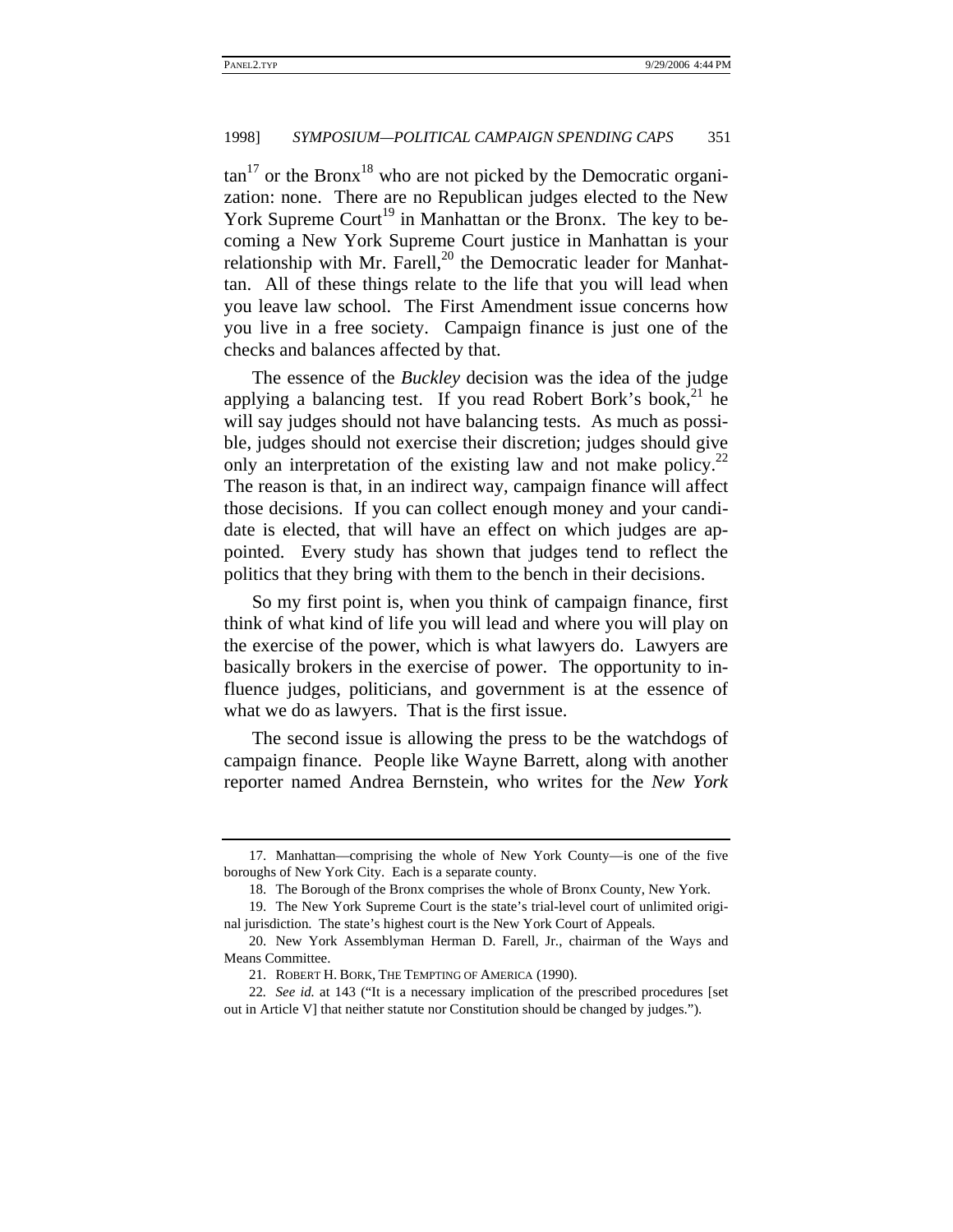*Observer*<sup>23</sup>, are two people that I probably would have to deny ever meeting in my entire life. That is because I am relatively conservative and they have skewered virtually every politician with whom I have had a good relationship over the last five years.<sup>24</sup> Nonetheless, society would fall in about seven seconds if Wayne Barrett and Andrea Bernstein could not write because, no matter what reforms you introduce for campaign finance, the people who are voting on those laws are living off that money. Politicians use campaign finance to pay for their girlfriends, clothes, restaurant bills, and the hotel rooms where they meet their girlfriends.

There are a million other ways that people get paid back for making campaign contributions.<sup>25</sup> You give them free legal ad-

25*. See Council of Favors; Lords of Their Wards, Aldermen are Generous to a Fault-With Taxpayer's Money. The Gift-Giving Translates into Votes and Campaigns Contributions*, CHI. TRIB., Nov. 3, 1997, at N1; George E. Jordan & Michael Powell, *The Buddy System is Rudy's Too; Mayor's Hiring Freeze Thawed to Accommodate Pals and Kin*, NEWSDAY, Apr. 18, 1994, at A6; Liam Pleven & Robert E. Kessler, *Feds Probe Pataki's 1994 Fundraising/Sources: Focus on Possible Promised Favors*, NEWSDAY, Jan. 22, 1998, at A26; David E. Rosenbaum, *In Political Money Game, the Year of Big* 

<sup>23.</sup> Andrea Bernstein covers New York State politics for the *New York Observer* and also writes for other popular publications, such as the *New York Times* and the *Washington Post*. *See* Andrea Bernstein, *A Look at Roadblocks to Campaign Reform; The Lord of the Loopholes; Any Law You Can Draw; The Likes of Wily Al D'Amato Can Evade*, WASH. POST, Jan. 12, 1997, at C3; Andrea Bernstein, *Pataki's Secrets*, N.Y. TIMES, Mar. 23, 1996, at A21.

<sup>24</sup>*. See, e.g.*, Wayne Barrett, *Giuliani For Sale*, VILLAGE VOICE, Apr. 7, 1998, at 25 (discussing New York City Mayor Rudolph W. Giuliani ("Mayor Giuliani")); Wayne Barrett, *Fifty Reasons to Loathe Your Mayor*, VILLAGE VOICE, Nov. 4, 1997 (same); Wayne Barrett, *State For Sale: How Pataki's Secret Auction Attracted Conflict Contributions*, VILLAGE VOICE, May 7, 1996, at 12 (discussing New York Governor George Pataki); Wayne Barrett, *Taking a Pass on Peace: The Rabin Rant of Rudy's Rabbis*, VILLAGE VOICE, Dec. 12, 1995 (discussing Mayor Giuliani); Wayne Barrett, *Grand Old Pals: The Political Rapsheet of Rudy's Brooklyn Party Animal*, VILLAGE VOICE, Sept. 26, 1995, at 13 (same); Wayne Barrett & Jon Bowles, *A D.A. Gone Bad: How Albany Ambitions Corrupted Joe Hynes*, VILLAGE VOICE, Aug. 30, 1994 (discussing Joe Hynes); Andrea Bernstein, *Why Albany Can't Shun Controversy*, NEWSDAY, Jan. 4, 1998, at B5 (discussing New York State politicians working in Albany, New York's capital); Andrea Bernstein, *A State Budget of Smoke and Mirrors*, NEWSDAY, Aug. 10, 1997, at G5 (same); Andrea Bernstein, *A Cold, Cold Feeling Inside Albany*, NEWSDAY, Feb. 2, 1997, at G5 (same); Andrea Bernstein, *A Look at Roadblocks to Campaign Reform; The Lord of the Loopholes; Any Law You Can Draw; The Likes of Wily Al D'Amato Can Evade*, WASH. POST, Jan. 12, 1997, at C3 (same); Andrea Bernstein, *Once Again, A State Budget Mess*, NEWSDAY, Mar. 31, 1996, at A45 (same); Andrea Bernstein, *Pataki's Secrets*, N.Y. TIMES, Mar. 23, 1996, at A21 (discussing New York Governor George Pataki).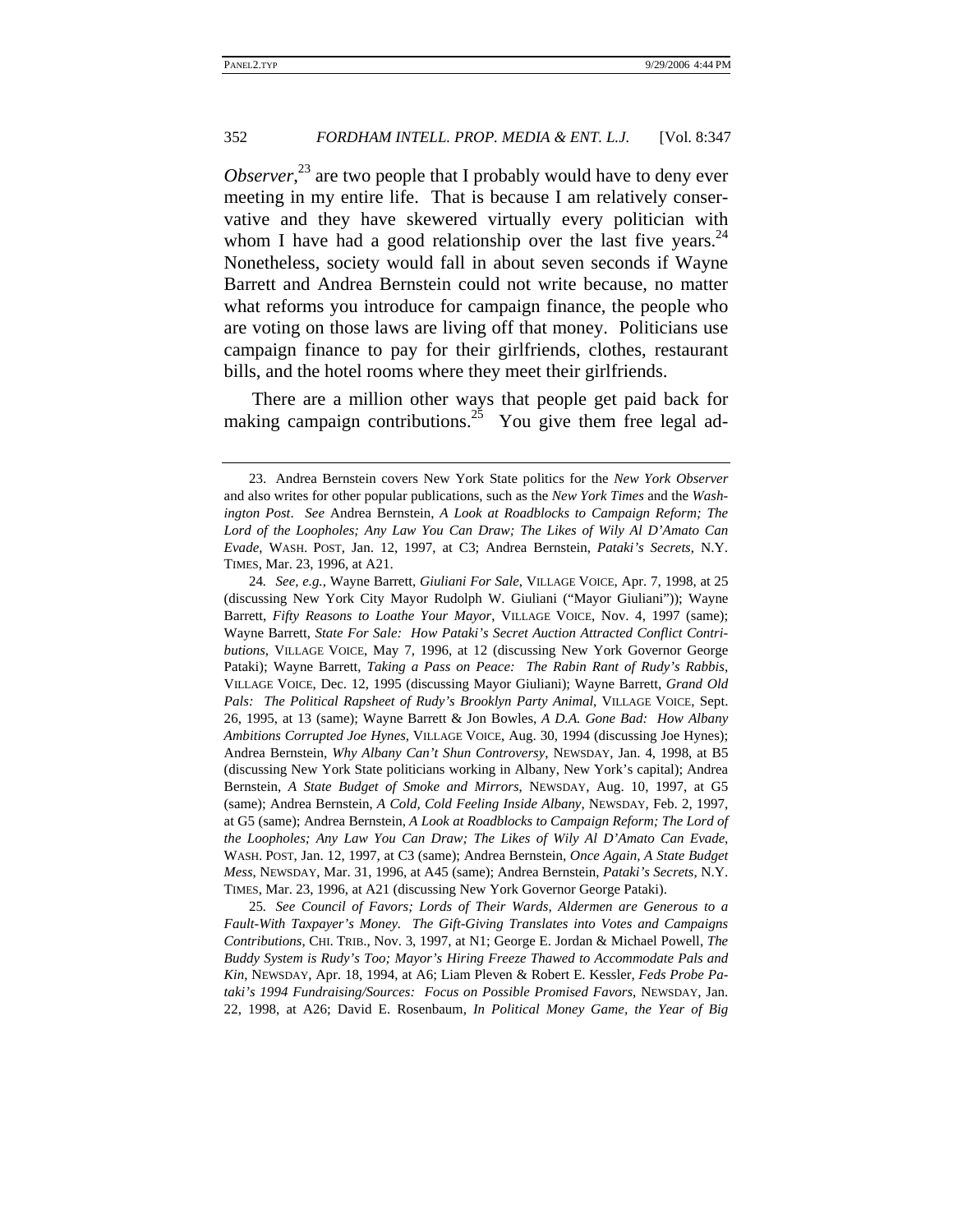vice. When some judge gets in trouble, you get appointed to investigate him and throw the investigation into the toilet. There are a million ways to benefit from making campaign contributions.

So if you are asking me for my opinion about the most important issue regarding campaign finance reform, it is allowing the views of Wayne Barrett on the left, the *American Spectator* on the right, and the *New York Times* for *noblesse oblige* in the middle to be heard.

The biggest problem that we have now, is the business with soft money and hard money. $2^6$  Politicians find ways to collect large sums of money for which they do not have to disclose the source and there is not a campaign cap.<sup>27</sup> The absolute champion of that, God bless him, is Senator Alfonse D'Amato (R-New York).<sup>28</sup> He collects very large sums of money and then transfers it back to the local republican parties.<sup>29</sup>

Look at President Clinton. The Democratic Party in New York is dying; it is hard to believe, but it is really in trouble.<sup>30</sup> President

*Loopholes*, N.Y. TIMES, Dec. 26, 1996, at A1; Bob Sablatura, *The Other Government; Contractual Friendships; Thin Line Separates Political Giving and Quid Pro Quo*, HOUS. CHRON., Mar. 24, 1998, at A1.

<sup>26</sup>*. See* 144 CONG. REC. H1726 (1998); *see also Hearings on Campaign Finance Revision: Soft Money Before the Senate Comm. on Rules and Administration*, 104th Cong. 1 (1997) (testimony of Bradley A. Smith, Adjunct Scholar, Cato Institute; Anthony Corrado, *Giving, Spending and "Soft Money"*, 6 J.L. & POL'Y 45 (1997).

<sup>27</sup>*. See* Art Buchwald, *Hard Facts About Soft Money*, WASH. POST, July 4, 1996, at C1; James Dao, *Pataki Will Not Open Books on Inaugural Fund*, N.Y. TIMES, Nov. 17, 1995, at A1; Ernie Freda, *On Washington; Disaster-Relief Bill Heading For Certain Veto*, ATLANTA J. & CONST., June 6, 1997, at A8; *Disclosure Best Reform of Soft-Money Financing*, SEATTLE TIMES, June 25, 1997, at B4; David E. Rosenbaum, *In Political Money Game, the Year of Big Loopholes*, N.Y. TIMES, Dec. 26, 1996, at A1.

<sup>28</sup>*. See* Andrea Bernstein, *A Look at Roadblocks to Campaign Reform; The Lord of the Loopholes; Any Law You Can Draw, The Likes of Wily Al D'Amato Can Evade*, WASH. POST, Jan. 12, 1997, at C3; Howard Kurtz, *Raging Al*, WASH. POST, May 22, 1994, at W10.

<sup>29</sup>*. See* Andrea Bernstein, *A Look at Roadblocks to Campaign Reform; The Lord of the Loopholes; Any Law You Can Draw, the Likes of Wily Al D'Amato Can Evade*, WASH. POST, Jan. 12, 1997, at C3; Kurtz, *supra* note 28, at W10; Leslie Wayne, *Republican Rainmaker—A Special Report; D'Amato Converted Donations to Help New York Candidates*, N.Y. TIMES, Feb. 18, 1997, at A1.

<sup>30</sup>*. See* Richard L. Berke, *Democratic Party Unable to Pay Debts from Last Year's Elections*, N.Y. TIMES, Mar. 27, 1997, at A1; Richard L. Berke, *Democrats' Big Debt Hurts Effort in Three Races*, N.Y. TIMES, Oct. 30, 1997, at A28; Tom Precious, *State*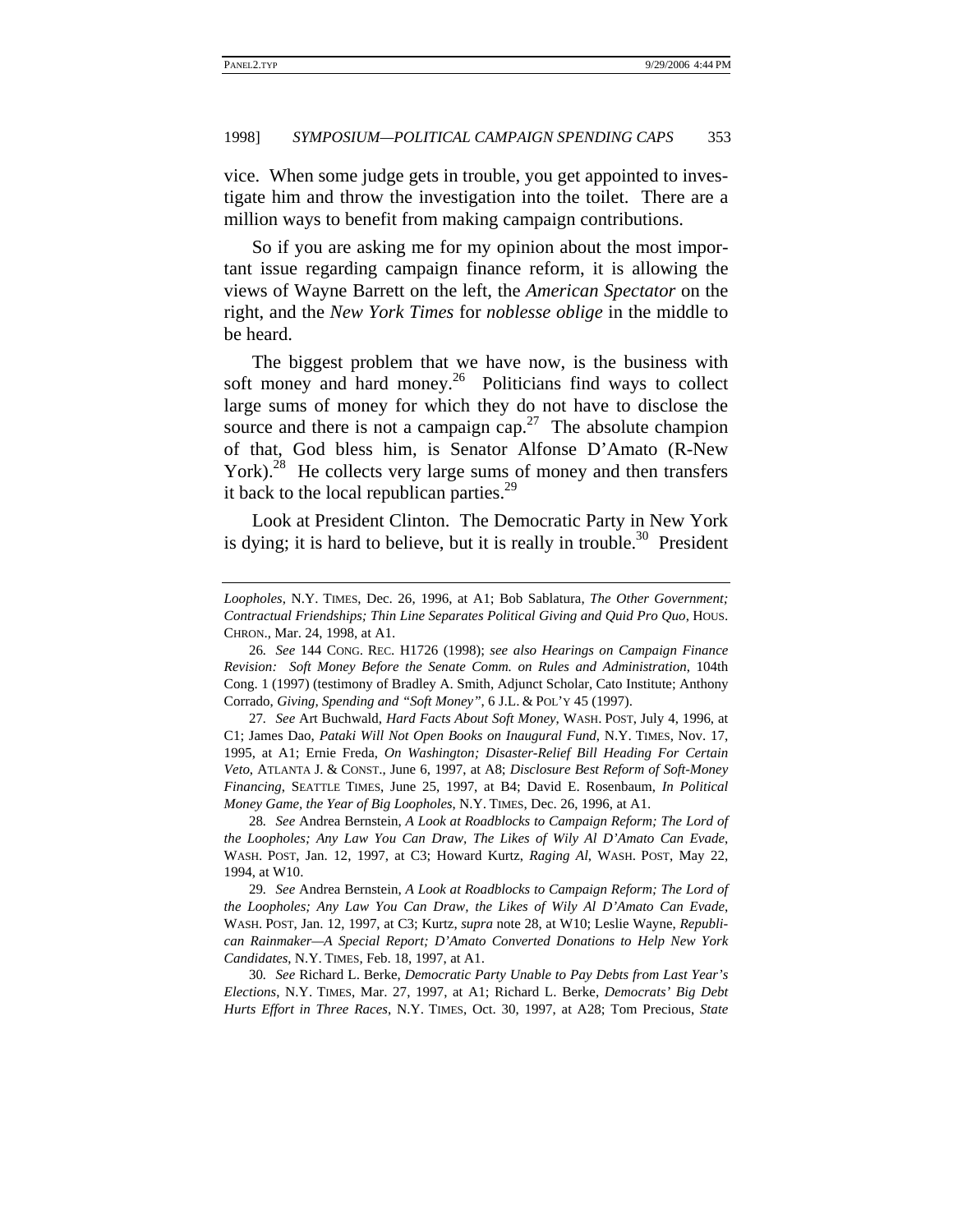Clinton has taken all the money out of the state of New York. $31$ The Democratic Party of New York is screaming on the front page of the *New York Times* that the Democratic National Party is collecting their share.<sup>32</sup> Well, the reason for that is the Democrats are not in power in New York State,  $33$  so they no longer have access to the goodies to give to contributors. A large Democratic contributor cannot go to the Governor and get a road contract or have advantageous judges appointed. So President Clinton comes in and collects all of the money.

The difference between soft and hard money is wrong. It enables people who can accumulate a lot of money to make essentially surreptitious contributions.<sup>34</sup> So the absolute essence of all of this is disclosure. I think that if you are rich and you want to give a lot of money to a politician, so long as everybody knows about it, go ahead and do it. The election is still based on the majority of votes. Unions and other special interest groups in this country will find a way to offset those large contributions of money.

You cannot have secret contributions, and you also cannot have disguised contributions. A disguised contribution would be where some people in Indonesia decide to give money to advance the in-

*Democrats are Hard at Work Rebuilding Party*, TIMES UNION, Aug. 25, 1996, at A1; Adam Nagourney, *New York State's Democrats See Party Adrift and Divided*, N.Y. TIMES, July 9, 1997, at A1; Adam Nagourney, *Consensus Proves Elusive For Democratic Leaders*, N.Y. TIMES, Dec. 14, 1997, at A51.

<sup>31</sup>*. See* Adam Nagourney, *Democratic National Party to Share Wealth with States*, N.Y. TIMES, Mar. 6, 1998, at B4; Adam Nagourney, *Fight Widens Over Keeping Party Funds*, N.Y. TIMES, Jan. 17, 1998, at B1.

<sup>32</sup>*. See* Adam Nagourney & James Dao, *As Clinton Eats Up Contributions, New York Party Says It's Starving*, N.Y. TIMES, Jan. 9, 1998, at A1; Adam Nagourney, *Democratic National Party to Share Wealth with States*, N.Y. TIMES, Mar. 6, 1998, at B4; Adam Nagourney, *Fight Widens Over Keeping Party Funds*, N.Y. TIMES, Jan. 17, 1998, at B1.

<sup>33</sup>*. See* Precious, *supra* note 30, at A1; *see also* Robert J. McCarthy, *State Democrats Meet to Discuss Plan on How to Regain Power in New York*, BUFFALO NEWS, Sept. 30, 1997, at B6; Adam Nagourney, *New York State's Democrats See Party Adrift and Divided*, N.Y. TIMES, July 9, 1997, at A2.

<sup>34</sup>*. See Color of Money; End the Abuse; McCain-Feingold is Dead, and With It, Hopes For Campaign-Finance Reform*, VIRGINIAN-PILOT, Mar. 3, 1998, at B8; Saundra Smokes, *End the Scam of Soft Money Campaign Contributions*, SYRACUSE HERALD AM., Feb. 23, 1997, at G3.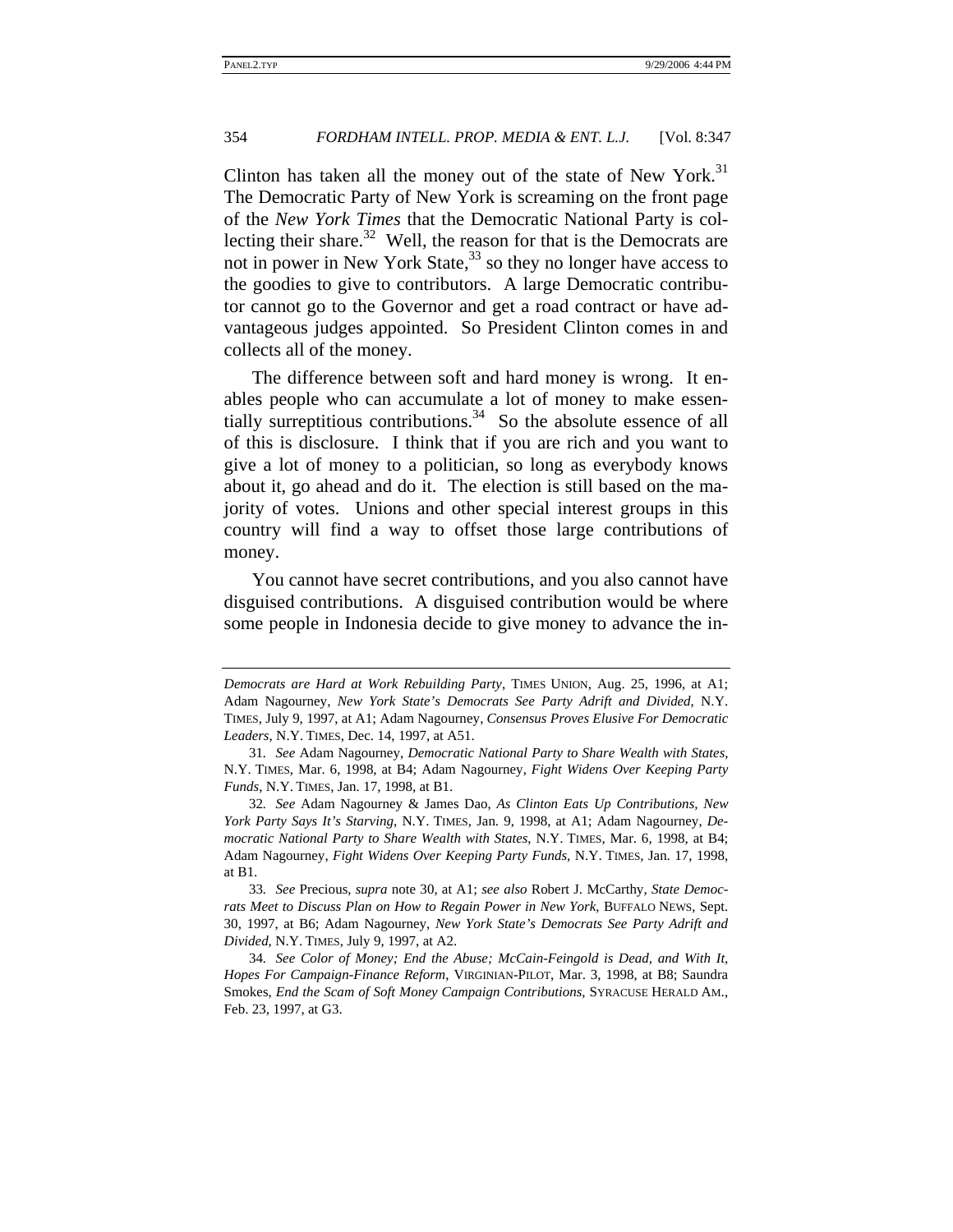terests of people in China. I still do a lot of criminal defense work, so I can tell you, if you represent any Chinese gangsters, they will tell you that they can go home to China and nobody will be able to get them. The Chinese gangsters, in some areas, run the banks, the government, and the police. $35$  So, with a disguised contribution you do not know whose interests are being served; that is why it is a problem.

Those foreign contributors to President Clinton are on the run and cannot be located $36$  because they are in China. They will not turn up, and China will not give them back unless they want to. In return for hiding out the main witnesses against President Clinton in China, someone, somewhere paid a price. Actually, you paid for that indirectly. I am not saying President Clinton is any different than the Republicans—there are lots of bad things you could say about them too. But here, somebody made a power tradeoff.

In short, the essence of what I am saying is two things. First, everything they tell you in law school about the law and the impartiality of the judiciary is lovely, but it is not true. As a lawyer, you should look for things that go wrong, for partiality, and for unfair influence.

Second, campaign contributions are a double-edged sword because contributions enable people to express their opinions and influence government—hopefully for the better, but possibly for the worse.

The most important thing is disclosure. Interestingly enough, in the practice of law, it is what people do not tell you which is the most upsetting and often causes the most injustice.

MR. BARRET: Thank you very much. Our next panelist to speak is Erik Joerss of Common Cause.

<sup>35</sup>*. See* Daniel Kwan, *Warning as Crime Gangs Take Control*, SOUTH CHINA MORNING POST, Sept. 17, 1996; Jane H. Lii, *Chinese Immigrant Flees an Asian Smuggling Gang a Second Time*, N.Y. TIMES, Feb. 23, 1995, at B1; Sam Meddis, *Chinese Gangs: USA's 'New Mafia?'*, USA TODAY, July 11, 1990, at A1.

<sup>36</sup>*. See, e.g.*, *Indictments Bolster Contentions of Foreign Influence Peddling*, OMAHA-WORLD HERALD, Feb. 21, 1998, at 34 (stating that Charlie Trie, who was indicted by a federal grand jury on fifteen counts of campaign finance violations in connection with the Clinton-Gore campaign, disappeared from the United States and was thought to be hiding in China).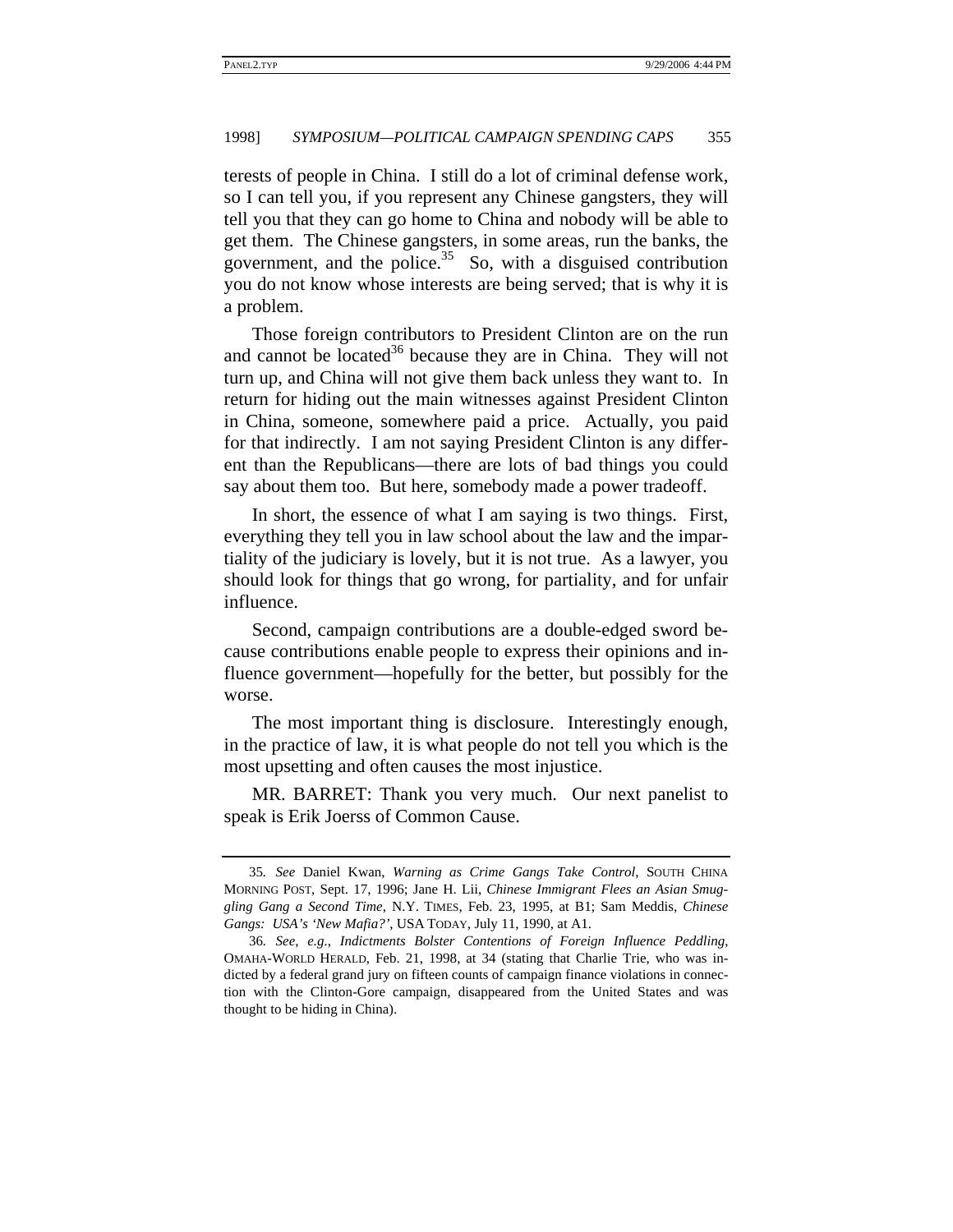MR. JOERSS: I would like to start by saying that what Mr. Hayes just said about Andrea Bernstein is completely true. As a matter of fact, Common Cause is honoring her on Friday for the work she has done over the past year.<sup>37</sup>

It is really an honor to be here. Looking at the other panelists, it is even more of an honor. I feel a bit overwhelmed.

I want to talk a little bit about *Buckley v. Valeo*, 38 in that the key to *Buckley*, according to the justices, was that you can limit contributions only if Congress can show a compelling interest, such as corruption or the appearance of corruption.<sup>39</sup> In *Buckley*, the Court decided that Congress could limit contributions in order to eliminate corruption. $40$  The Court held, however, that Congress could not limit spending, because the Court did not see the same link between spending and corruption. $41$ 

We see now, twenty-two years later, that the system has created a hybrid $42$  where it has ignored basic supply-and-demand rules. Although the decision has lead to an unquenchable thirst for campaign dollars because campaign spending is not restricted, there are limited ways to raise this money.<sup>43</sup> This has fostered much of the illegality and the underground contributions that we presently see.<sup>44</sup>

If the Court looked at *Buckley* now, twenty-two years later, it would see that the current system is unworkable, partly because we

42*. See* Kathleen M. Sullivan, *Political Money and Freedom of Speech*, 30 U.C. DAVIS L. REV. 663, 665-66 (1997).

43*. See generally*, *No More Loophole to Avoid Special Counsel*, TAMPA TRIB., Sept. 7, 1997, at 2 (discussing restrictions on raising "hard money" contributions).

44*. See* William Booth, *California Rep. Kim, Wife Charged in Campaign Donation Scheme*, WASH. POST, Aug. 1, 1997, at A16; Art Buchwald, *Hard Facts About Soft Money*, WASH. POST, July 4, 1996, at C1; James Dao, *Pataki Will Not Open Books on Inaugural Fund*, N.Y. TIMES, Nov. 17, 1995, at A1; *Firm Faces Charges of Illegal Donations*, TIMES UNION (Albany, N.Y.), May 16, 1997, at E1; Freda, *supra* note 27; Jerry Seper, *Lobbyist Gets Fine, Probation in Illegal Espy-Case Donation*, WASH. TIMES, Jan. 31, 1998, at A2.

<sup>37</sup>*. See Judge Sets Sights on Old Seat*, TIMES UNION (Albany, N.Y.), Jan. 19, 1998, at B2.

<sup>38. 424</sup> U.S. 1 (1976).

<sup>39</sup>*. Id.* at 26-29, 58.

<sup>40</sup>*. See id.*

<sup>41</sup>*. See id.* at 45-47, 53.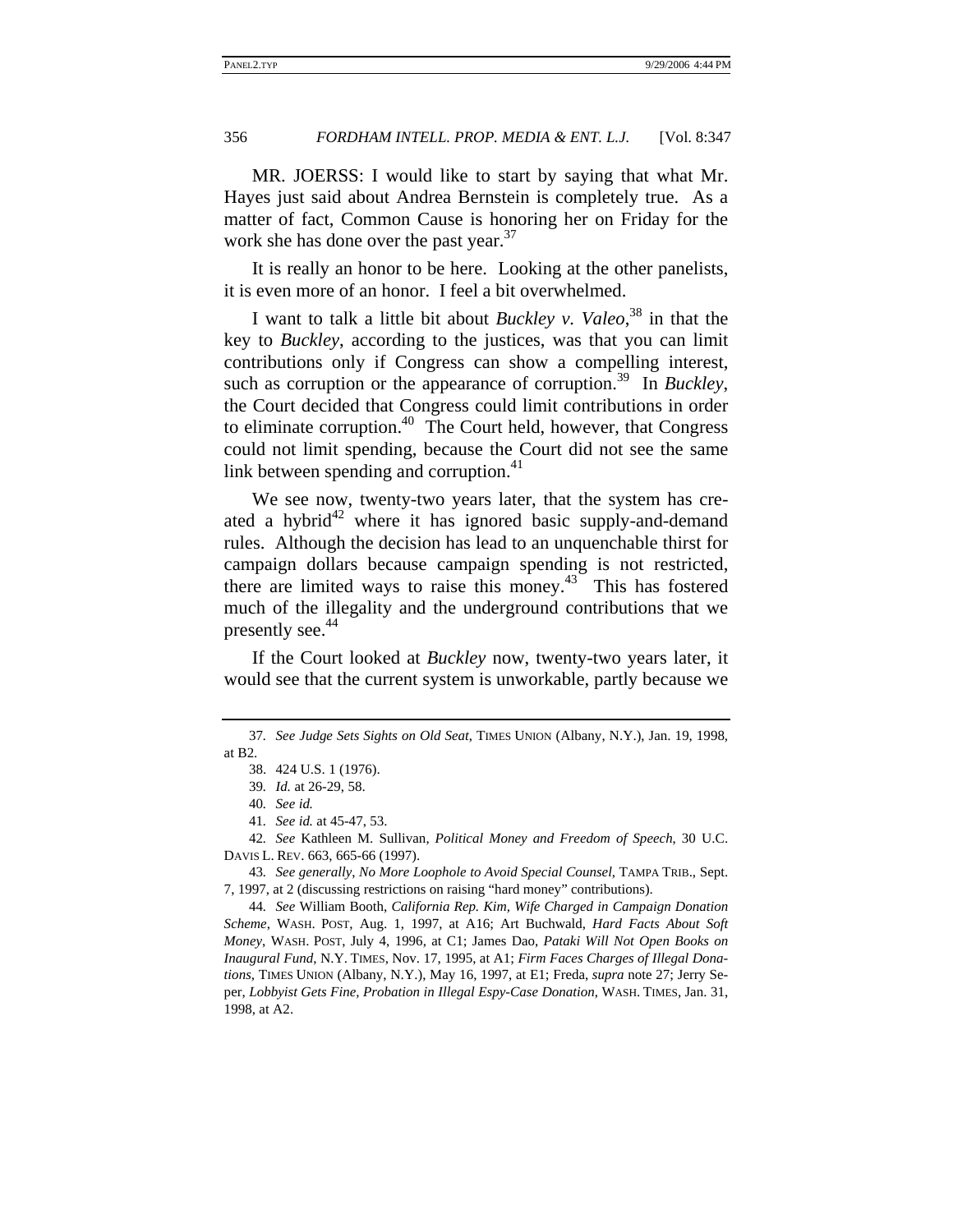do need spending caps in order to limit the role that money plays in our political system.

The *Buckley* Court equated money with free speech.<sup>45</sup> It pointed out that advertising is the key instrument used by candidates to get their messages out.<sup>46</sup> The Court ignored such things as debates, candidate forums, and panel discussions.<sup>47</sup> All of which are generally more substantive than a thirty-second sound bite in a television advertisement that attacks competitors and does not advance any views.

So we are left with a system where money, as Mr. Hayes just said, is the measure of a candidacy and how seriously a candidate is taken. Right now, the race that we will see with Alfonse D'Amato against Geraldine Ferraro<sup>48</sup> or Mark Green<sup>49</sup> or Charles Schumer<sup>50</sup> is expected to cost somewhere around \$40 to \$45 million.<sup>51</sup> Senator D'Amato is expected to spend well over \$20 million;<sup>52</sup> he already has well over \$12 million in his campaign chest.<sup>53</sup> There is talk that Geraldine Ferraro might not be the right

Buckley v. Valeo, 424 U.S. 1, 19 (1976).

46*. See id.* at 26.

49. Public Advocate for the City of New York.

50. U.S. Representative (D-New York)

<sup>45.</sup> In *Buckley*, the Court stated that:

A restriction on the amount of money a person or group can spend on political communication during a campaign necessarily reduces the quantity of expression by restricting the number of issues discussed, the depth of their exploration, and the size of the audience reached. This is because virtually every means of communicating ideas in today's mass society requires the expenditure of money.

<sup>47</sup>*. See id.* Although the Court ignored debates, forums, and panel discussions, it did recognize speeches and rallies as expensive approaches for political candidates to convey their messages. *See id.*

<sup>48.</sup> Former U.S. Representative (D-New York); 1984 Democratic vice presidential candidate.

<sup>51</sup>*. See* Marie Cocco, *Get It While It's Hot—the \$50-Million Senate Seat*, NEWSDAY, July 17, 1997, at A49; Joel Siegel, *Campaigns Adopt Art of the Dial*, DAILY NEWS, Feb. 15, 1998, at 51; James Toedtman, *First Bucks, Then Ballots*, NEWSDAY, Jan. 11, 1998, at A24.

<sup>52</sup>*. See* Robert Gavin, *D'Amato Polishing Image For Election*, POST-STANDARD (Syracuse, N.Y.), Mar. 24, 1998, at A4 (estimating cost of New York campaign to exceed \$30 million).

<sup>53</sup>*. Compare* Marc Humbert, *D'Amato Keeps Lead in Raising Donations*, TIMES UNION (Albany, N.Y.), Jan. 31, 1998, at B2 (estimating that D'Amato has raised \$12.2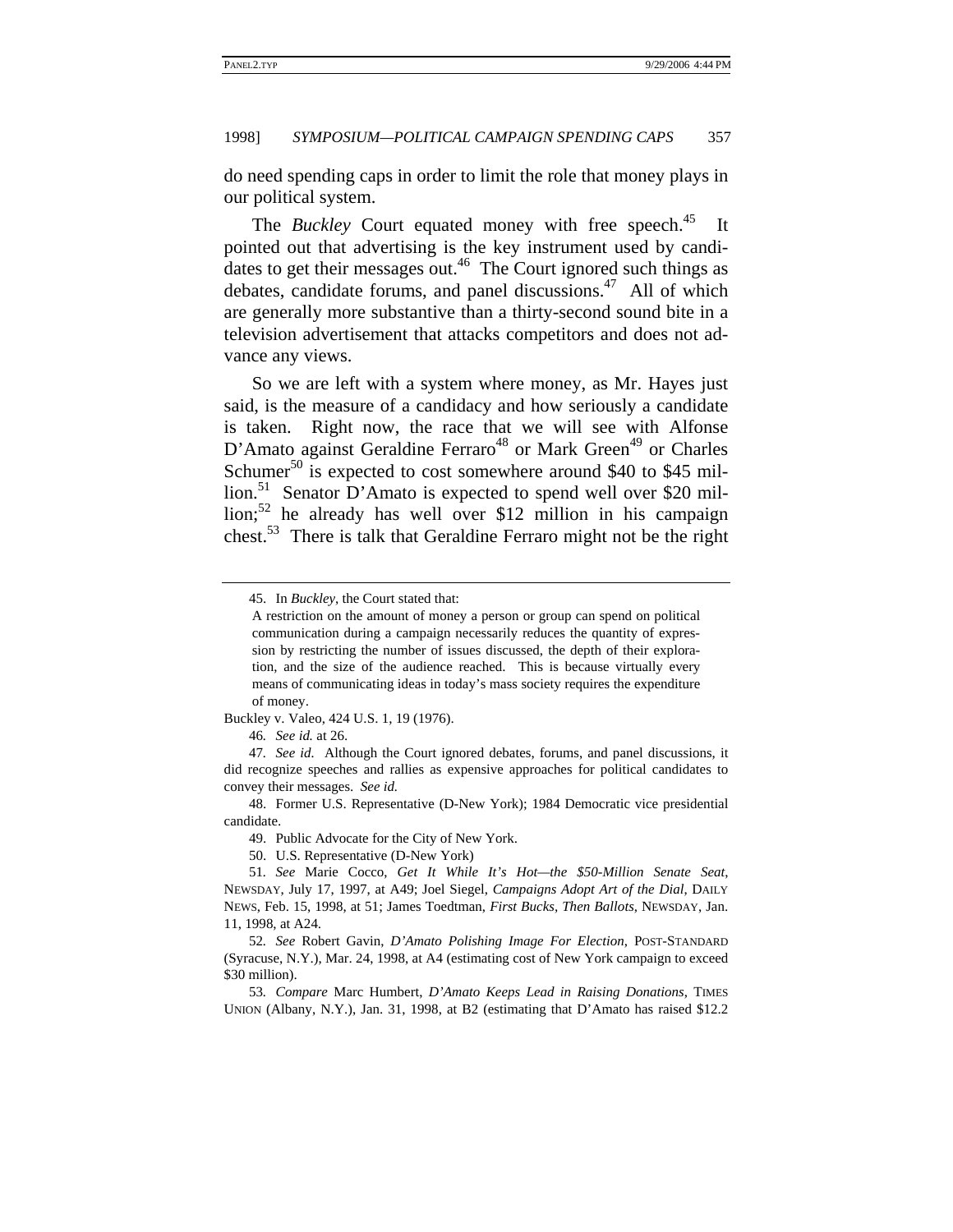person to run against him simply because she has not raised enough money yet and she may not have the ability to do so.<sup>54</sup> Mark Green, who has arguably a very, very strong record, has only raised \$1 million.55 Now, although \$1 million may seem like a lot of money, in state politics it is a pittance. It is enough to ensure that Mark Green will probably be the first one out of the race. Charles Schumer, who has raised \$8 to \$9 million at this point, is most likely to be a successful candidate—and it is not based on his record; it is based on the fact that he was able to raise this money.<sup>56</sup>

So we have candidates whose expertise is not necessarily on issues. We have candidates whose expertise is not necessarily in representing the people. Fund-raising prowess is the major skill that a candidate needs right now to run for office.<sup>57</sup> I do not think it is terribly difficult to see how destructive that is.

In the last election cycle, it was estimated that the average Senate seat went for \$4.5 million.<sup>58</sup> So, from their first week in office until they are out, Senators have to raise \$15,000 every single week. This also takes away from the job that politicians are supposed to do for the public.

I got involved with this issue working on Project Independence with Common Cause. Project Independence started largely because two former Senators, Bill Bradley<sup>59</sup> and Alan Simpson,<sup>60</sup> both walked away from the Senate citing the fact that fund-raising has obscured the reason why they actually wanted to serve the pub-

58*. See* Toedtman, *supra* note 51, at A24; *see also* David S. Broder, *Campaigns Without Shame*, WASH. POST, Sept. 24, 1997, at A21.

59*. See* Clifford J. Levy, *Bradley Says He Won't Seek 4th Term*, N.Y. TIMES, Aug. 16, 1995, at A1.

60*. See* Joel Achenbach, *Hi Ho, Simpson, Away! Roasts and Toasts for the Cowboy Senator*, WASH. POST, May 22, 1996, at C1.

million), *with* Toedtman, *supra* note 51, at A24 (estimating that D'Amato raised \$12.7 million and has already spent \$4.2 million).

<sup>54</sup>*. See* Clifford J. Levy, *Ferraro Says Fund-Raising Shows Her Strength*, N.Y. TIMES, Apr. 7, 1998, at B5.

<sup>55</sup>*. See* Humbert, *supra* note 53, at B2.

<sup>56</sup>*. See* Gavin, *supra* note 52, at A4.

<sup>57</sup>*. See* Toedtman, *supra* note 51, at A24; *Can Ferraro Raise Enough To Win Democratic Nomination, Run Against D'Amato?*, GANNETT NEWS SERV., Jan. 29, 1998, *available in* West, WESTLAW, 1998 WL 5620770.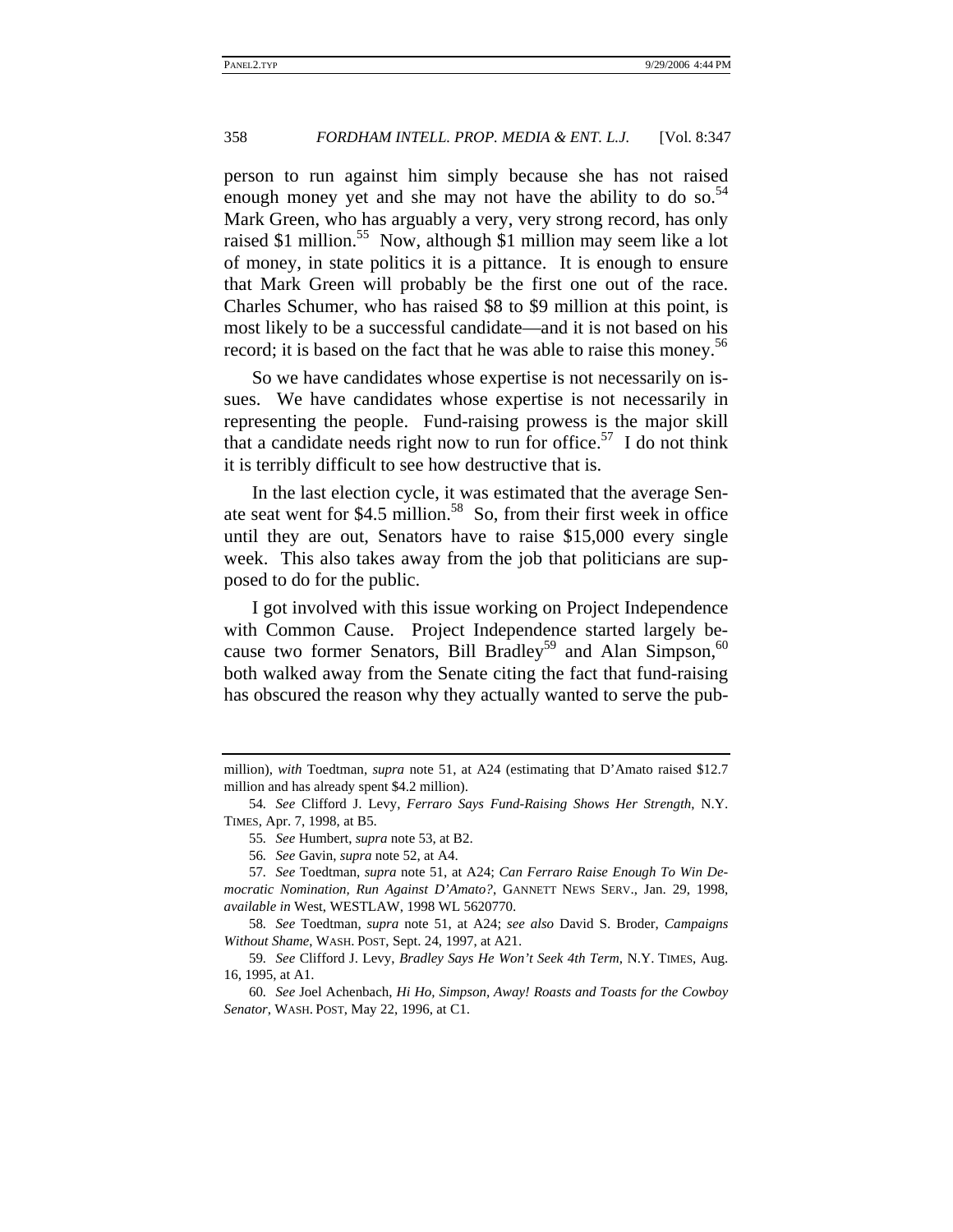lic.<sup>61</sup> So they started Project Independence.<sup>62</sup>

Part of it was based on a poll in the *New York Times*, stating that nine out of ten people polled said that the campaign finance system is broken and in desperate need of repair—two out of ten thought that legislators might actually act on it. $63$  So again, because of our campaign fund raising system, our candidates are not as strong, we have low voter turnouts,  $64$  and people feel less connected with the system.<sup>65</sup>

In Project Independence, which was largely a petition drive, there were 1 million signatures gathered around the country— 100,000 in New York State.<sup>66</sup> A carload of them was dumped at Senator D'Amato's office. His campaign staff said they had never, ever gotten that many calls or letters on an issue before. Yet he ignored it. He is basically still against the McCain-Feingold bill.

The question is, if his constituents are clearly for it, what is his motivation for going against it? He already has his war chest. One could argue the motivation for going against it is that the party leadership, due to things like soft money and the way that the national parties are able to raise unlimited money, has a disproportionate amount of power. If Sen. D'Amato decides to buck people like Senator McConnell<sup>67</sup> or Senator Lott,<sup>68</sup> he can be punished in the next election cycle. A lot of the Republican soft money maybe will go to him, as it certainly will not go to people like John

<sup>61</sup>*. See* Richard L. Berke, *Bradley, in Retirement, Remains Coy on Presidency*, N.Y. TIMES, Oct. 26, 1997, at A24.

<sup>62</sup>*. See* Jonathan Riskind, *Campaign Gift Reform Backed at Gathering*, COLUMBUS DISPATCH, June 5, 1997, at A7; *Former U.S. Senator Alan K. Simpson Elected To The Board Of Directors Of U.S. Energy Corp.*, PR NEWSWIRE, Apr. 17, 1997.

<sup>63</sup>*. See* Michael Lewis, *A Question of Honor*, N.Y. TIMES, May 25, 1997, at F32 (stating that the poll showed that "while 90% of the electorate say that money is corrupting politics, only 23% expect Congress to do anything about it").

<sup>64</sup>*. See* Darrel Rowland, *Advocate of Campaign Reform Raises Big Bucks*, COLUMBUS DISPATCH, Nov. 12, 1997, at D2.

<sup>65</sup>*. See* Jonathan Riskind, *High-Dollar Campaigning*, COLUMBUS DISPATCH, Mar. 9, 1997, at D4.

<sup>66</sup>*. See* Edwin Chen, *A Hard March Through Campaign-Cash Jungle*, L.A. TIMES, Oct. 13, 1997, at A14 (stating that one million signatures were obtained).

<sup>67.</sup> Senator Mitch McConnell (R-Kentucky).

<sup>68.</sup> Senator Trent Lott (R-Mississippi).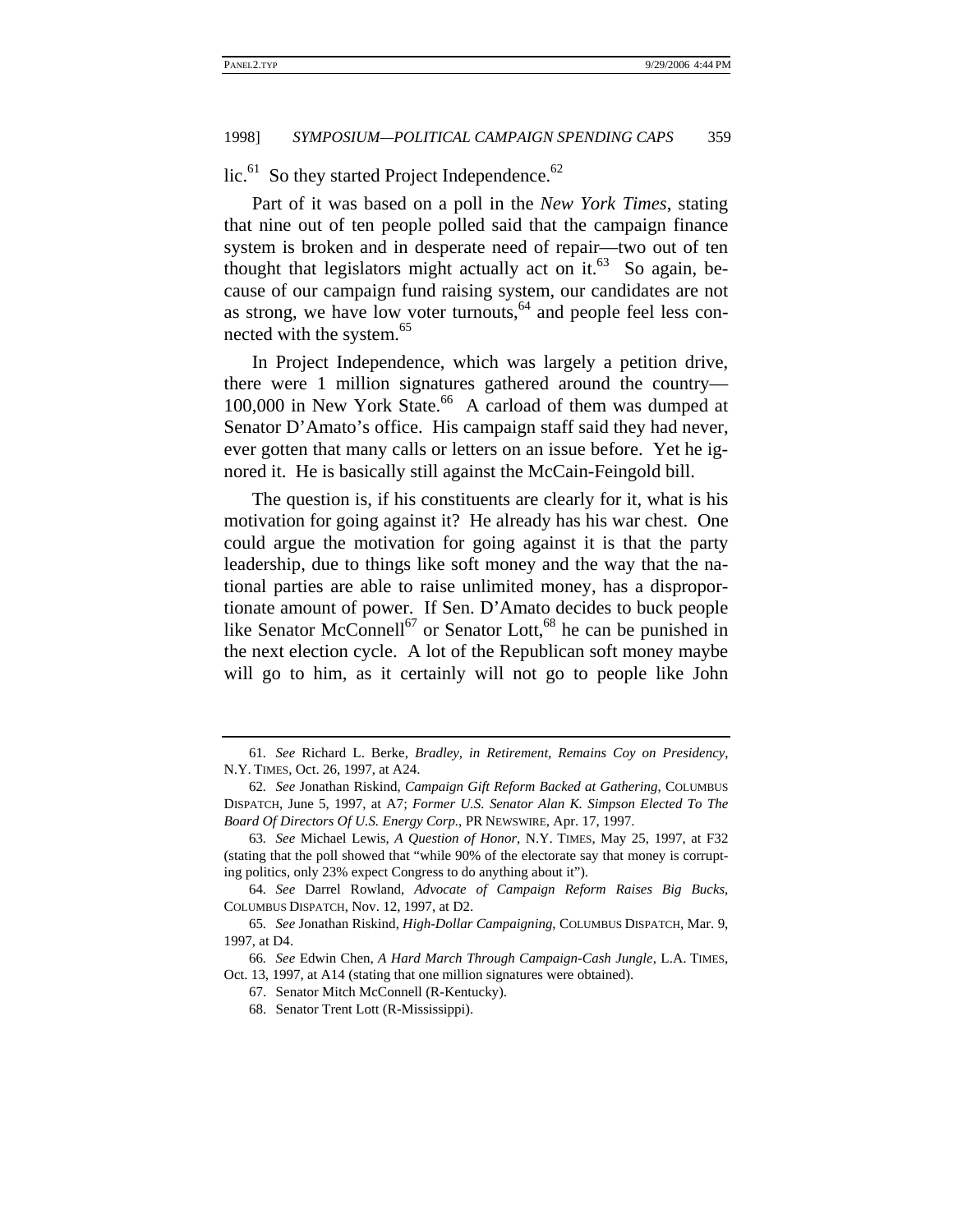McCain69 or Olympia Snowe,70 who right now support the McCain-Feingold bill.<sup>71</sup>

Every presidential election cycle we hear that we are getting the lesser of two evils.<sup>72</sup> It is not an empty refrain. We are not the ones who really decide who is among the available choices for election. This again relates to the fact that getting elected is about money, rather than skill and caring about issues.

This is partly why we are here talking about *Buckley*. In *Buckley*, the Court acknowledged that there were fundamental problems with our campaign finance system.<sup>73</sup> The Court, however, created this hybrid which actually exacerbated the problems. I think the decision would be different if they looked at *Buckley* now. If the Court did the fact finding today, they would find many corruptive influences. For example, Amway, which is a direct marketing group, gave \$1 million cash to the Republican Party in April of last year.<sup>74</sup> In July of last year, a federal tax bill went through in which Amway received a \$270 million tax break.<sup>75</sup> This is, in my opinion, the straight quid pro quo corruption that Congress and the Court sought to prevent.<sup>76</sup> Yet, we see more and more illustrations of corruption—this is why reform is so necessary.

73. Buckley v. Valeo, 424 U.S. 1, 27 (1976) (finding that the problem of campaign finance is not illusory).

74*. See* Ruth Marcus, *Common Cause Lists "Soft" Donors*, WASH. POST, Mar. 13, 1998, at A23; John R. Wilke, *Big GOP Donor Gets His Way in Bill Affecting Merger of Michigan Hospitals*, WALL ST. J., Aug. 7, 1997, at A16; *see also* Greg Hitt, *Favored Companies Get 11th-Hour Breaks*, WALL ST. J., July 30, 1997, at A2.

75*. See* Taxpayer Relief Act of 1997, Pub. L. No. 105-34, 111 Stat. 788 (Aug. 5, 1997) (codified at scattered sections of 26 U.S.C.A. (West, WESTLAW through Pub.L. No. 105-165)); *see also Clinton Prepares to Fire a Popgun at Giveaways*, USA TODAY, Aug. 11, 1997, at A11; Michelle Malkin, *We Have Ourselves to Blame for Beggars in 3- Piece Suits*, SEATTLE TIMES, Aug. 26, 1997, at B4.

76*. See Federal Election Campaign Finance Reform: Hearings on Campaign Finance before the Senate Governmental Affairs Committee*, 105th Cong. (1997); *see also Buckley*, 424 U.S. at 27.

<sup>69.</sup> Senator John McCain (R-Arizona).

<sup>70.</sup> Senator Olympia Snowe (R-Maine).

<sup>71</sup>*. See* Lewis, *supra* note 63, at F32.

<sup>72</sup>*. See Campaign Notebook: Clinton Aides Begin Work Early on Second-Term Staff*, DETROIT NEWS, Nov. 6, 1996, at A12; David Goldberg, *Skeptical Georgians Opt for Status Quo*, ATLANTA J. & CONST., Nov. 6, 1996, at B7; *How our Panelists Voted in Presidential Election*, PITTSBURGH POST-GAZETTE, Nov. 6, 1996, at A13.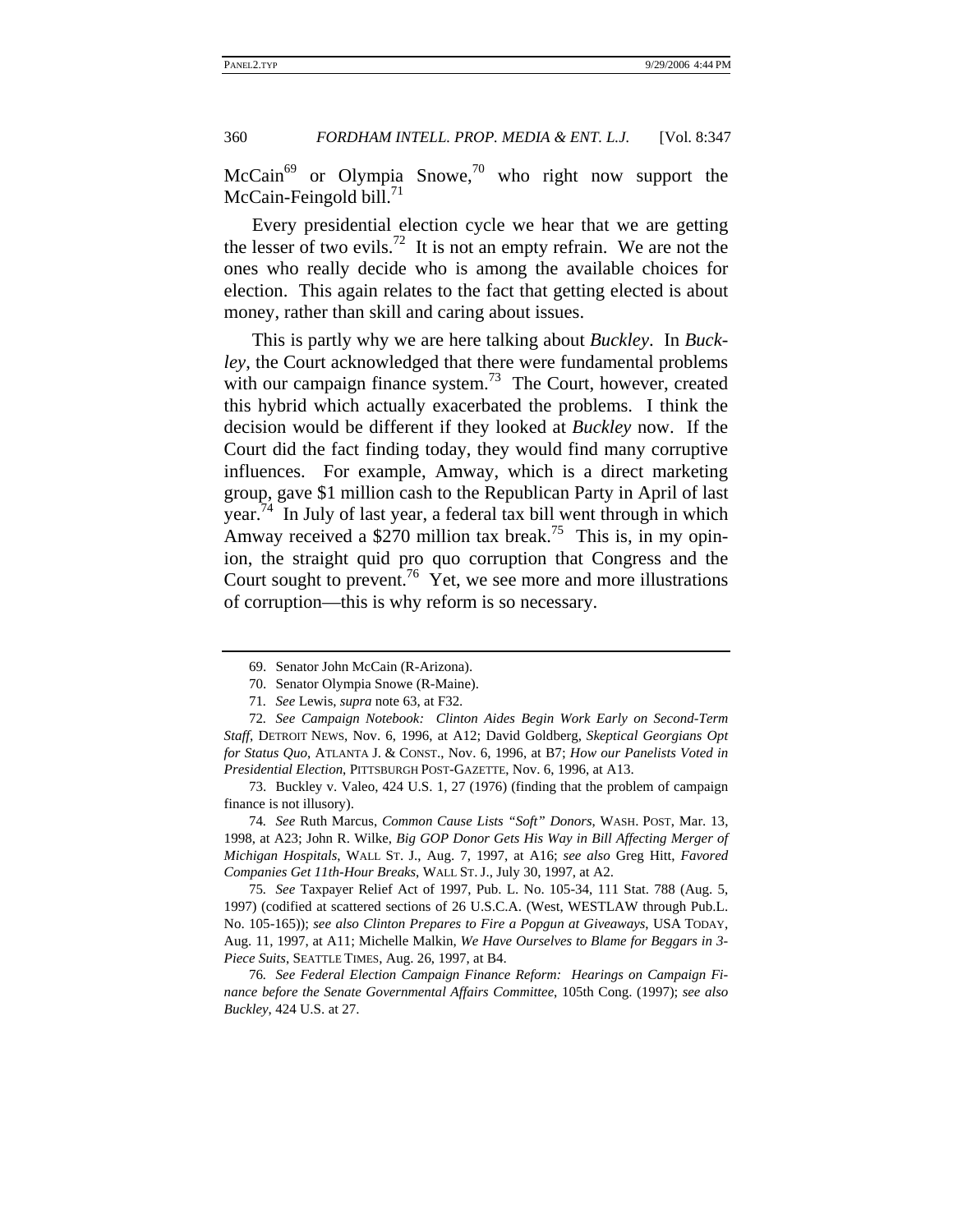MR. BARRET: Thank you Mr. Joerss. Our next presentation is from William Kastin, an attorney with the New York City Campaign Finance Board.

MR. KASTIN: Thank you.

I want to start today by reading a quote of Charles Keating, the former operator of the failed Lincoln Savings & Loan.<sup>77</sup> During the time period in which the Lincoln Savings & Loan was being investigated, Charles Keating raised more than \$1.3 million for five United States Senators and their causes.78 This is what he had to say:

"One question had to do with whether my financial support in any way influenced several political figures to take up my cause. I want to say, in the most forceful way I can, I certainly hope so."<sup>79</sup>

Although this quote deals with campaign contributions and this panel is discussing spending limits, I think the quote is significant because it illustrates an important point in today's political arena: money talks.

As a result of the Supreme Court's holding in *Buckley* that government-mandated expenditure limits violate the First Amendment,<sup>80</sup> wealthy citizens like Charles Keating are able to inject large amounts of money into political campaigns and causes. Incumbents and challengers alike welcome such money, as there is no limit whatsoever on the amount of money politicians can spend.

The *Buckley* Court's holding does not completely prohibit spending limits. $81$  There is a footnote in the decision, footnote 65, which states that "Congress may engage in public financing of election campaigns and may condition the acceptance of public funds on an agreement by the candidate to abide by specified ex-

<sup>77</sup>*. See Lincoln S & L Lacks Sufficient Capital, Bank Board Says*, WALL ST. J., Dec. 23, 1988, § 1, at 7..

<sup>78</sup>*. See* Jill Abramson & Paul Duke, Jr., *The Keating Five: Senators Who Helped Lincoln S&L Now Face Threat to Their Careers*, WALL ST. J., Dec. 13, 1989, at A1; *Gramm's Campaign Manager Counts GOP Support in Lake*, ORLANDO SENTINEL, Oct. 31, 1995, at 4.

<sup>79.</sup> David J. Jefferson, *Keating of American Continental Corp. Comes Out Fighting*, WALL ST. J., Apr. 18, 1989, § 2, at 2.

<sup>80</sup>*. See Buckley*, 424 U.S. at 51.

<sup>81</sup>*. See id.* at 57 n.65.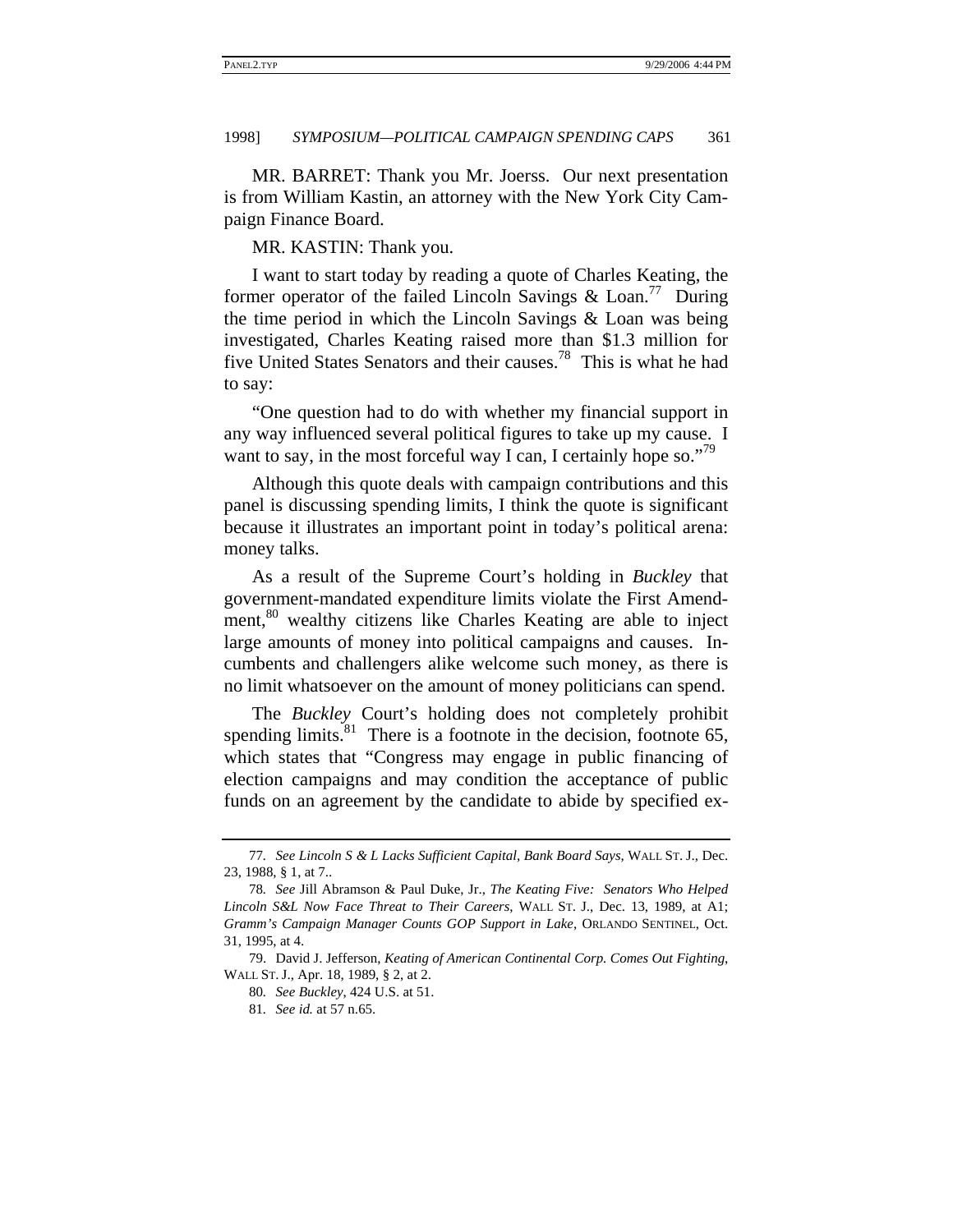penditure limits."82 In other words, if a candidate chooses to accept public funds, the government may establish a spending limit upon that candidate without violating the First Amendment.<sup>83</sup>

New York City has one such program. The Campaign Finance Board ("Board") administers the Campaign Finance Program ("program"), which was established in 1988 following a series of scandals in New York City government.<sup>84</sup> Those scandals focused public attention on the issue of influence over elected officials and whether such influence leads officials to act for private gain rather than for the public welfare. $85$ 

The purpose of the Campaign Finance  $Act^{86}$  is to decrease the influence of private campaign contributions on candidates for New York City office.<sup>87</sup> The Campaign Finance Act seeks to promote community-level fund-raising, enable serious candidates to run effective campaigns regardless of access to money, increase public understanding of local issues, and increase participation in local elections.

The program is voluntary and is available to candidates who are running for the offices of mayor, public advocate, comptroller, borough president, or city council.<sup>88</sup> Candidates who join the program—called participating candidates—must abide by contribution and expenditure limits and provide disclosure of campaign activ-

<sup>82</sup>*. Id.*

<sup>83</sup>*. See id.*

<sup>84.</sup> New York City Campaign Finance Act, NEW YORK CITY ADMIN. CODE tit. 3, ch. 7, §§ 3-701 to 3-715. *See generally* Jeffrey D. Friedlander, et al., *The New York City Campaign Finance Act*, 16 HOFSTRA L. REV. 345 (1988) (describing New York City's campaign finance system); *Is This the Best We Can Do? Regarding Tomorrow's City Council Vote on an Historic Campaign Finance Reform*, NEWSDAY, Feb. 8, 1988, at 48 (discussing New York City's campaign finance system).

<sup>85</sup>*. See* Nicole A. Gordon, *Campaign Finance Reform: Life in the Trenches; The New York City Model: Essentials for Effective Campaign Finance Regulation*, 6 J.L. POL'Y 79 (1997) (citing political scandals in New York City during the 1980s as the impetus for various reforms including the Campaign Finance Act) [hereinafter Gordon I]; Michael C. Miller & Maranda E. Fritz, *New York City's Campaign Finance Laws*, N.Y. L.J., June 17, 1993, at 1.

<sup>86.</sup> NEW YORK CITY ADMIN. CODE tit. 3, ch. 7, §§ 3-701 to 3-715.

<sup>87</sup>*. See* Nicole A. Gordon & Hyla P. Wagner, *The New York City Campaign Finance Program: A Reform that is Working*, 19 FORDHAM URB. L.J. 605, 607-08 (1992).

<sup>88</sup>*. See* NEW YORK CITY ADMIN. CODE, tit. 3, ch. 7 § 3-703 (outlining eligibility and other requirements).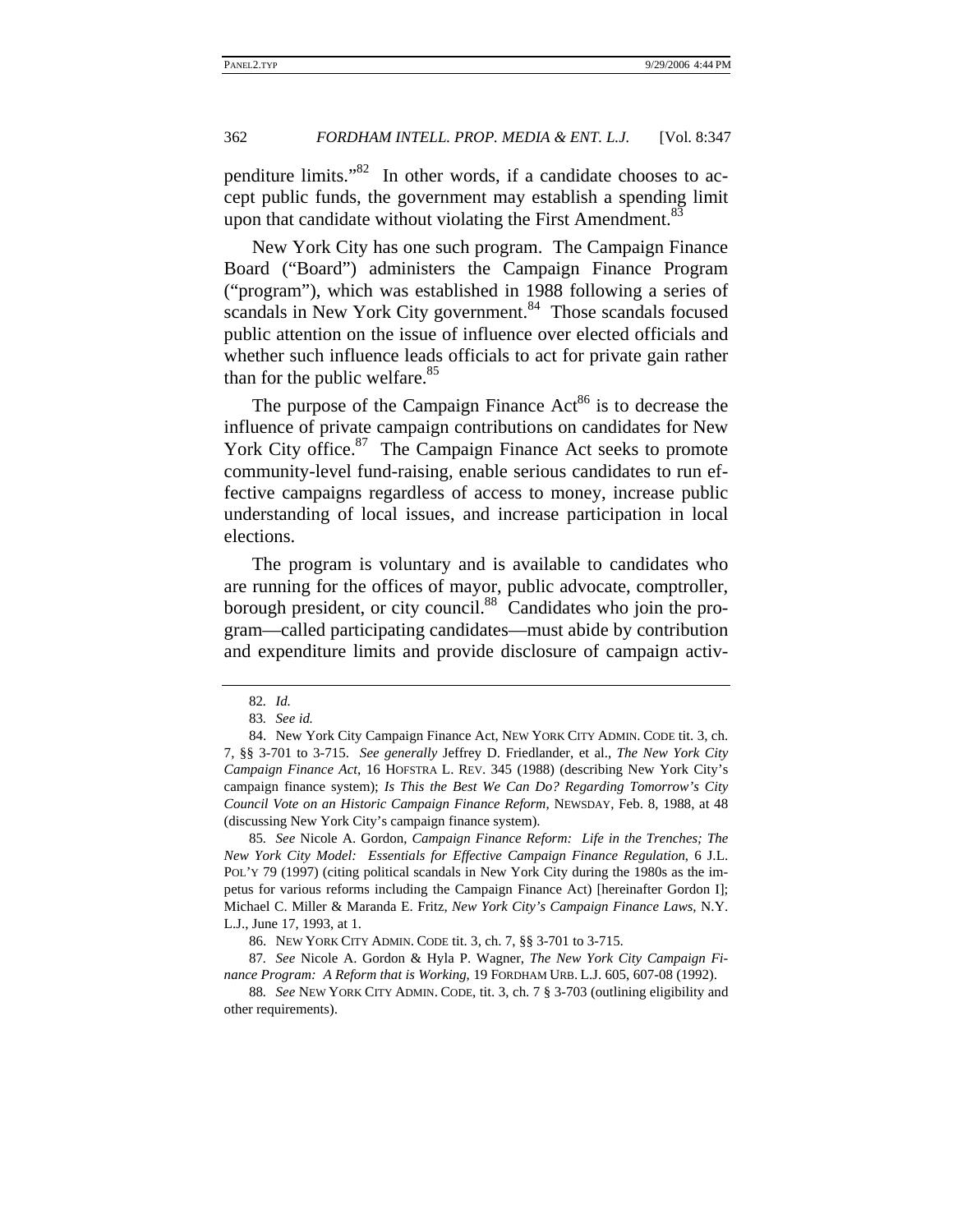ity.<sup>89</sup>

Participating candidates running for city-wide office must also participate in a series of debates.<sup>90</sup> In return, candidates who demonstrate sufficient public support and are opposed on the ballot can receive public matching funds.<sup>91</sup> In addition, the Board monitors candidates' compliance with the program<sup>92</sup> and publishes the *Voter Guide*<sup>93</sup> before each election, which gives the candidates an opportunity to present their views to the public. $94$ 

The program's expenditure limits are intended to curtail excessive campaign spending and enhance public confidence in elected officials. History indicates that, in certain instances, the public disapproves of candidates who fail to join the program. For example, in the 1989 mayoral election, candidate Ronald Lauder, who chose not to participate in the program, spent \$13 million on his failed 1989 mayoral bid, $95$  but five major mayoral candidates who did join the program agreed to spend no more than \$3.6 million.<sup>96</sup>

Realistic spending limits reduce the public perception that elective offices are for sale and create a more level financial playing field on which all candidates, including challengers, can compete more meaningfully.  $97$ 

The program does recognize, however, that the spending limit could handicap a participant if the participant is facing a candidate who has not joined the program. In those situations, the program

93. The *Voter Guide*, published by New York City's Campaign Finance Board, helps inform voters about candidate positions. *See generally* Laurence Laufer, *Campaign Finance: New York's Campaign Finance Program for the 1997 City Elections: A Look Ahead*, 2 CITY LAW 101 (1996). The guide is published in five languages and distributed to all registered voters. *See id.*

94. The *Voter Guide* provides each candidate with one page to present his or her views and qualifications. *See id.*

95*. See* Michael Weber, *Primary '89 Now, The Real Fund Raising Stars*, NEWSDAY, Sept. 13, 1989, at 36; *see also* Gordon & Wagner, *supra* note 87, at 607-08.

96*. See* Weber, *supra* note 95, at 36; *see also* Gordon & Wagner, *supra* note 87, at 611.

<sup>89</sup>*. See id.* § 3-703(d), (f), (h).

<sup>90</sup>*. See id.* § 3-709.5(1).

<sup>91</sup>*. See id.* § 3-705(2) (discussing public financing).

<sup>92</sup>*. See id.* § 3-710 (Board's auditing powers).

<sup>97</sup>*. See* Gordon I, *supra*, note 85, at 83-84; George N. Spitz, *New York Forum About Politics—Reform Money Still Talks*, NEWSDAY, Jan. 26, 1990, at 62.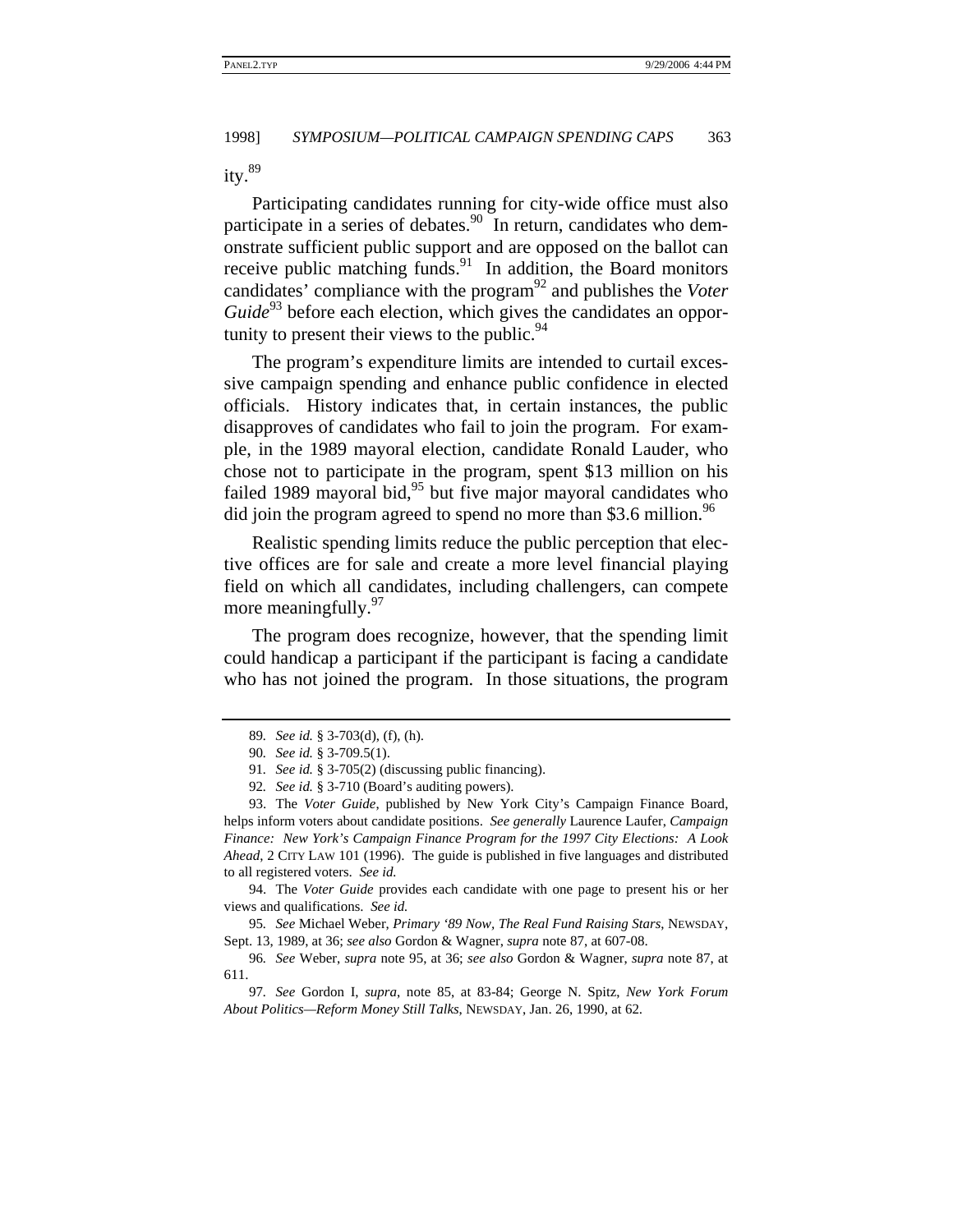spending limit is removed when the non-participating candidate has raised or spent more than one half the expenditure limit,<sup>98</sup> of \$30,000 in the case of the city council.

In addition, the Board realizes that during a political campaign there may be expenditures made on behalf of a candidate by an individual entity not connected with the campaign.<sup>99</sup> In those situations, the expenditures, which are referred to as independent expenditures, are not subject to the spending limit, as long as the participant did not in fact authorize, request, or cooperate with the expenditures in any way.<sup>100</sup>

Based on the ten years of the program and the three election cycles in which the Board has administered the program, there are nine observations I would like to make about spending limits and the First Amendment. Naturally, the numbers that I reference will continue to change as candidates continue to file.

First, despite First Amendment concerns, history indicates that a majority of candidates choose to join the voluntary program and are willing to abide by spending  $\lim$ its.<sup>101</sup> For example, in the 1997 primary election, 81% of the candidates on the ballot chose to join the program. In the general election, 55% of the candidates on the ballot joined the program. In 1997, 71% of all incumbents joined the program. $102^{\circ}$  Those numbers are even higher when looking at candidates who are considered competitive candidates. Consider also the 1996 Senate race in Massachusetts, where Republican Governor William Weld and Democratic Senator John Kerry agreed to limit their expenditures to \$6.9 million.<sup>103</sup>

What those numbers indicate is that, while not every candidate chooses to agree to abide by spending limits, the claim that a candidate's freedom of speech is actually impeded by the imposition

<sup>98</sup>*. See* NEW YORK CITY ADMIN. CODE tit. 3, ch. 7, § 3-706(3).

<sup>99</sup>*. See id.* § 3-702(8) (defining the term "contribution").

<sup>100</sup>*. See id.*; Miller & Fritz, *supra* note 85, at 1 n.18-20.

<sup>101</sup>*. See* Gordon & Wagner, *supra* note 87, at 623-25.

<sup>102.</sup> Program participation rates and participants' campaign finance data are available at the offices of the campaign finance board.

<sup>103</sup>*. See* Frank Phillips, *Deal to Limit Spending Breaks Down*, BOSTON GLOBE, Oct. 24, 1996, at A1. *But see* Max Frankel, *Words & Image: Target the Tube*, N.Y. TIMES, Dec. 1, 1996, § 6, at 42 (stating that, ultimately, even they went over the limit).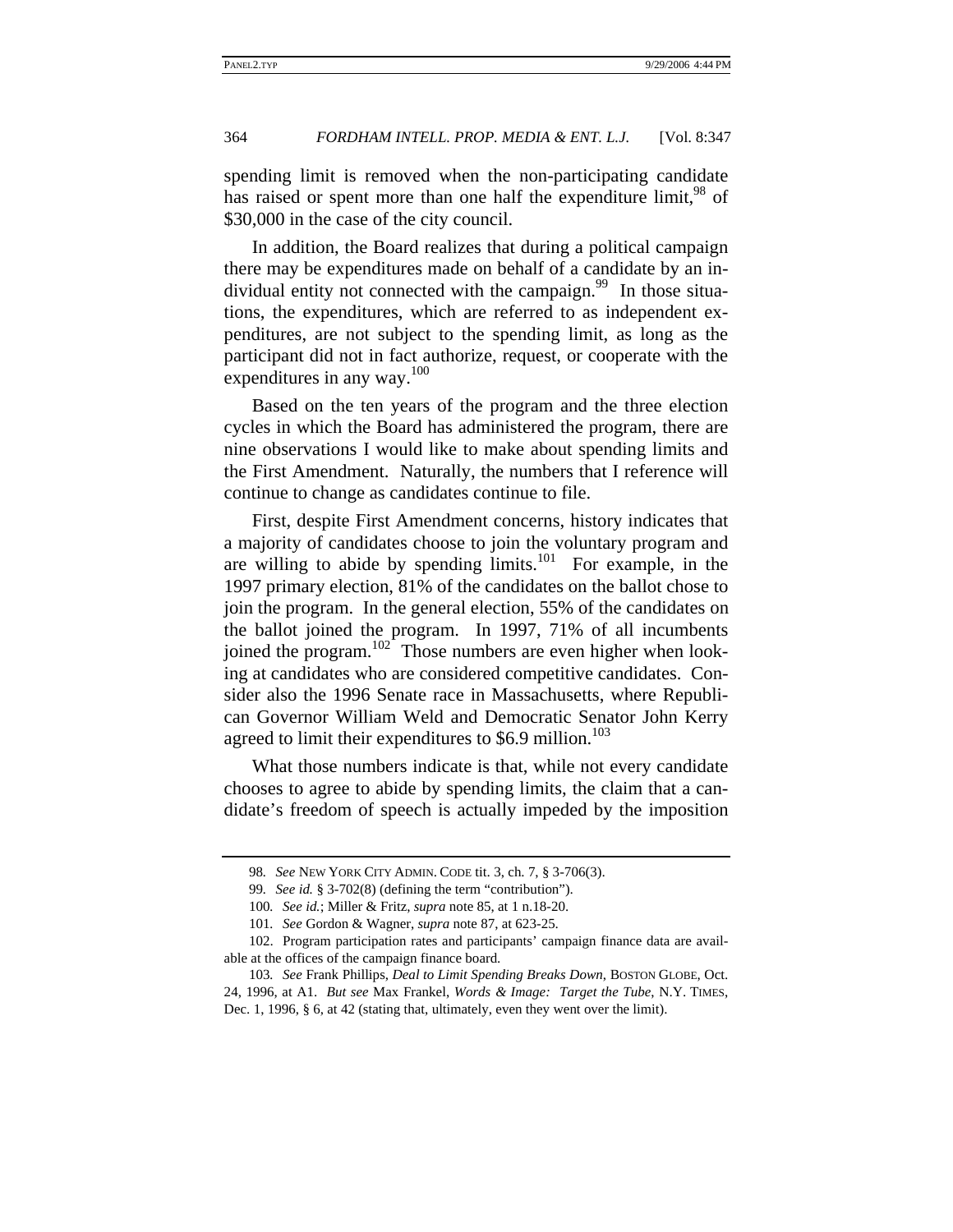of spending limits may be mere speculation. Rather, candidates are willing to abide by spending limits in competitive political races without experiencing a threat to their freedom of speech.<sup>104</sup>

The second point is that spending limits must be set at an amount high enough for all candidates running for a particular office to maintain effective campaigns.<sup>105</sup> For example, spending limits set for the city council elections must account for the highest-spending race in all city council districts. After each election, the spending limits must be fine-tuned to reflect the most recent spending patterns.<sup>106</sup>

One point to keep in mind is that, because reform is an ongoing process, it is important for the spending limits to be re-examined after each election to make sure that candidates are subject to a fair limit that will not violate their rights. $107$ 

Third, there is ample evidence that a public financing system with spending limits, as referred to in the footnote in *Buckley*, 108 does work. An analysis of spending by candidates who participated in the program in 1997 clearly indicates that few candidates approached the spending limit for their particular offices. For example, the spending limit in 1997 for a New York City borough president candidate was \$2.3 million. Twelve borough president candidates participated in the program. Only two candidates out of the twelve spent more than \$1 million, and no candidate spent more than approximately \$1.8 million.

Similar results were found in the city council elections, in which 138 candidates participated in the program and the spending limit was \$288,000. Of the 138 candidates, only a few candidates

<sup>104</sup>*. See generally* Vincent Blasi, *Free Speech and the Widening Gyre of Fundrais*ing: Why Campaign Spending Limits May Not Violate the First Amendment After All, 94 COLUM. L. REV. 1281 (1994) (analyzing campaign spending limits in light of the First Amendment).

<sup>105</sup>*. See* Gordon & Wagner, *supra* note 87, at 618-21.

<sup>106.</sup> In New York City, the spending limits are adjusted each election cycle to reflect changes in the Consumer Price Index. *See* NEW YORK CITY ADMIN CODE § 3- 706(1)(e).

<sup>107.</sup> *See* Gordon & Wagner, *supra* note 87, at 617; Nicole A. Gordon, *The New York City Model: Essentials for Effective Campaign Finance Regulation*, 6 J.L. & POL'Y 79, 89 (1997).

<sup>108.</sup> *See* Buckley v. Valeo, 424 U.S. 1, 57 n.65 (1976).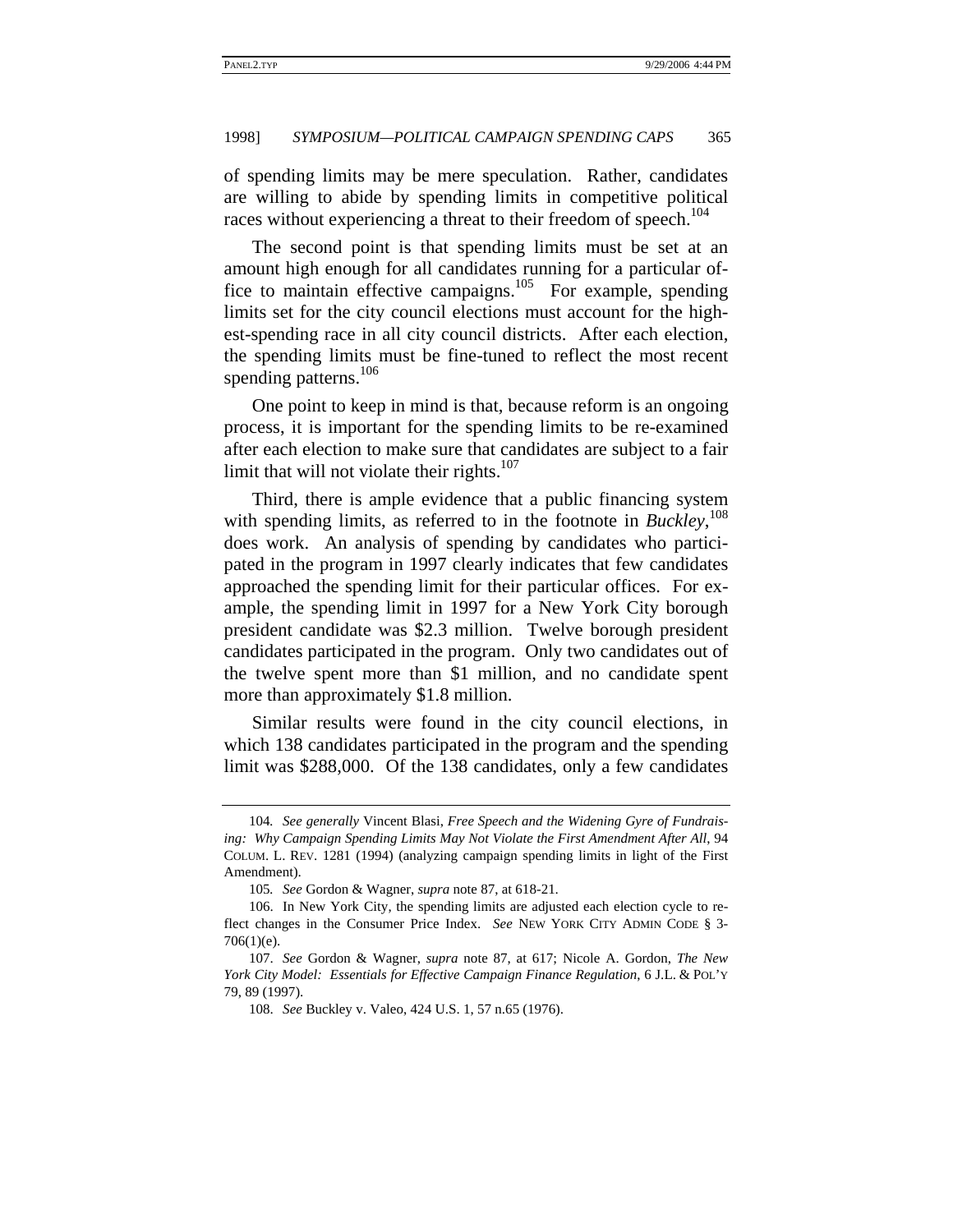spent more than \$200,000 and no candidate came within \$10,000 of the combined spending limit. One notable candidate who did approach the spending limit in the 1997 elections was New York City Mayor Rudolph W. Giuliani.<sup>109</sup>

The Campaign Finance Board has never received a complaint from a participating candidate that he or she was unable to run an effective campaign due to the amount of the spending limit. The claim that the program spending limits have the effect of hampering a candidate's ability to communicate his or her ideas is simply without merit.

Fourth, some commentators have claimed that spending limits hinder a challenger from mounting an effective campaign against an incumbent.<sup>110</sup> But the last three city elections for mayor do not support this proposition, as a challenger defeated the incumbent in two of the last three elections.<sup>111</sup> Moreover, there is no evidence that the sole exception—the 1997 election—was due to the spending limit hindering the challenger. Rather, it was more likely the result of the general competitiveness between the two major candidates.<sup>112</sup>

Fifth, numerous candidates have indicated that spending limits actually enhance speech, as they prohibit wealthy candidates from

<sup>109</sup>*. See* Robert Polner, *Mayor Admits Illegal Donations*, NEWSDAY, Sept. 13, 1997, at A3 (reporting that the Giuliani campaign had raised \$8.6 million by mid-September 1997); *cf.* Clifford J. Levy, *Rules Stiffened for Spending on Candidates*, N.Y. TIMES, July 7, 1997, at B1 (reporting that 27 donors who had contributed the maximum allowable to the Giuliani campaign were able to funnel more funds into the Giuliani campaign through "soft money" contributions to the New York state Republican Party).

<sup>110</sup>*. See, e.g.*, FRANK SORAUF, JR., MONEY IN AMERICAN ELECTIONS 179 (1988) (concluding that caps harm rather than enhance competition); Joel M. Gora, *Campaign Finance Reform: Still Searching for a Better Way*, 6 J.L. & POL'Y 137, 151 (1997) (stating that severe limits make it harder for challengers to raise money and that the disparity is greater because incumbents have free means of communications).

<sup>111</sup>*. See* William Bunch, *et al.*, *Election '93 a Rudy Makeover*, NEWSDAY, Nov. 4, 1993 (reporting Giuliani's victory over Dinkins in the 1993 mayoral race); Rick Hampson, *Now Comes the Hard Part for New York's New Mayor*, ASSOCIATED PRESS, Nov. 4, 1993, *available in* West, WESTLAW 1993 WL 5597131; Frank Lynn, *The New York Primary: Dinkins Sweeps Past Koch for Nomination*, N.Y. TIMES, Sept. 13, 1989 at A1.

<sup>112</sup>*. Cf. CNN Special Event: Elections* (CNN television broadcast, Nov. 4, 1997) (discussing the two major candidates).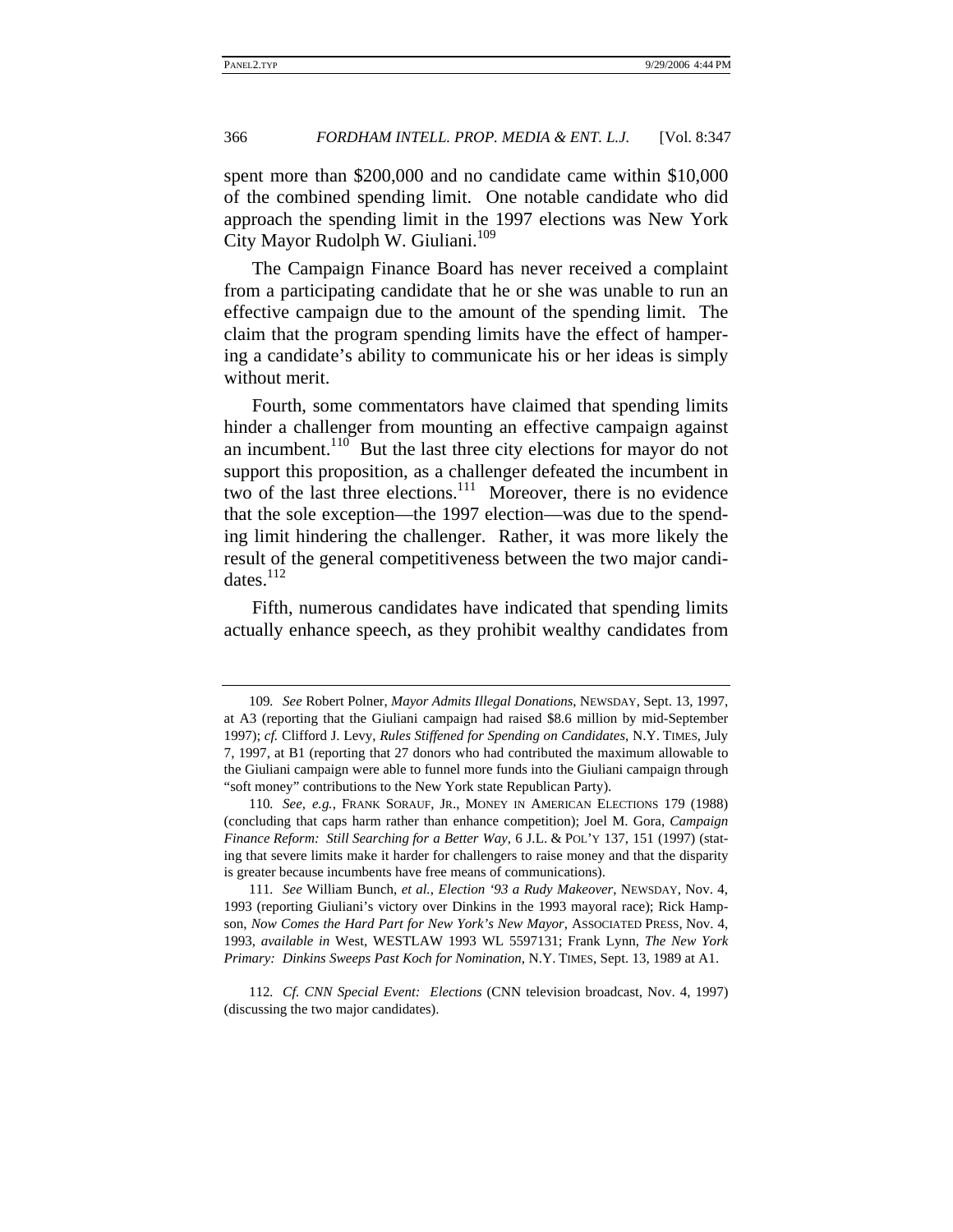drowning out candidates with less financial resources.<sup>113</sup> Thus, spending limits can provide more candidates with an opportunity to participate in competitive races, thereby widening the field of participants to those who otherwise could not viably run due to a lack of resources.

Sixth, a spending cap also influences contributions.<sup>114</sup> If a candidate is limited in the amount of money he or she can spend, the candidate will not need to amass contributions from as large a pool of donors. Therefore, by imposing reasonable spending limits, the amount of contributions a candidate collects, and the prospect of undue influence and corruption as a result thereof, are minimized.

Seventh, one should also consider the role government can play in expanding political speech.<sup>115</sup> New York City, for example, recently adopted a local law providing that, candidates running for citywide office who join the program and appear on the ballot must participate in a series of debates.<sup>116</sup> Thus, in addition to receiving the benefit of public funds, candidates have an opportunity to appear before the voters and present their opinions at no cost to their campaigns.

Similarly, the *Voter Guide*, <sup>117</sup> which is published by the Board before each election, gives candidates the opportunity to present their views to the public. $118$  Those are examples of campaign fi-

<sup>113</sup>*. Cf.* Tim Curran, *Campaign Reform Becomes Hottest Game on Hill; Boren Moves to Restrict Lobbying*, ROLL CALL, Jan. 25, 1993 (discussing Senator Ernest Hollings statements about campaign spending).

<sup>114</sup>*. See* Gora, *supra* note 110, at 162. *But see* Buckley v. Valeo, 424 U.S. 1, 45-46 (1976) (rejecting the argument that spending caps are necessary because they prevent contributors from sidestepping the contribution limits by paying directly for advertisements or other campaign activities); *cf.* Federal Election Comm'n v. National Conservative Political Action Comm'n, 470 U.S. 480, 496-97 (1958) (stating that "elected officials are influenced to act contrary to their obligations of office by the prospect of financial gain to themselves or infusions of money into their campaigns").

<sup>115</sup>*. See, e.g.*, Kirk J. Nahra, *Political Parties and the Campaign Finance Laws: Dilemmas, Concerns and Opportunities*, 56 FORDHAM L. REV. 53, 59 (1987) (discussing the government's role in regulating campaign finance and the effects on speech).

<sup>116</sup>*. See* NEW YORK CITY ADMIN. CODE tit. 3, ch. 7, § 3-709.5. The program is voluntary in that candidates who elect not to join forgo public money.

<sup>117.</sup> *See supra*, notes 93-94 (describing the *Voter Guide*)..

<sup>118</sup>*. See supra* notes 93-94 (explaining how candidates use the *Voter Guide* to pre-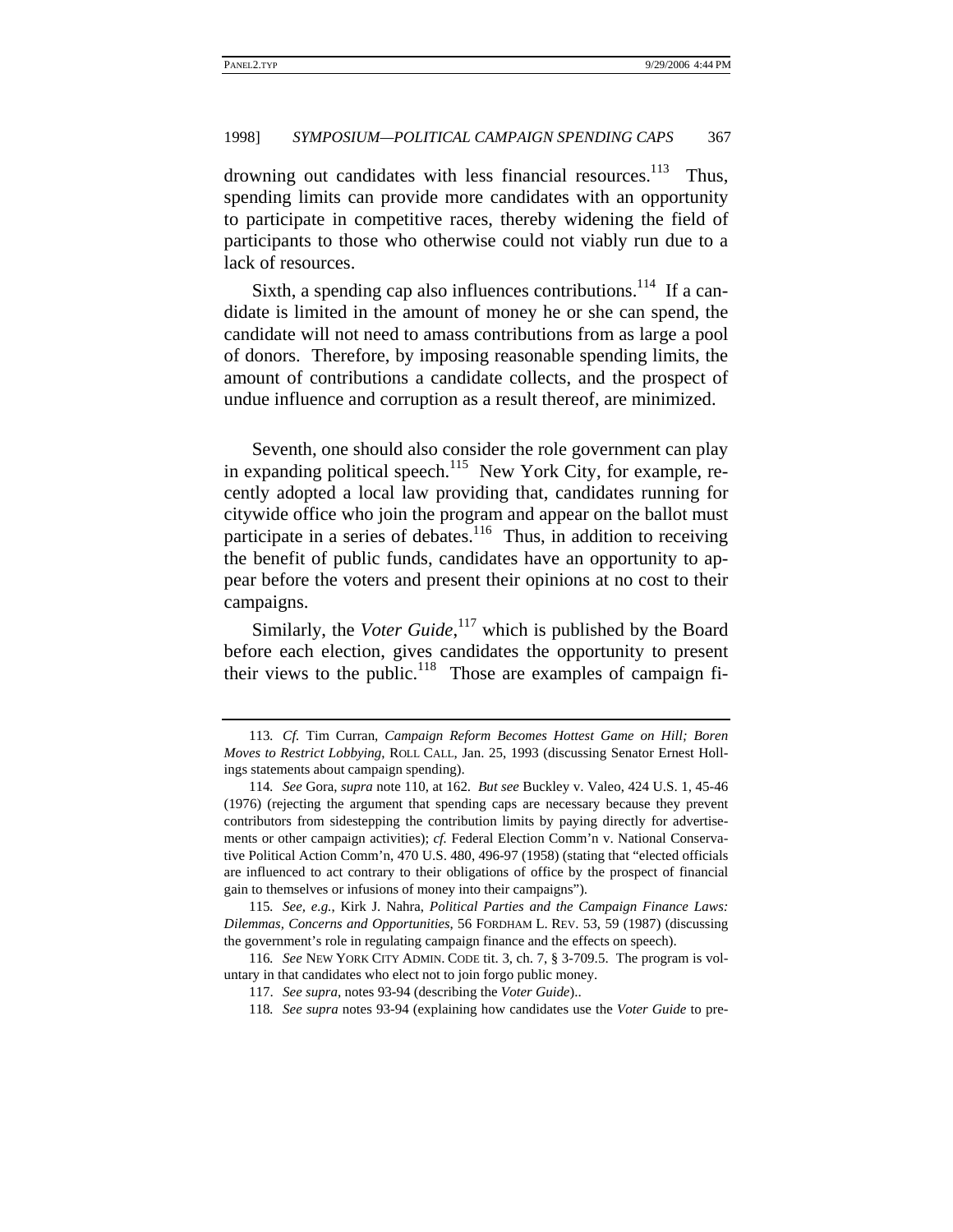nance reform in which action by the government augments speech rather than hampers it.

Eighth, the program's history indicates that a large percentage of campaigns in New York City are driven by the cost of media and mailings.<sup>119</sup> In 1997, for example, seven of the top ten vendors used by participants were related to political mailings or the media.<sup>120</sup> In 1993, approximately forty percent of all expenditures, or \$14.2 million, was spent on advertising and campaign mailings.<sup>121</sup> By providing free television time for candidates or subsidizing mailings, the overall cost of campaigns could be diminished and spending limits would not have the same negative connotation they may have to some candidates. $122$ 

Lastly, at the federal level, spending on political campaigns has reached monumental heights.123 In fact, the *New York Times* recently estimated that it takes at least \$5 million to run a successful Senate campaign, and in some states as much as \$30 million, and that a House seat can cost \$2 million.<sup>124</sup>

One needs to question the quality of candidates running for a political office when only those with immense fortunes or access thereto are able to run effective campaigns. Look at the recent ex-

122*. Cf.* Janet E. Williams & Suzanne McBride, *Funding From Special Interest Group Pays for a Lot More Than Just Getting Elected*, INDIANAPOLIS STAR, Aug. 10, 1997, at A1 (quoting Representative David Frizzel); *see also* McCain-Feingold Bill, S. 25, 105th Cong. (1997).

123*. See* Allison Mitchell, *Senate Resumes Debate on Campaign Financing*, N.Y. TIMES, Feb. 24, 1998, at A17; *see also* Lawrence M. O'Rourke, *Impact of "Soft Money" Brings Call for Reform*, SACRAMENTO BEE, May 26, 1997, at A1; Michael Posner, *Congressional Campaign Spending Smashes Record*, REUTERS NA WIRE, Dec. 21, 1994, *available in* LEXIS, Nexis Library, ACRNWS File.

124*. See* Max Frankel, *Word & Image: TV Remedy for a TV Malady*, N.Y. TIMES, Sept. 8, 1996, at 36.

sent their views to the public).

<sup>119</sup>*. See* Philip Lentz, *Robust Spending in '97 Elections Bolsters Vendors: Consultants, Hotels Among Big Winners as NYC Politicians Pay Out \$36 Million*, CRAIN'S N.Y. BUS., Mar. 16, 1998.

<sup>120</sup>*. See generally id.* (discussing budget allocations).

<sup>121</sup>*. See* 1 NEW YORK CITY CAMPAIGN FINANCE BOARD, ON THE ROAD TO REFORM: CAMPAIGN FINANCE IN THE 1993 NEW YORK CITY ELECTIONS 40 (1994) [hereinafter ROAD TO REFORM] (reporting that "[c]itywide candidates put more money into advertising than anything else, and the biggest chunk of advertising dollars was spent on television").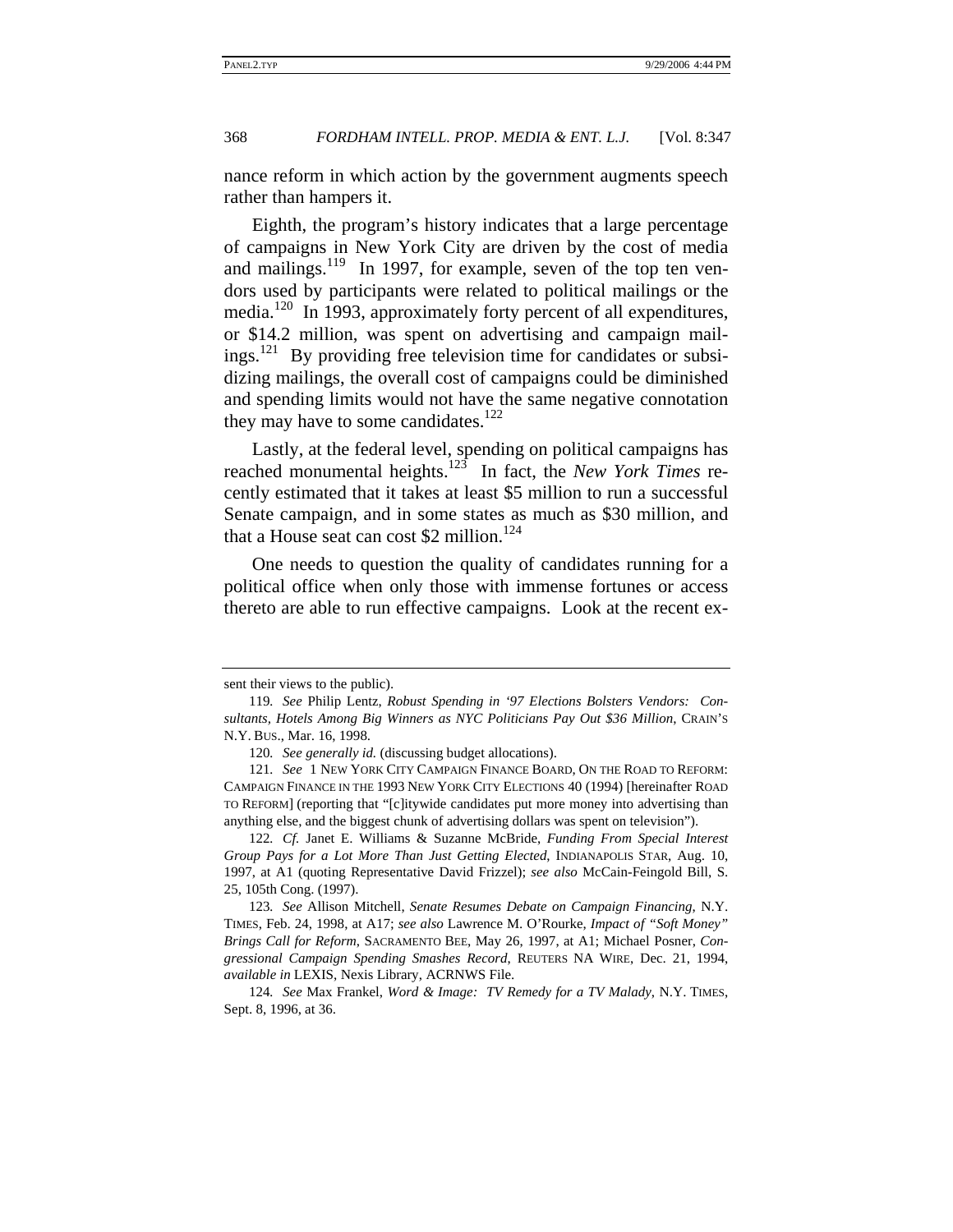amples of Ross Perot,  $125$  Steve Forbes,  $126$  and, in California, Michael Huffington.<sup>127</sup> In 1994, Huffington spent \$28 million of his own money in a narrow loss to Senator Diane Feinstein.<sup>128</sup> In the 1996 presidential primary race, Steve Forbes spent \$4 million in Arizona alone, approximately four times as much as Senator Bob Dole, and prevailed. $^{129}$ 

This pattern of high spending has emerged on the local level as well.<sup>130</sup> In the 1993 race for City Council in Council District 4 on the Upper East Side of Manhattan, the incumbent Andrew Eristoff did not participate in the program, but he spent almost \$624,000 in the general election, or about \$26.54 per vote received. His opponent spent \$228,000, or about \$9.77 per vote.<sup>131</sup> In 1997, Andrew Eristoff ran a similar campaign.

The First Amendment states that "Congress shall make no law . . . abridging the freedom of speech."<sup>132</sup> Those words do not mean that any restriction on speech is unconstitutional, as such an interpretation would prevent laws against fraud and blackmail.<sup>133</sup> Admittedly, expenditure caps limit the quantity of political speech, as when a wealthy politician is prevented from broadcasting as

128*. See* Purdum, *supra* note 127, at A1; Posner, *supra* note 123.

130*. Cf.* Ken Fireman, *Long Island Politics High Prices: Campaign Spending on the Rise*, NEWSDAY, Dec. 13, 1996, at A1 (discussing the rise in campaign spending for local positions on Long Island); *see* Sam H. Verhovek, *Perot as a Political Presence: 1992 All Over Again?*, N.Y. TIMES, Jan. 23, 1996, at A10.

131*. See* ROAD TO REFORM, *supra* note 121, at 87; *Newest Council Member Unsure If He Will Recoup \$250,000 Campaign Loan*, UPI, Mar. 26, 1993, *available in* LEXIS, Nexis Library, ACRNWS File.

132. U.S. CONST. amend. I.

<sup>125</sup>*. See, e.g.*, David Lauter, *Perot Spent Nearly \$400,000 in March Funding: Most of it Was His Own Money*, L.A. TIMES, Apr. 21, 1992, at 12; *see also* David Morgan, *Gingrich Calls Wealthy Campaigners America's No. 1 Problem*, REUTERS NA WIRE, Jan. 27, 1996, *available in* LEXIS, Nexis Library, CURNWS File.

<sup>126</sup>*. See id.*; *see also* David C. Johnston, *Mr. Forbes's Modest Plan*, N.Y. TIMES, Mar. 10, 1996, at D5.

<sup>127</sup>*. See* Todd S. Purdum, *California Governor's Race: A New Height in Spending*, N.Y. TIMES, Feb. 13, 1998, at A1; *see also* Posner, *supra* note 123.

<sup>129</sup>*. See* B. Drummond Ayres, *Arizona; Rare Chance in a Contest Too Close to Predict*, N.Y. TIMES, Feb. 25, 1998, at A18; Jodi Enda & Steven Thomma, *Forbes Wins in Arizona; Dole Takes Dakotas; GOP Race Thrown Into Further Turmoil; Doubts Mounting About Senate Leader's Viability*, AUSTIN AM.-STATESMAN, Feb. 28, 1996, at A1.

<sup>133</sup>*. See* McDonald v. Smith, 472 U.S. 479, 481 (1985).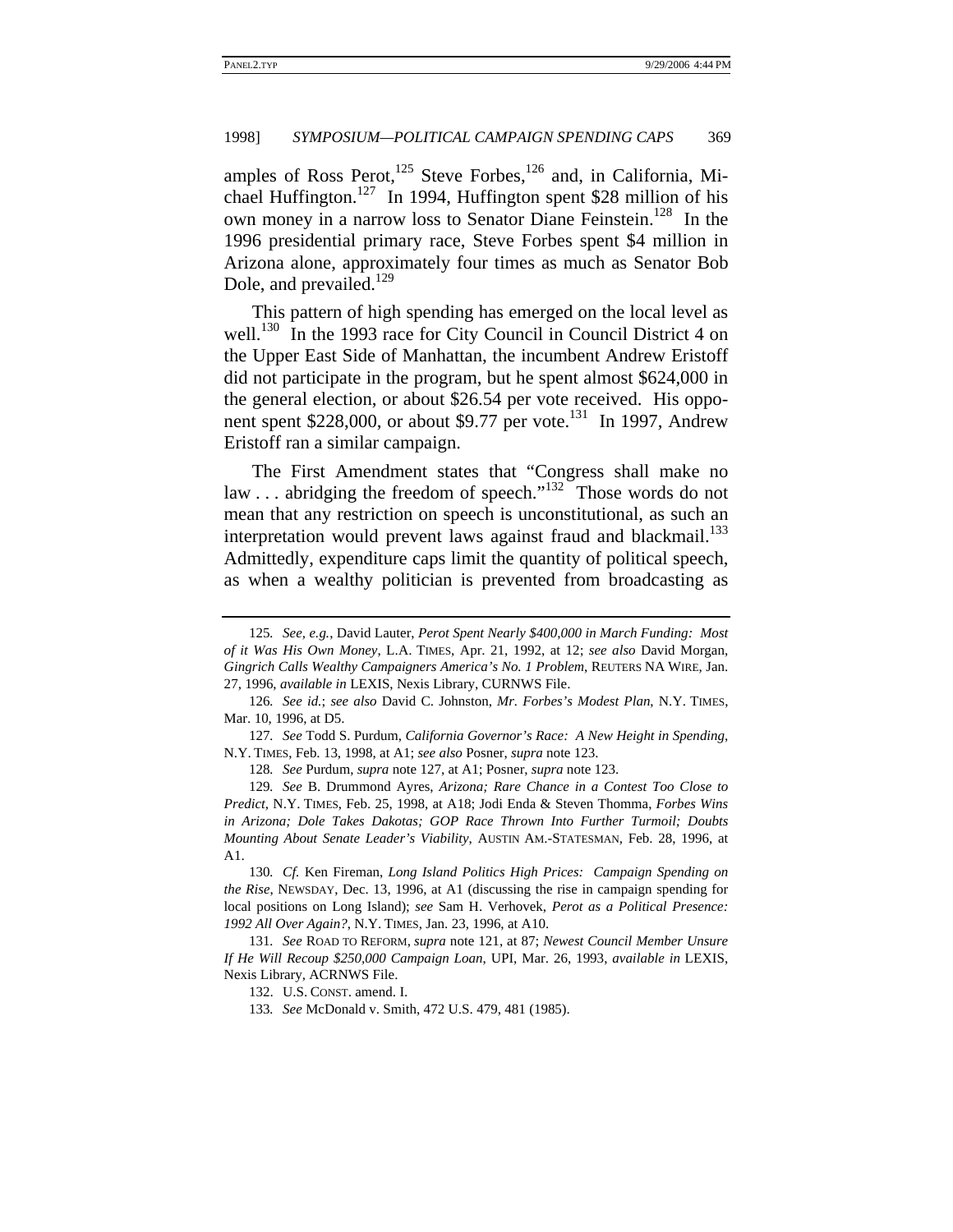many advertisements as he or she would like, the sum total of advertisements is less.

But what is the result? Have democracies that reasonably restrict electoral expenses suffered from a lack of knowledge about candidates and issues? Do we want a system where qualified candidates are prevented from seeking office because they lack the resources and access to immense amounts of money? Instituting spending limits levels the playing field and provide more candidates with the possibility of waging a competitive campaign.

The *Buckley* decision held that imposing mandatory spending limits on a candidate impinges on free speech.<sup>134</sup> Regrettably, the real speech issue today as a result of the *Buckley* decision is that money talks.

MR. BARRET: Thank you Mr. Kastin. Mr. Kayser is next. He is a partner in the New York City law firm of Kayser & Redfern

MR. KAYSER: Thank you. I would like to thank the *Fordham Intellectual Property, Media & Entertainment Law Journal* for giving me a chance to speak today.

I have practiced law here in New York City for about twentyseven years. I had been politically dormant for about thirty years, until a friend of mine, George Pataki, thought he might have an opportunity to beat and unseat an incumbent governor: Mario Cuomo.

I have known George Pataki since he was about eighteen years old. I spoke to him and thought that maybe he should make a race for the governorship. As no one knew who he was at the time, I offered to help him raise some money—he didn't have any—to make it possible for him to make the race. Later, the party leadership gave him support;<sup>135</sup> then he won the party nomination<sup>136</sup> and

<sup>134.</sup> Buckley v. Valeo, 424 U.S. 1, 51 (1976).

<sup>135</sup>*. See* James Dao, *The 1994 Campaign: Pataki In a Fury of Campaigning, Candidates Pursue Last Minute Votes; Pataki and his Party, From L.I. to Albany, Show a United Front*, N.Y. TIMES, Nov. 6, 1994, at A49.

<sup>136</sup>*. See* David Bauder, *Pataki Wins Conservatives' Backing Gubernatorial Primary is Set*, RECORD (N.J.), June 5, 1994, at A6; James Dao, *Conservatives Choose Pataki for Governor*, N.Y. TIMES, June 5, 1994, at A42.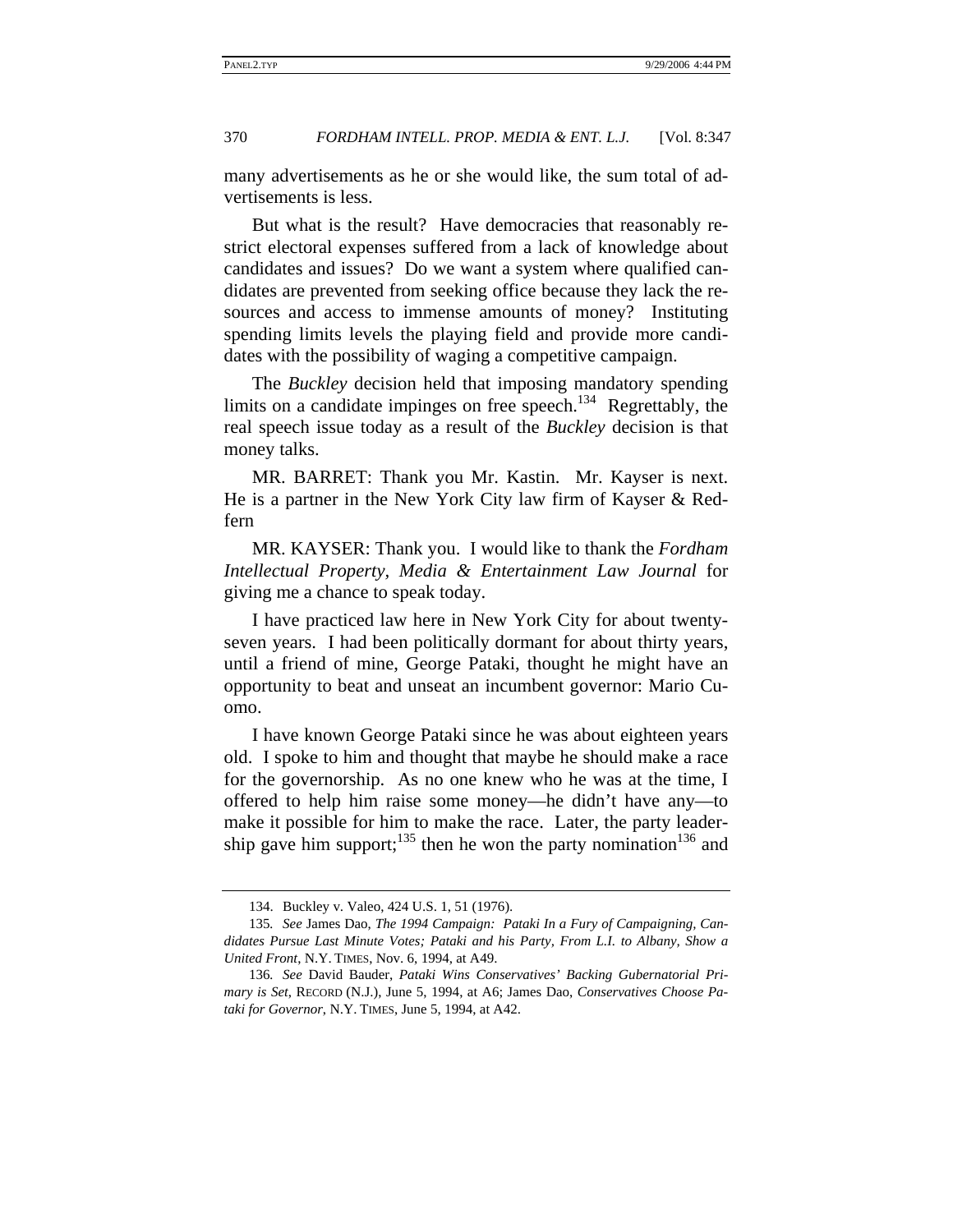later was elected. So I have been active for the last three years helping him raise money and I have seen the system from that perspective.

I am also a constitutional lawyer who has been involved in First Amendment issues. I was involved in the ACLU's opposition to the government petition for Supreme Court review in *United States v. Progressive, Inc.*,<sup>137</sup> in which the government tried to restrict the publication of instructions for making a hydrogen bomb: even though that information was already in the public sphere.

I also have written in the area of campaign finance. I think there needs to be reform in the current law, just like the Common Cause speaker Erik Joerss believes. Common Cause has examined this issue for a long time. A number of years ago, a fellow named Fred Wertheimer, proposed the statute that the *Buckley v. Valeo* reviewed.138

In that case, the United States Supreme Court interpreted the First Amendment and found that there is a direct correlation between money and access to speech.<sup>139</sup> Now, is there anyone who thinks that the government can restrict the number of pamphlets you can print and circulate in an election, which would be a direct restriction on printing and distribution for political purposes? Can the government restrict how many advertisements you can buy in the free market on the radio or television? Can the government restrict any other way of reaching people? Doesn't the First Amendment protect us against that? The United States Supreme Court found that there is a direct correlation between money and

<sup>137. 467</sup> F. Supp. 990, *dismissed as moot*, 610 F.2d 819 (7th Cir. 1979). The federal government voluntarily withdrew its petition for certiorari prior to consideration by the Supreme Court.

<sup>138</sup>*. See* Dierde Shesgreen, *Campaign Finance Reform Movement Gathers Momentum*, TEXAS LAW., Nov. 3, 1997, at 4; Edwin M. Yoder, *Reform an Oxymoron to Campaign Cash*, HOUSTON CHRONICLE, Nov. 9, 1996, at 34. Fred Wertheimer is head of Democracy 21 and is President of Common Cause. He has given testimony on honoraria and salary levels for top-level government officials before Congressional committees. *See* Ann McBride, *Ethics in Congress: Agenda and Action*, 58 GEO. WASH. L. REV. 451, 487.

<sup>139</sup>*. See Buckley*, 424 U.S. at 19, 26, & 266 (White, J., concurring in part, dissenting in part) (stating that "[o]ne of the points on which all Members of the Court agree is that money is essential for effective communication in a political campaign").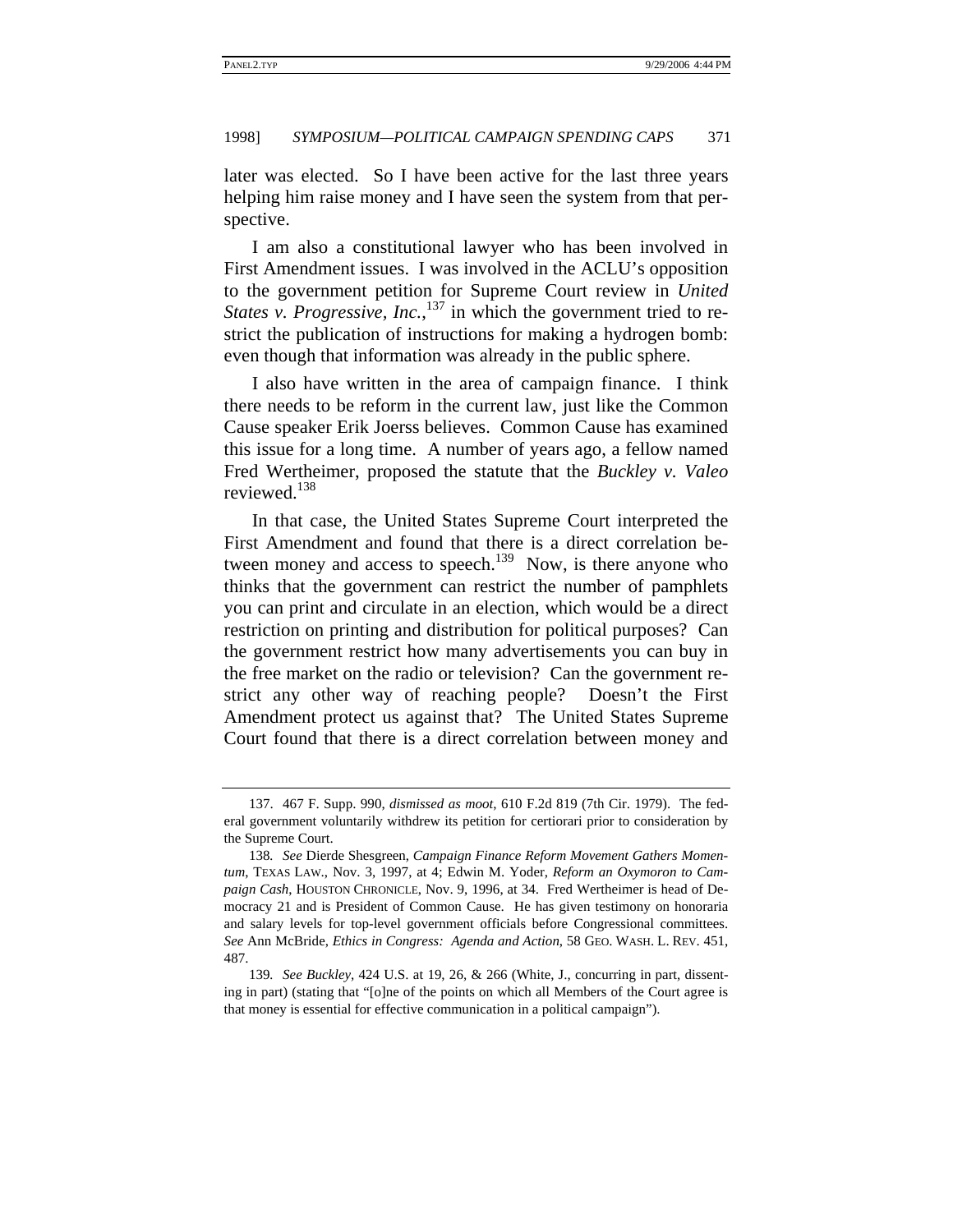the ability to reach people.<sup>140</sup> In fact, there is a consensus there.<sup>141</sup>

To try to overrule that proposition, to argue that way—and I have heard a couple of people argue that way—is the same as trying to overrule *Roe v.* Wade<sup>142</sup> on abortion. The debate is over. It is settled law that the government has to stay out of certain areas of decisions with respect to reproductive issues, $143$  and the government cannot prevent parties or individuals from spending as much money as they can raise or choose to spend in legitimate purposes for propagating ideas.<sup>144</sup> That will not change. So anyone who is advocating legislation which is premised upon the law changing in that area is whistling Dixie in New York City.

Now, also there is a relationship between money and success. Ron Lauder was mentioned earlier, he was on the Conservative Party line and ran for mayor spending \$13 million or some large amount.<sup>145</sup> Did Ron Lauder expect to be elected mayor on the Conservative Party line in New York City? I think he got about two percent of the vote or something like that;<sup>146</sup> it was a small vote. The answer is no.

During that race he discussed term limits for city government,

<sup>140</sup>*. See id.*

<sup>141</sup>*. Compare Buckley*, 424 U.S. at 266, *with* Clifton v. FEC, 114 F.3d 1309, 1319 n.6 (1st Cir. 1997) (disagreeing with the Court in *Buckley*, but admitting that "virtually every means of communicating ideas in today's mass society requires the expenditure of money"). *See also* Frank J. Sorauf, *Politics, Experience, and the First Amendment: The Case of American Campaign Finance*, 94 COLUM. L. REV. 1348, 1357 (1994).

<sup>142. 410</sup> U.S. 113 (1973).

<sup>143</sup>*. See generally* Robert A. Sedlerfn, *The Constitution and Personal Autonomy: The Lawyering Perspective*, 11 T.M. COOLEY L. REV. 773, 787 (1994) (stating that the Court's decisions "make[] it clear, as the Court affirmed in *Roe v. Wade*, that reproductive freedom is a fundamental right, so that any interference with reproductive freedom must be tested under the exacting compelling governmental interest standard of review"); Loye M. Barton, *The Policy Against Federal Funding for Abortions Extends Into the Realm of Free Speech After* Rust v. Sullivan, 19 PEPP. L. REV. 637 (1992) (noting that abortion is a settled issue).

<sup>144</sup>*. See* Gora, *supra* note 110, at 140-68 (arguing against government intervention in campaign finance).

<sup>145.</sup> Ron Lauder ultimately spent \$14.2 million. *See* Frank Lynn, *Giuliani Reports \$200,000 Loan From the GOP*, N.Y. TIMES, Oct. 7, 1989, § 1, at 27.

<sup>146</sup>*. See* Sam Roberts, *Dinkins Defeats Giuliani in a Close Race; Wilder Seems Virginia Winner, Florio In; Voters, 5-4, Approve New York Charter*, N.Y. TIMES, Nov. 8, 1989, at A1.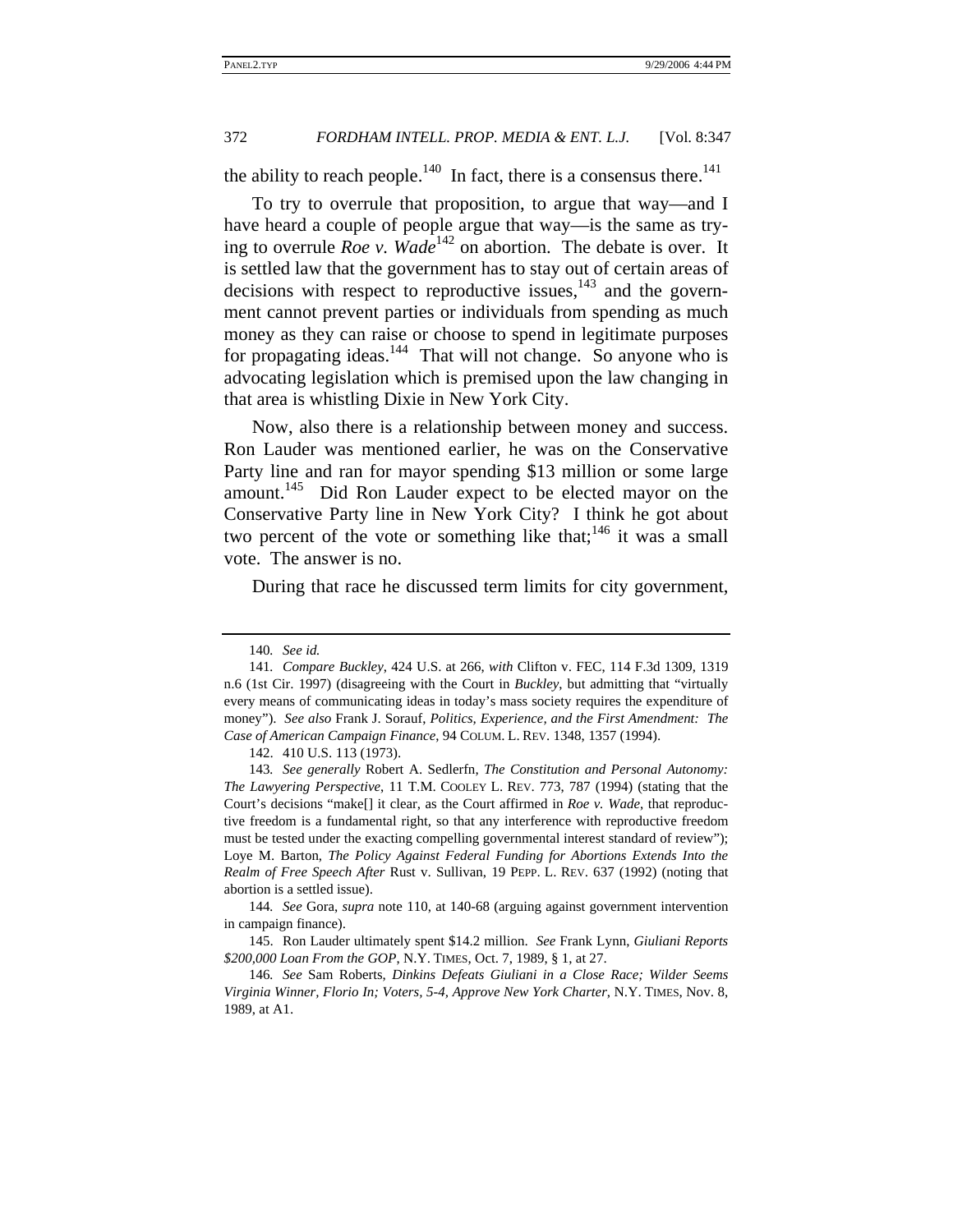city council, and the mayor.<sup>147</sup> Everybody else running for mayor had no interest in discussing term limits. But he was propagating an idea. Well, it went to a referendum in the City of New York twice so far, and it has won twice, and Ron Lauder is the man responsible for that based on the money he spent to get out that idea. The political establishment in New York City hates it, but that is the power of leaving campaign spending unlimited.

Now, if you cannot cap spending, you need to find some other means of reform because the current law does not work. I am for campaign finance reform. I would like to see stricter disclosure requirements. I would like to see tight, high criminal penalties for violation of those disclosure requirements. The disclosure must be rapid so that the press can inform the electorate about contributions. I agree with my fellow panelist Ed Hayes entirely that disclosure is the remedy for this problem because of the anomalies under this hybrid situation. But because you cannot cap expenditures—it is equivalent to free speech—you are left with limiting contributions.<sup>148</sup> I also think that if the United States Supreme Court were to review again the statute that *Buckley* reviewed, the contribution limit, \$1,000 per person for a candidate for federal office, $149$  would be overturned.

So the campaign finance reform that I advocate is repeal of the substantial portion of the present statute. That is, repeal of the provisions that establish any limitation on contributions or expenditures—which are not successful anyway—and full disclosure. That would be real reform and would simplify the situation.

What do you say when someone maintains that somebody is going to give too much money to a candidate and have too much influence? Well, disclosure takes care of knowing where those interests lay. And if you do not have the limits, you have competing

<sup>147</sup>*. See* Kevin Flynn & Ellis Henican, *Voter's Guide '89*, NEWSDAY, Nov. 5, 1989, at 4; Doug Ireland, *Clean Out the Vote*, VILLAGE VOICE, Mar. 17, 1998, at 26; Steven L. Meyers, *The 1993 Elections: New York City Roundup; Vallone Says Term Limits Issue Is Not Dead*, N.Y. TIMES, Nov. 4, 1993, at B2.

<sup>148</sup>*. See* Michael J. Klapman, *Majoritarian Judicial Review: The Entrenchment Problem*, 85 GEO. L.J. 491, 511 (1997).

<sup>149</sup>*. See* 18 U.S.C.A. § 608(b) (West 1998 & Supp. 1998) (providing that "no person shall make contributions to any candidate with respect to any election for Federal office which, in the aggregate, exceed \$1,000").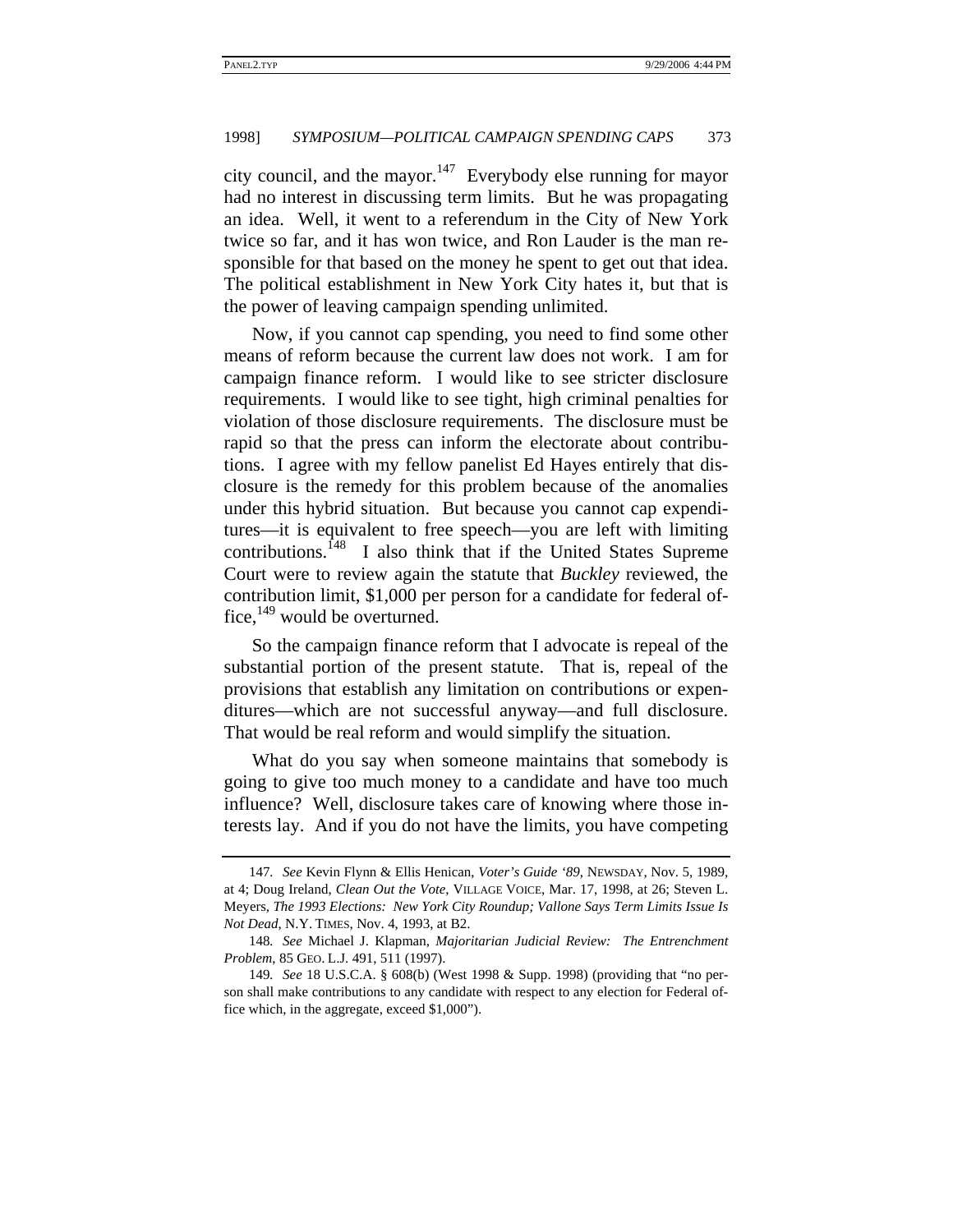interests in our society. We have competition in the marketplace of ideas. That is what the United States stands for; that is what has made us great. The First Amendment protects us from those controls, and competition for ideas can take the form of money too. There are enough good people in our society who would support valid, bona fide change.

That is my position, and I think it is the best position in light of the First Amendment of the United States.

MR. BARRET: Thank you. Next is Mark Lopez, an attorney with the American Civil Liberties Union at the national office in New York City.

# MR. LOPEZ: Good afternoon

The issue of campaign finance reform has been largely dormant since *Buckley* was decided in 1976. But, in the last two or three years, reformers have come along and successfully sponsored a number of state initiatives and legislation that have brought the issue back into focus.<sup>150</sup> I happen to have been in the right place at the right time and the issue has fallen on my desk; I have become the point person for the ACLU on the issue.

I am an attorney and I am involved in a number of cases around the country in which we are challenging this reform.<sup>151</sup> In some of those cases I am direct counsel; in others I am playing a less prominent role, whether it be an amicus writer or merely a consultant.

Having said that, let me tell you that the ACLU itself is divided on this issue.152 There is debate within the organization whether the dangers or the evils that the proponents of this legislation offer, justify the restrictions on the First Amendment. Within the organization we are divided.

<sup>150</sup>*. See* Hugo Martin, *Alarcon-Katz Senate Race a Test for Prop. 208 Politics: New fund-raising rules and legal challenge to term limits make picking a winner anyone's guess*, L.A. TIMES, Dec. 15, 1997, at B1 (stating that limits for candidates for the state legislature are \$250 or \$500 for those who agree to spending caps of \$300,000 for primaries and \$400,000 for general elections).

<sup>151</sup>*. See* Vanatta v. Keisling, 931 P.2d 770 (1997); Brown v. State, 680 So.2d 1179 (1996).

<sup>152</sup>*. See* Mary E. Gale & Ramona Ripson, *Who'll Stop the Flood of Campaign Dollars*, DAILY NEWS (Los Angeles, Cal.), Nov. 4, 1997, at N11.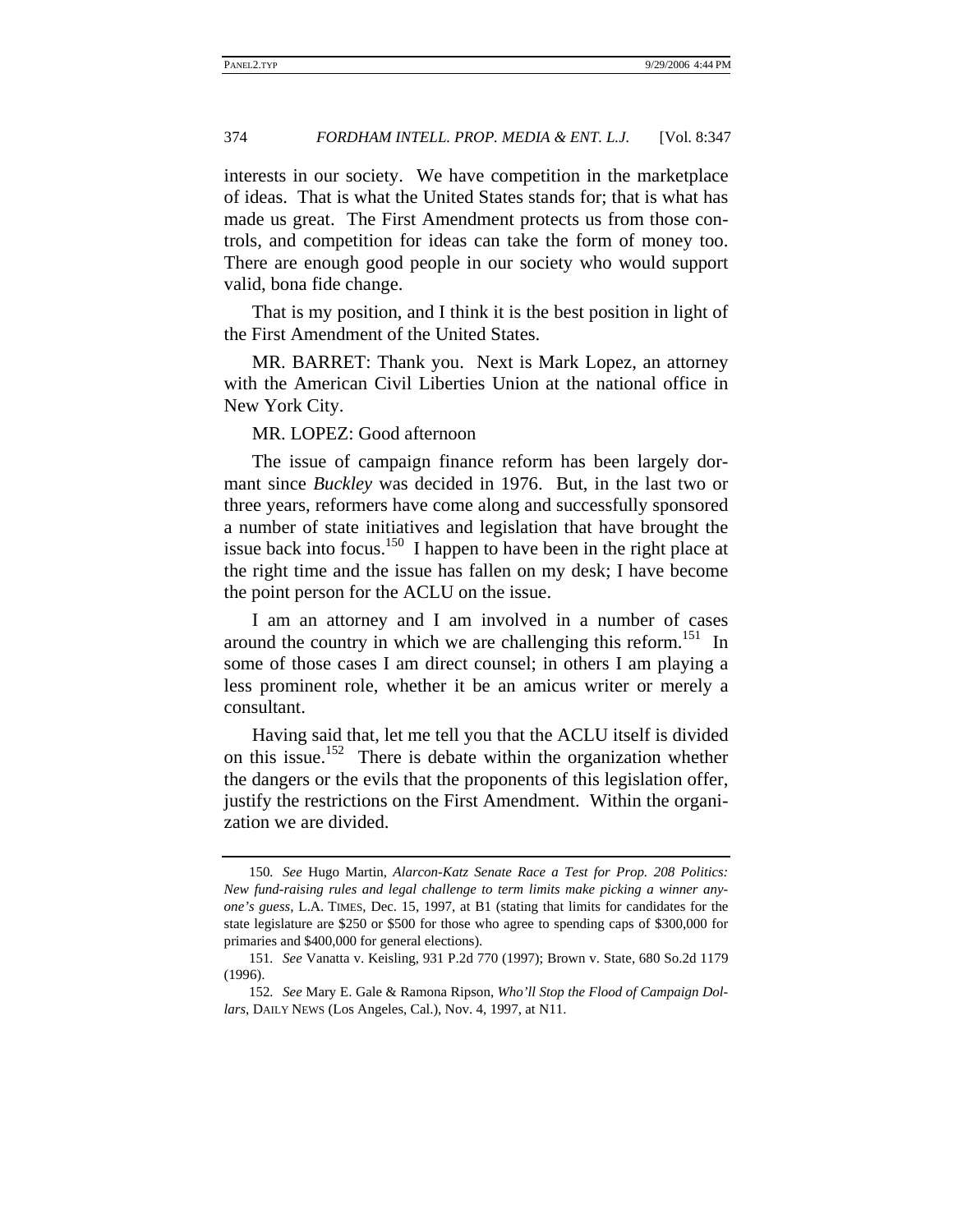It is one of those issues, I think, where a significant percentage of our constituency disagrees with us, but the national organization believes that the principled position is that those restrictions are unconstitutional under prevailing precedent. In addition, we believe that those precedents should be extended to invalidate some of the more creative reforms that are being proposed out there.

It is not the first time we have had disagreement within the organization.<sup>153</sup> You have probably all heard of the Skokie incident.<sup>154</sup> If you have not, the Skokie incident involved the Nazi march through a neighborhood in the suburbs of Chicago where many Holocaust survivors lived.<sup>155</sup> In the short term, that incident caused our membership to decrease significantly, I believe. But ultimately, with exposure, our membership increased dramatically, and I think history has shown that the ACLU was on the correct side of the issue.<sup>156</sup>

Proponents of campaign finance reform point out a lot of problems with the current system.<sup>157</sup> The ACLU really has no disagreement with a lot of those problems that are being asserted. That is not an unusual posture for the organization. There are always problems in society—whether it is drugs, whether it is extreme violence, whether it is teen pregnancy—but it is the solutions we often point to when we find ourselves fighting laws passed in response to those problems. This is another example where we think the government, in an attempt to come to grips with what is admittedly a problem, has abandoned any attempt at precision, which is required by constitutional jurisprudence, and cast a broad net over the entire problem. This is a very typical government response to perceived problems out there—and actual

<sup>153</sup>*. See* Amy Keller, *Shop Talk*, ROLL CALL, Mar. 30, 1998.

<sup>154</sup>*. See* Village of Skokie v. National Socialist Party of Am., 373 N.E.2d 21 (Ill. 1978); *see also* Collin v. Smith, 578 F.2d 1197 (7th Cir. 1978).

<sup>155</sup>*. See* J.R. Reid & Bob Warden, *3,000 Protest Against Nazis in Chicago's Loop*, WASH. POST, June 25, 1978, at A4.

<sup>156</sup>*. See* Richard B. Sapphire, *The Constitutional Status of Hate Speech: Comments on Delgado and Stefanicic*, 23 N. KY. L. REV. 491, 499 (1996); *see also* Nadine Strossen, *Hate Speech and Pornography: Do We Have to Choose Between Freedom of Speech and Equality?*, 46 CASE W. RES. L. REV. 449 (1996).

<sup>157</sup>*. See* John Anderson, *Colloquai Election Campaign Finance Reform*, 8 ADMIN. L.J. AM. U. 205 (1994).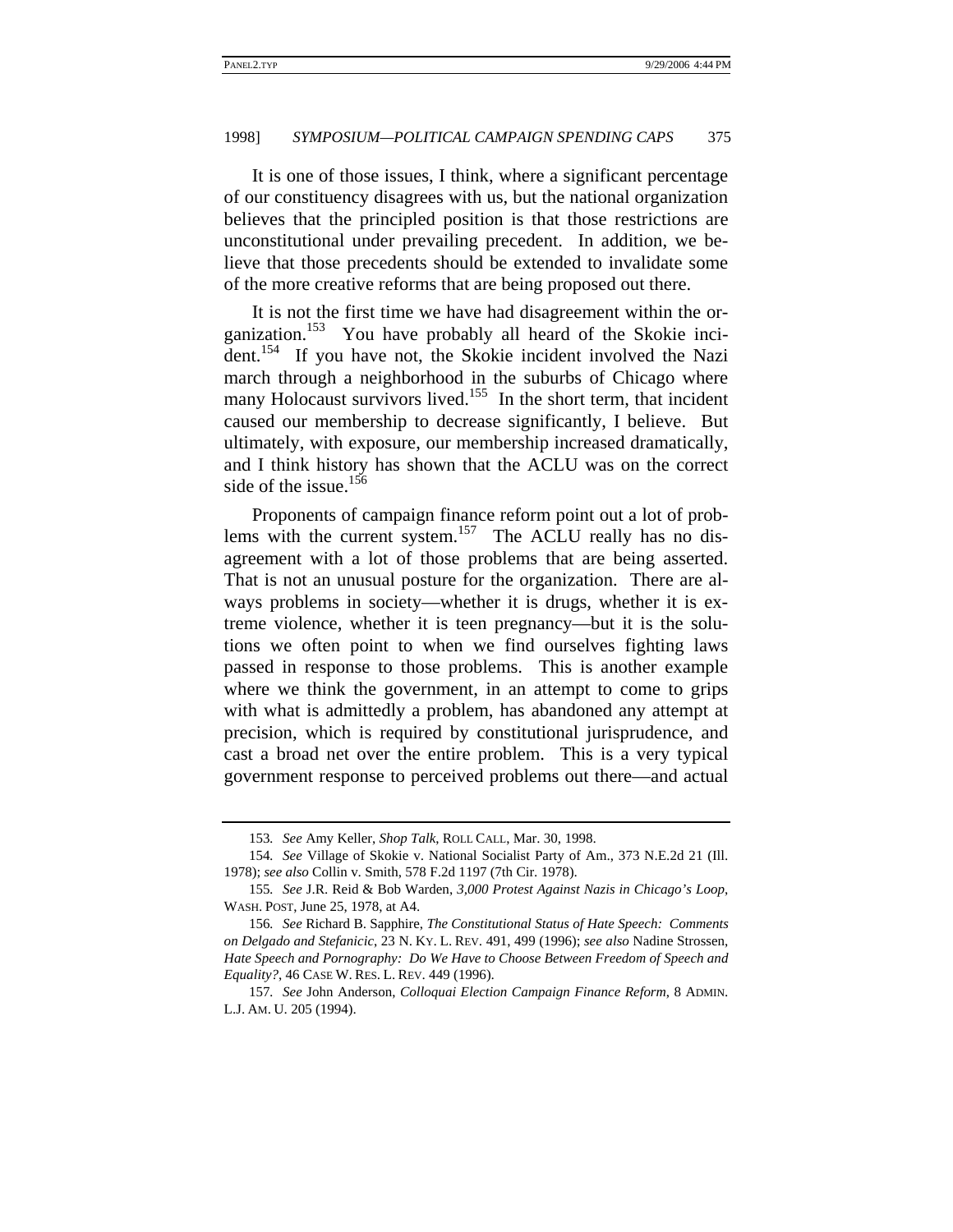problems out there.

We would urge the courts and the legislatures to take some effort and work within constitutional frameworks that exist for some of society's problems. We believe, as we have heard from some of the speakers today, that disclosure, accountability, and enforcement of existing corruption laws are all sufficient to redress the problems.

Take the issue of foreign money coming into the country and influencing elections. As I understand that, it is illegal.<sup>158</sup> So our suggestion is not to overhaul the whole system of campaign finance, but to enforce those laws that make it a crime for foreign money to influence federal elections.<sup>159</sup>

During the last several years, a number of organizations around the country have successfully placed state initiatives on the ballots and have dramatically changed the face of money in the election process in this country.<sup>160</sup>

The ACLU is monitoring those situations and we are involved in many of those suits. About twenty states are going down that road right now.<sup>161</sup> They have proposed changes in their laws or they have enacted changes in their laws that take many different forms. The most common form is a substantial reduction in the contribution limits that are out there.

That actually takes me back to *Buckley*. *Buckley* upheld a \$1,000 limit.<sup>162</sup> For twenty years, most states lived with the \$1,000 limit established by the Federal Election Campaign Act ("FECA") and the provisions that were upheld in *Buckley*. Only recently have the states pulled those limits down, and this is their idea of reform.<sup>163</sup> So we are talking about limits coming all the

<sup>158</sup>*. See* 2 U.S.C.A. § 441e (West 1998 & Supp. 1998).

<sup>159</sup>*. See id.*

<sup>160</sup>*. See* Martin, *supra* note 150; *see also* Geeta Anand, *Mass. Ballot Initiatives Paying Off for Business*, BOSTON GLOBE, Mar. 9, 1998, at B1.

<sup>161</sup>*. See, e.g.*, FLA. STAT. ANN. § 106.08 (West 1998) ("[N]o person . . . may . . . make contributions in excess of \$500 to any candidate").

<sup>162.</sup> Buckley v. Valeo, 424 U.S. 1, 29 (1976).

<sup>163</sup>*. See, e.g.*, FLA. STAT. ANN. § 106.08 (West 1998) ("[N]o person . . . may . . . make contributions in excess of \$500 to any candidate").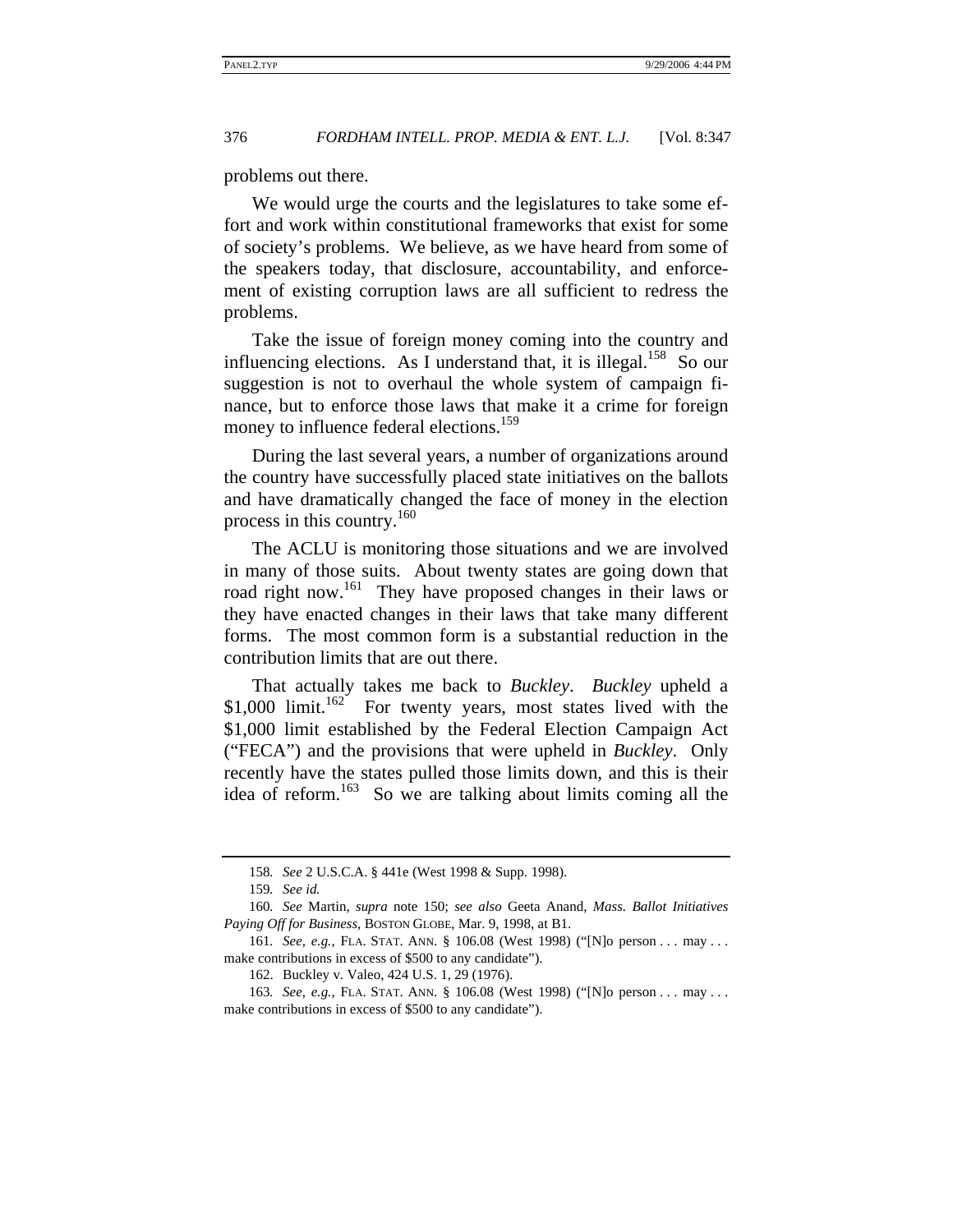way down from \$1,000 to \$50 or \$100, sometimes  $$200$ .<sup>164</sup> Not surprisingly, candidates and supporters of those candidates have brought challenges to those laws and, by and large, have prevailed.<sup>165</sup>

Perhaps two weeks ago you heard about the California limits. I think they were \$250 and \$500 for state-wide office.<sup>166</sup> I am talking about the state elections. You understand that a state cannot pass a law that impacts a federal election because of pre-emption by FECA. So I am talking about state-wide offices, such as state assemblymen, state senators, and mayors. It could be local elections as well. By and large, those efforts have been rejected by the courts, and we think we will continue to enjoy some success in that forum.

Let me take you back to *Buckley*. It is important to understand what exactly occurred in *Buckley.* The Court had before it basically four pieces of legislation: it had contribution limits;  $167$  it had independent expenditures; $^{168}$  it had limits on candidate spending,  $^{169}$ and it had the system for financing presidential elections.<sup>170</sup> The Court upheld the \$1,000 limit, so contributions by individuals to candidates could not exceed  $$1,000$ .<sup>171</sup> That rule extended to contributions by groups, organizations, corporations, and unions as well.<sup>172</sup> It was a \$1,000 limit.

The law carved out an exception for political action committees ("PACs").<sup>173</sup> We all know PACs give more than \$1,000. So a

<sup>164</sup>*. See* Howard Schneider & Hamil R. Harris, *District Voters Overruled on Campaign Gift Limits; Council Raises \$50, \$100 Caps Approved in '92*, WASH. POST, Apr. 3, 1996, at B1 (discussing campaign gift limits in Washington, D.C.).

<sup>165.</sup> State of Florida v. Dodd, 561 So.2d 263, 267 (1990) (holding that "the Campaign Financing Act is unconstitutional for its overbroad intrusion upon rights of free speech and association").

<sup>166</sup>*. See* CAL. GOV'T CODE § 85301 (West 1997).

<sup>167</sup>*. See* Buckley v. Valeo, 424 U.S. 1, 23-35 (1976).

<sup>168</sup>*. See id.* at 39-60.

<sup>169</sup>*. See id.* at 39-55.

<sup>170</sup>*. See id.* at 85-109.

<sup>171</sup>*. Id.* at 35.

<sup>172</sup>*. See id.*; *see also* 18 U.S.C.A. § 591(g) (West 1998 & Supp. 1998).

<sup>173</sup>*. See* 2 U.S.C.A. §§ 441(a)(2)(A), 608(b)(2) (West 1998); *see also* Buckley v. Valeo, 424 U.S. 1, 29 n.31 (1976) (noting that certain political committees can donate up to \$5,000 per candidate).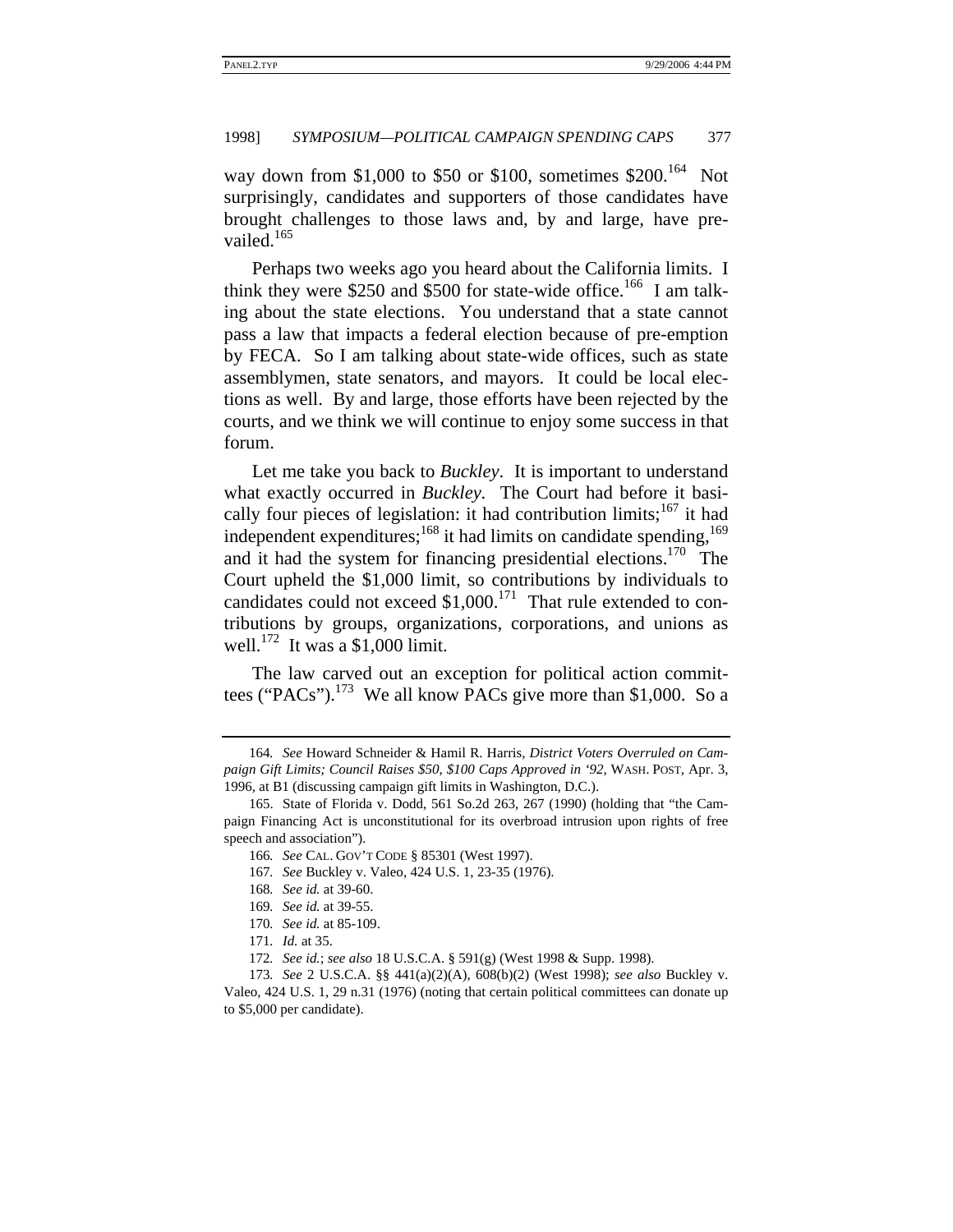union PAC or a corporate PAC—and corporations and unions typically have many, many PACs—was allowed to give up to \$5,000 to a candidate.<sup> $1/4$ </sup>

And then, of course, there was an aggregate limit on the amount of money you could contribute to all candidates and PACs, and I believe that was  $$25,000$ <sup>175</sup>

Now, the Court said you could not limit a candidate's own spending.<sup>176</sup> So if a rich candidate came along, that candidate of course was free to spend his or her own money as well as all the money lawfully raised. That is still the law, as demonstrated by the Huffington and Perot examples.<sup>177</sup>

The Court struck down the limits on non-coordinated independent expenditures.178 That is a mouthful, non-coordinated independent expenditures. What are non-coordinated independent expenditures?

Let me first tell you what coordinated expenditures are. A coordinated expenditure is when a contributor talks with a candidate or the candidate's committee and then goes out and takes an advertisement that urges the candidate's election or defeat.<sup>179</sup> That is a coordinated expenditure. The Supreme Court said that they were going to treat that as a contribution.<sup>180</sup> I think that makes sense to most people.

But non-coordinated independent expenditures are those expenditures where the contributor does not talk to the candidate and takes out an advertisement or prints  $1,000$  leaflets.<sup>181</sup> The Supreme Court said supporters have an unequivocal constitutional right to

<sup>174</sup>*. See* 2 U.S.C.A. § 441(a)(2).

<sup>175</sup>*. See* 2 U.S.C.A. § 441a(a)(2)(C); *see also* Buckley v. Valeo, 424 U.S. 1, 38 (1976).

<sup>176</sup>*. Buckley*, 424 U.S. at 59 n.67 (noting that such limits violate the First, Fifth, and Ninth Amendments).

<sup>177</sup>*. See* Bob Hohler, *Election Finance Targeted in Equality Fight, Big Money Seen as Insidious Force*, BOSTON GLOBE, Nov. 29, 1997, at A1; *see* Lauder, *supra* note 125.

<sup>178</sup>*. Buckley*, 424 U.S. at 51-54; *see also* Colorado Republican Federal Campaign Committee v. Federal Election Comm'n, 518 U.S. 604 (1996).

<sup>179</sup>*. See Buckley*, 424 U.S. at 23-36, 46-48.

<sup>180</sup>*. Id.*

<sup>181</sup>*. See Colorado Republican*, 518 U.S. 604.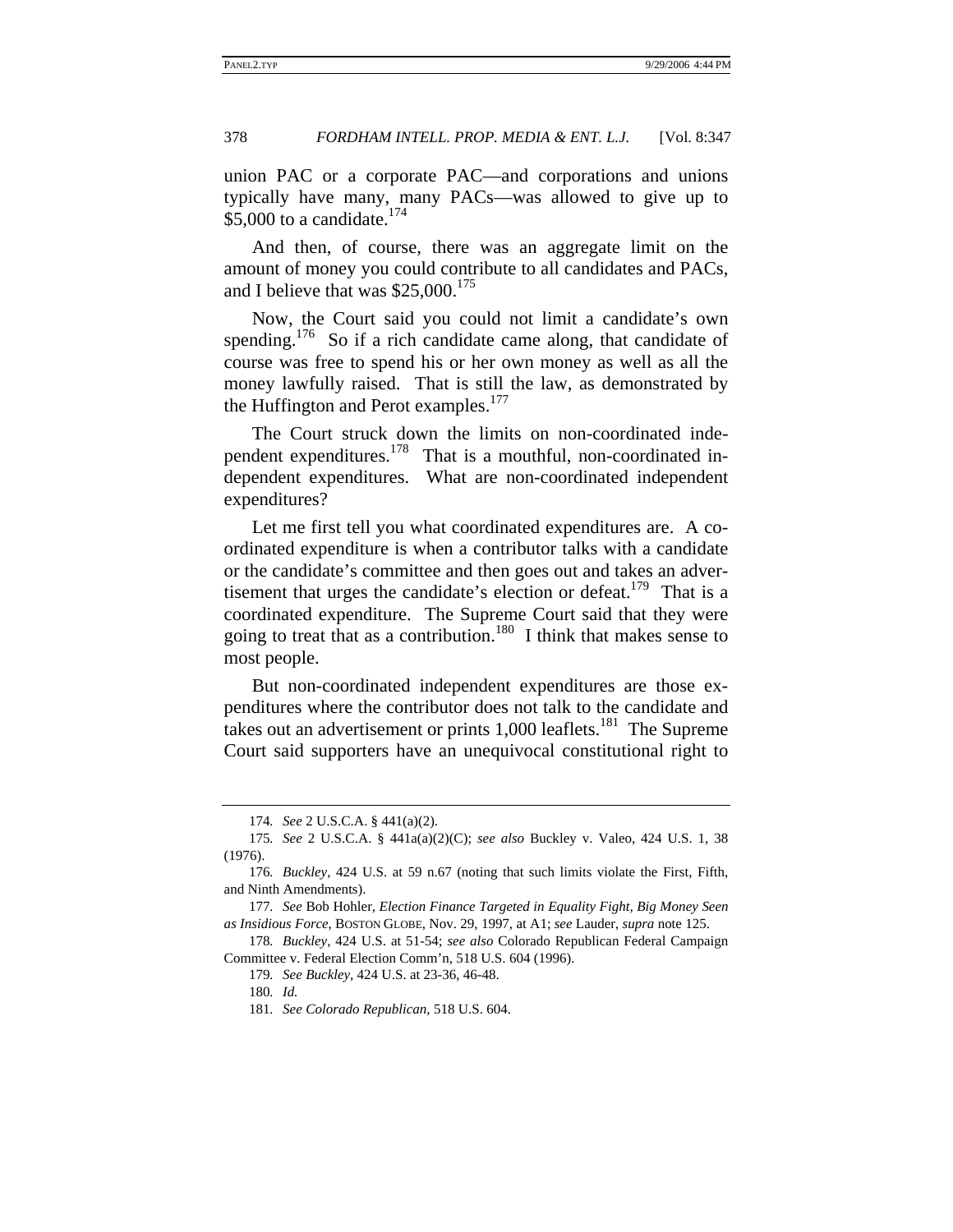do that.182 The Supreme Court has since affirmed that basic principle in many subsequent decisions, including a decision in Colorado as recently as two years ago.<sup>183</sup>

So there is really no reason to believe that the Supreme Court is going to retreat from these two basic rules. If anything, as Mr. Kayser pointed out, they are going to revisit the limit on contributions because it is just dated—the \$1,000, if anything, should be adjusted upwards to \$3,000 to take into effect inflation—and it really has not worked. Some of the premises that the law is posited on are really not there anymore. Plus, the Court has moved in a different direction, I think, from where it was in  $1976$ .<sup>184</sup>

Because the Court at that time split the pie, so to speak, between upholding limits on campaign contributions and striking down the limits on independent expenditures, guess what? FECA cannot work. It cannot work with that dichotomy, because all the money that was going into the candidates' coffers is now being diverted to independent expenditures. Therefore, nothing has been accomplished. Maybe the Court knew that when it split the pie. But that is what has gone on.

Well, understandably, people are frustrated with that, and that is why there have been all those reform efforts. But the answer is not to reduce the contribution limits from \$1,000 down to \$100. The answer, if anything, it seems to me, is to address the problem of independent expenditures, because there is no accountability with independent expenditures, except that they must be reported.

Like I said, the Court is not going to revisit that issue on independent expenditures. We have to live with that. I think that is correct. I think the Court is correct. That is speech at its best. I or you—should be able to go out there and take out an advertisement in a newspaper and spend as much money as I want supporting a candidate, as long as it is not a direct contribution to that candidate.

<sup>182</sup>*.* Buckley v. Valeo, 424 U.S. 1 (1976).

<sup>183</sup>*. Colorado Republican*, 518 U.S. 604; *see also* Austin v. Michigan Chamber of Commerce, 494 U.S. 652 (1990).

<sup>184</sup>*. See Buckley*, 424 U.S. at 85; *see also* Daniel H. Lowenstein, *A Patternless Mosaic: Campaign Finance and the First Amendment After Austin*, 21 CAP. U. L. REV. 381 (1992).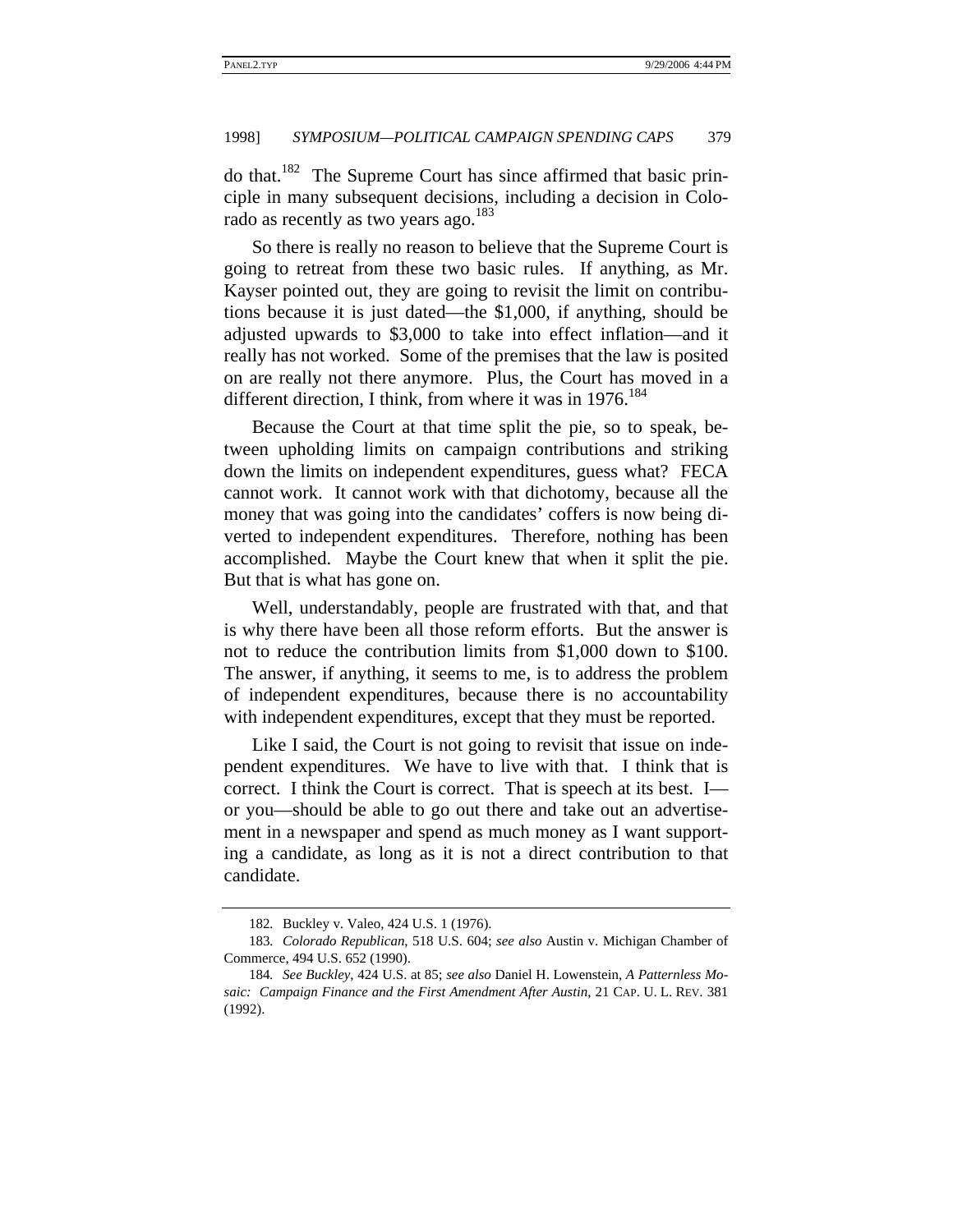The third part of *Buckley*, which is a significant predicate for the discussion, regards the public financing of elections.<sup>185</sup> Now, forget contributions and forget independent expenditures. Public financing of elections is when you accept government funds in exchange for an agreement to forgo reliance on private funding.<sup>186</sup> That is what we have at the federal level for presidential elections. *Buckley* upheld that system, as long as the decision to participate was voluntary and not coerced.<sup>187</sup>

There is not a similar system in place for the House of Representatives or Senate. Understand that. Congress right now is struggling with whether or not to change the content of the presidential public financing system that is in place and they are also struggling with whether or not to extend that system to the House and Senate races.188 I think, however, that the prospects of that legislation going anywhere are really very slim.

We at the ACLU are concerned with the states that have rushed to fashion their own public financing alternatives.<sup>189</sup> The problem is that the states have not patterned those programs after the federal system. They have, by and large, substantially deviated from those programs. We believe that those states—Maine,<sup>190</sup> Massachusetts,<sup>191</sup> Hawaii,<sup>192</sup> Kentucky,<sup>193</sup> and Minnesota,<sup>194</sup> just off the top of my mind—have designed programs that are calculated to force you into the public financing alternative and to remove any intelligent choice from the process. In other words, they establish a sys-

<sup>185</sup>*. See Buckley*, 424 U.S. at 85, 293-329.

<sup>186</sup>*. See Don't Expand Public Financing of Elections*, USA Today, Apr. 4, 1997, at A13; Doug Ireland, *Clean Out the Vote*, VILLAGE VOICE, Mar. 17, 1998, at 26; John E. Yang & Helen Dewar, *Gingrich Would End Caps On Election Contributions; In Surprise Move, Senate to Begin Debate Today*, WASH. POST, Sept. 26, 1997, at A14.

<sup>187</sup>*. Buckley*, 424 U.S. at 85-86.

<sup>188</sup>*. See* H.R. 794, 105th Cong. (1997); H.R. 229, 105th Cong. (1997); S. 57, 105th Cong. (1997); S. 243, 105th Cong. (1997); *see also* Yang & Dewar, *supra* note 186.

<sup>189</sup>*. See* Grant Moos, *States Look to Public Campaign Financing to Clean Up Election System*, WEST'S LEGAL NEWS, July 29, 1996, at 7698, *available in* West, WESTLAW, 1996 WL 419511.

<sup>190.</sup> ME. REV. STAT. ANN. tit. 21A, § 1121 (West 1997).

<sup>191.</sup> MASS. GEN. LAWS. ANN. ch. 55A, § 6 (West 1998).

<sup>192.</sup> HAW. REV. STAT. § 11-226 (1997).

<sup>193.</sup> KY. REV. STAT. ANN. § 121A (Banks-Baldwin 1998).

<sup>194.</sup> MINN. STAT. ANN. § 211A (West 1997).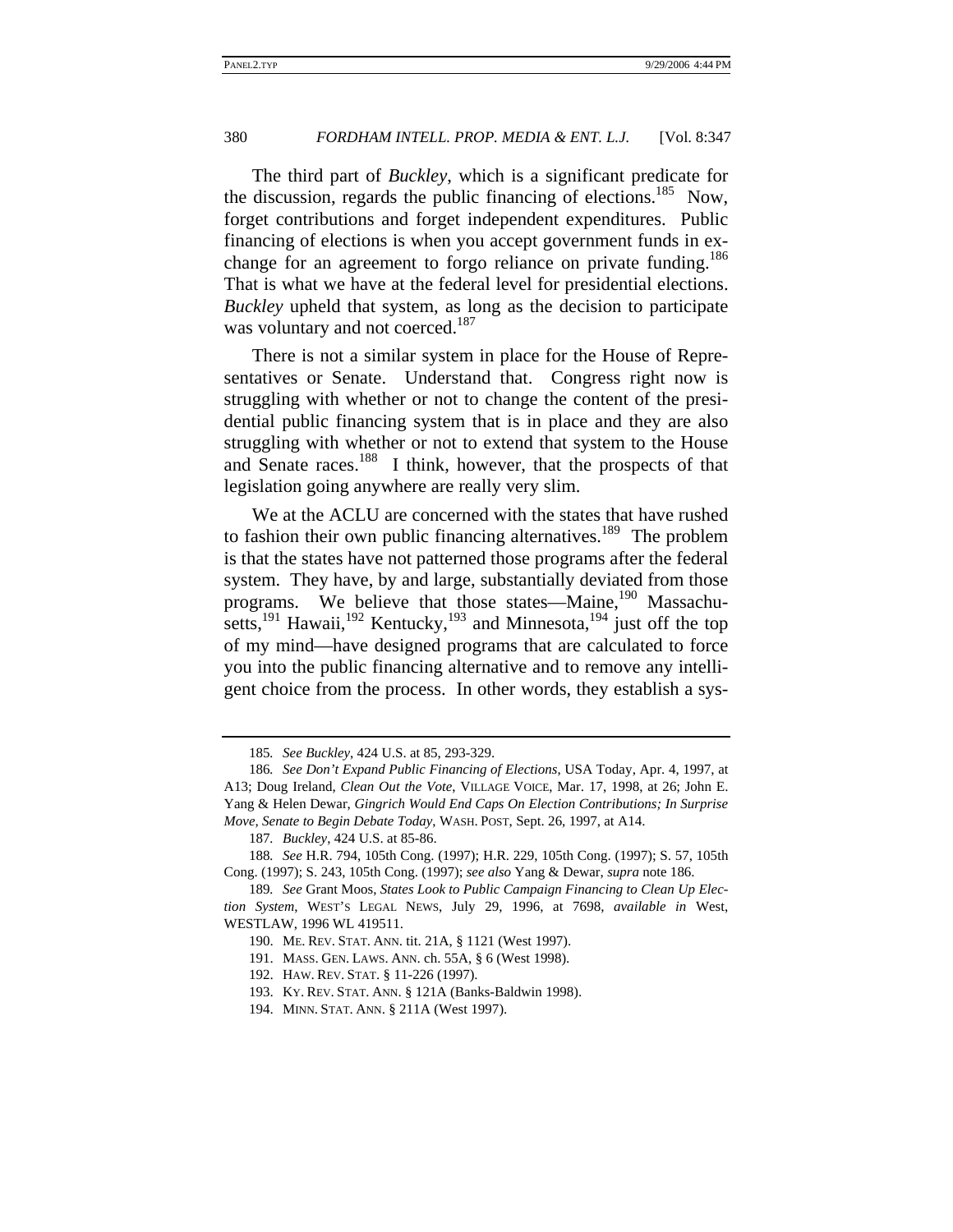tem of inducements for participation and penalties for nonparticipation.

I will just summarize the system we are challenging in Maine. This will give you an idea of how much some of those states are willing to push the envelope. Not all states, however, have pushed the envelope. For example, the New York system described by my colleague is really very modest, and I do not think anyone has challenged the New York system.<sup>195</sup> I do not think the ACLU has any problem with the New York system.

But some of the states have really pushed the envelope. Maine is a case I am involved in.<sup>196</sup> Here are the basic parameters: If a candidate qualifies for public financing in a Maine state election, which is a big if, the candidate can get a lot of money up-front.<sup>197</sup> Basically right up-front, on the day the candidate qualifies, the candidate will be paid the equivalent of the amount that was spent in the last election.<sup>198</sup> So the candidate receives a big chunk of money up-front.

The candidate will also be certified by the State of Maine as a "Maine Clean Election Candidate."<sup>199</sup> There is a question right now whether or not that certification is going to appear on the ballot to alert voters.<sup>200</sup> Those are significant inducements.

In addition to that, if a candidate's non-participating opponent nevertheless is able to raise a greater amount of money than the spending limits the candidate agreed to in exchange for the receipt of those public funds, Maine will waive those spending limits and pay the candidate the amount of the excess.<sup>201</sup>

<sup>195</sup>*.* The federal system, however, has been challenged. *See* Albanese v. Federal Election Comm'n, 884 F. Supp. 685 (E.D.N.Y. 1995) (dismissing challenge to the congressional election finance system for lack of standing).

<sup>196</sup>*. See* ME. REV. STAT. ANN. tit. 21A, § 1121 (West 1997).

<sup>197</sup>*. See id.* § 1125; *see also* Jack Beaudoin, *Tax Forum Includes Campaign Fund Box, Main Legislative Candidates Would Be Able to Use the Public Funds*, PORTLAND PRESS HERALD, Feb. 2, 1998, at B1.

<sup>198</sup>*. See* ME. REV. STAT. ANN. tit. 21A, § 1125(8)-(9). The actual amount of funding reflects a one-time 25% reduction in the average of amounts spent in the 1996 and 1998 elections. *See id.* § 1125(8)(D).

<sup>199</sup>*. See id.* § 1125(5).

<sup>200</sup>*. See id.*

<sup>201</sup>*. See id.* § 1125(9).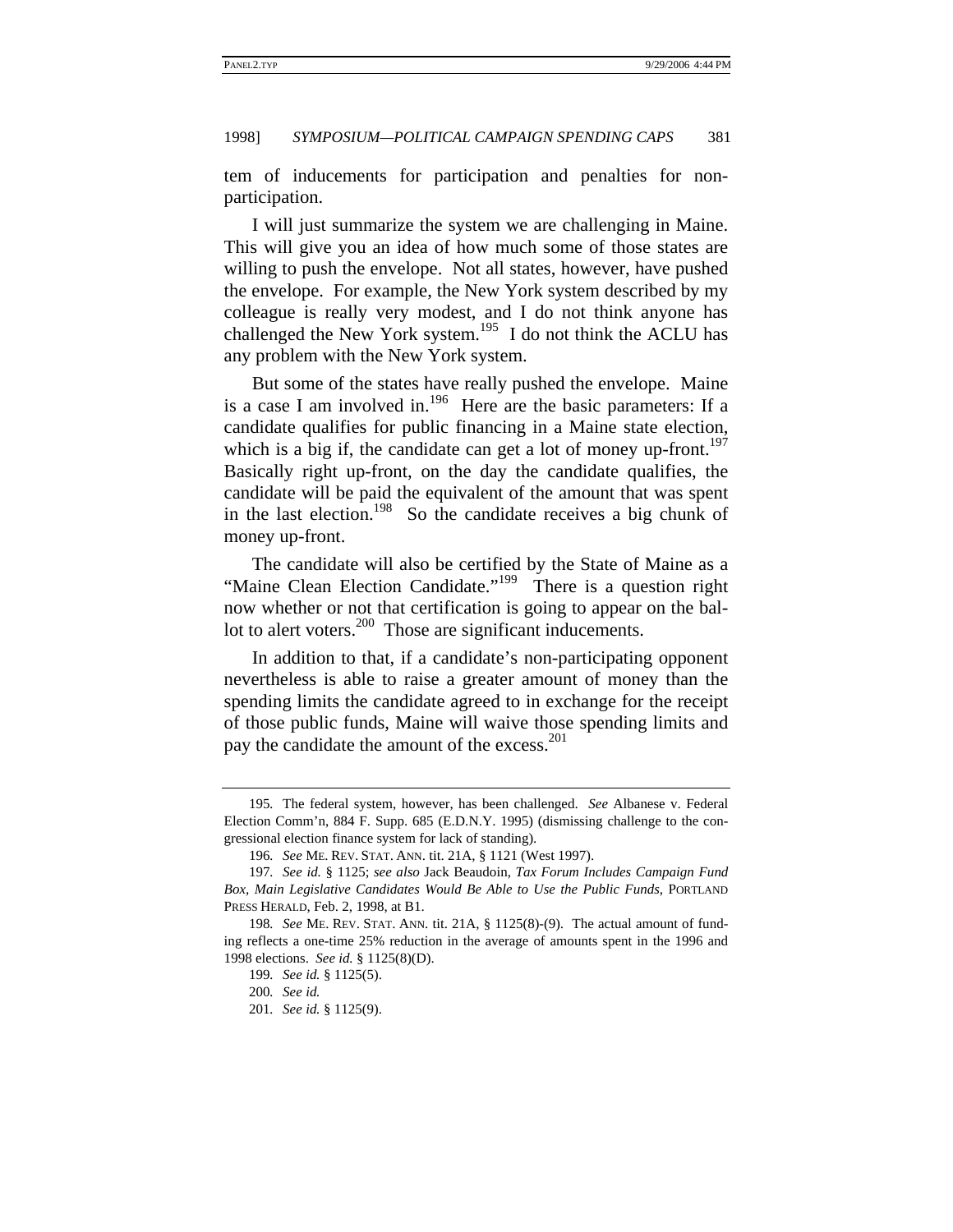To make matters worse, Maine will calculate independent expenditures by third parties—by a person who may not even know the outside candidates—and will take the value of those independent expenditures and provide a matching fund to the candidate who agrees to public financing.202 Independent expenditures benefiting the clean candidate, however, do not count toward that candidate's spending limit.

Under those circumstances, we think that a candidate has no choice but to participate in the public financing alternative, and that is pretty much the heart of the case. I think we will prevail—I hope we will prevail—because we believe that the public financing choice should be voluntary and we believe that this system corrupts or destroys the voluntariness in that program.

I would just add that there are many variations on this program. Maine is not the most pernicious example out there. Under the system in Kentucky, $203$  once the outside candidate's spending waives the spending limits, that is, exceeds the amount of money that was allocated to the "clean" candidate, the clean candidate receives matching funds from the state at a two-to-one rate.<sup>204</sup> So all of a sudden, the inside candidate, who was even with the outside candidate, receives a two-to-one match for every excess dollar the outside candidate raises. We think a program that is designed like that is not voluntary.

In Rhode Island, clean candidates can raise contributions in \$2,000 increments, while outside candidates can only raise it in \$1,000 increments.<sup>205</sup> In Minnesota<sup>206</sup> and Hawaii,<sup>207</sup> donors to clean candidates may take a tax deduction; donors to outside candidates cannot take a tax deduction.<sup>208</sup> Under those circumstances we think that the supporter of the outside candidate is being directly penalized; it is a direct tax on that person's speech.

<sup>202</sup>*. See id.* §§ 1019, 1125(9).

<sup>203</sup>*. See* KY. REV. STAT. ANN. § 121A (Banks-Baldwin 1998).

<sup>204</sup>*. See id.* §§ 121A.030, 121A.060, 121A.080.

<sup>205</sup>*. See* R.I. GEN. LAWS § 17-25-19 (1998).

<sup>206</sup>*. See* MINN. STAT. ANN. § 211A (West 1997).

<sup>207</sup>*. See* HAW. REV. STAT. § 11-226 (1997).

<sup>208</sup>*. See* MASS. GEN. LAWS. ANN. ch. 55A, § 6; MINN. STAT. ANN. § 211A; HAW. REV. STAT. §§ 11-226, 11-235-7(g)(2).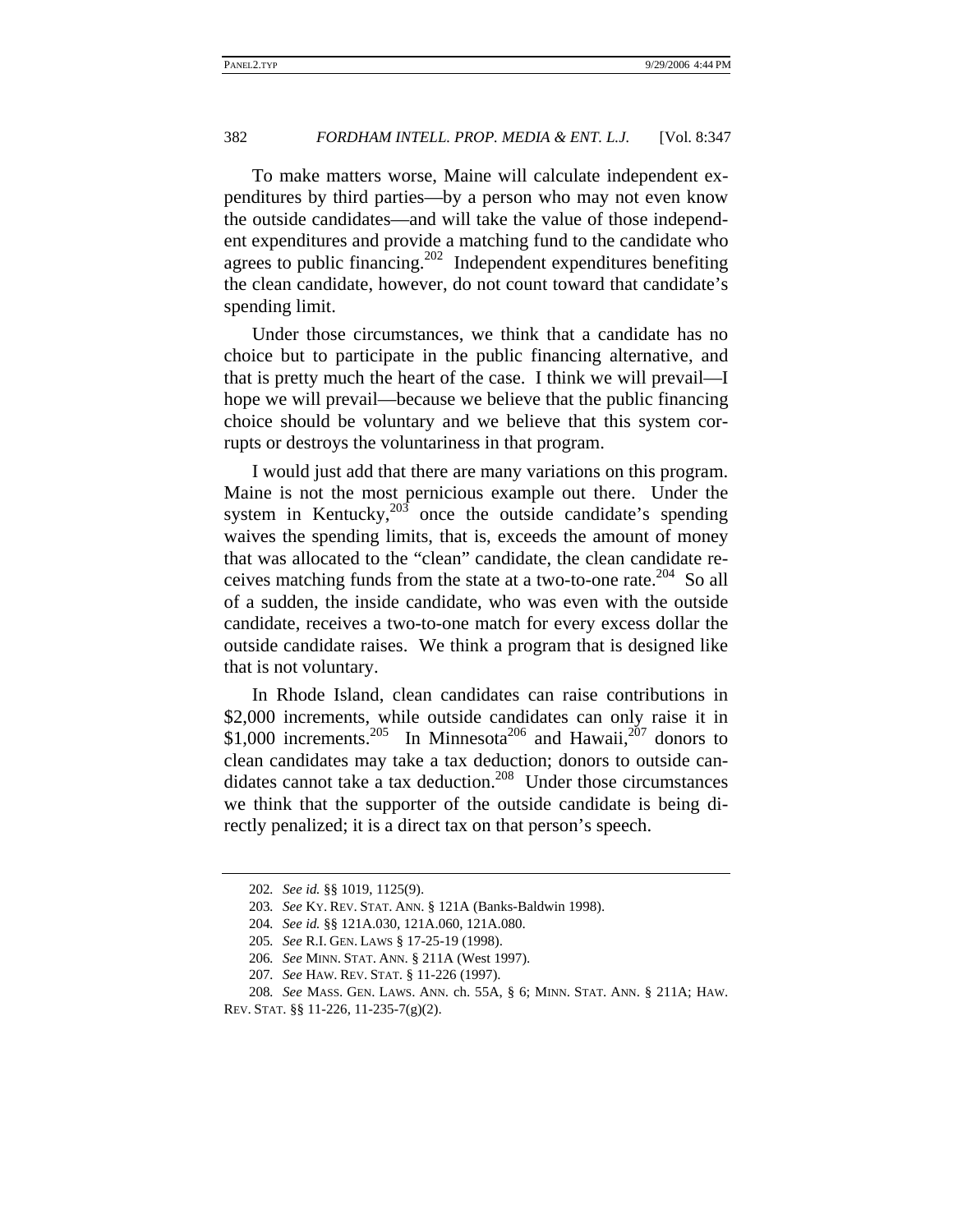Those are some of the programs that are out there. Some are more benign than others. I think the ones that push the envelope are going to fall. I think the ones that come closer to resembling New York's are going to be upheld. Ultimately, however, the Supreme Court is going to have to decide the issue and revisit *Buckley*.

MR. BARRETT: We are going to open up to some questions. I just want to start with one. Several of the speakers relied on me essentially. Those who were opposed to expenditure caps relied on the media and disclosure as a key element in dealing with the problems of quid pro quos and the problems of the campaign finance system.

Well, I tried to address that in my brief remarks at the start, which is that basically the quid pro quo story is a withering story. It is dying on the pages of newspapers. Television certainly will not cover it to any substantial degree; they would not even cover a senatorial investigation of it. Media managers believe the public is not interested in those stories. I have to fight to get them into the pages of the *Village Voice*. 209 And certainly, Rupert Murdoch and Mortimer B. Zuckerman, who have their own dealings with the governments, have not and are not going to give great play to campaign finance abuses.

So in regard to disclosure, I find it ironic that Mr. Kayser, who was on the Pataki Campaign Committee, supports disclosure because the Pataki Campaign Committee files their disclosure forms alphabetically by first name, $210$  so it is impossible for reporters to discern. Because the disclosures are filed alphabetically by first name, the campaign finance documents must be re-collated and reorganized. And Mr. Kayser believes disclosure is the answer.

I think the question that Mr. Kayser posed is a hard question for everyone on the panel, and I would like to have each member of the panel try to address it. He asked, does anyone think government can restrict the number of advertisements you can buy or the amount of literature you can print?

<sup>209.</sup> Mr. Barrett is published regularly in the *Village Voice*.

<sup>210</sup>*. See* Wayne Barrett, *Papering Over Giuliani & Pataki*, VILLAGE VOICE, Jan. 6, 1998, at 49.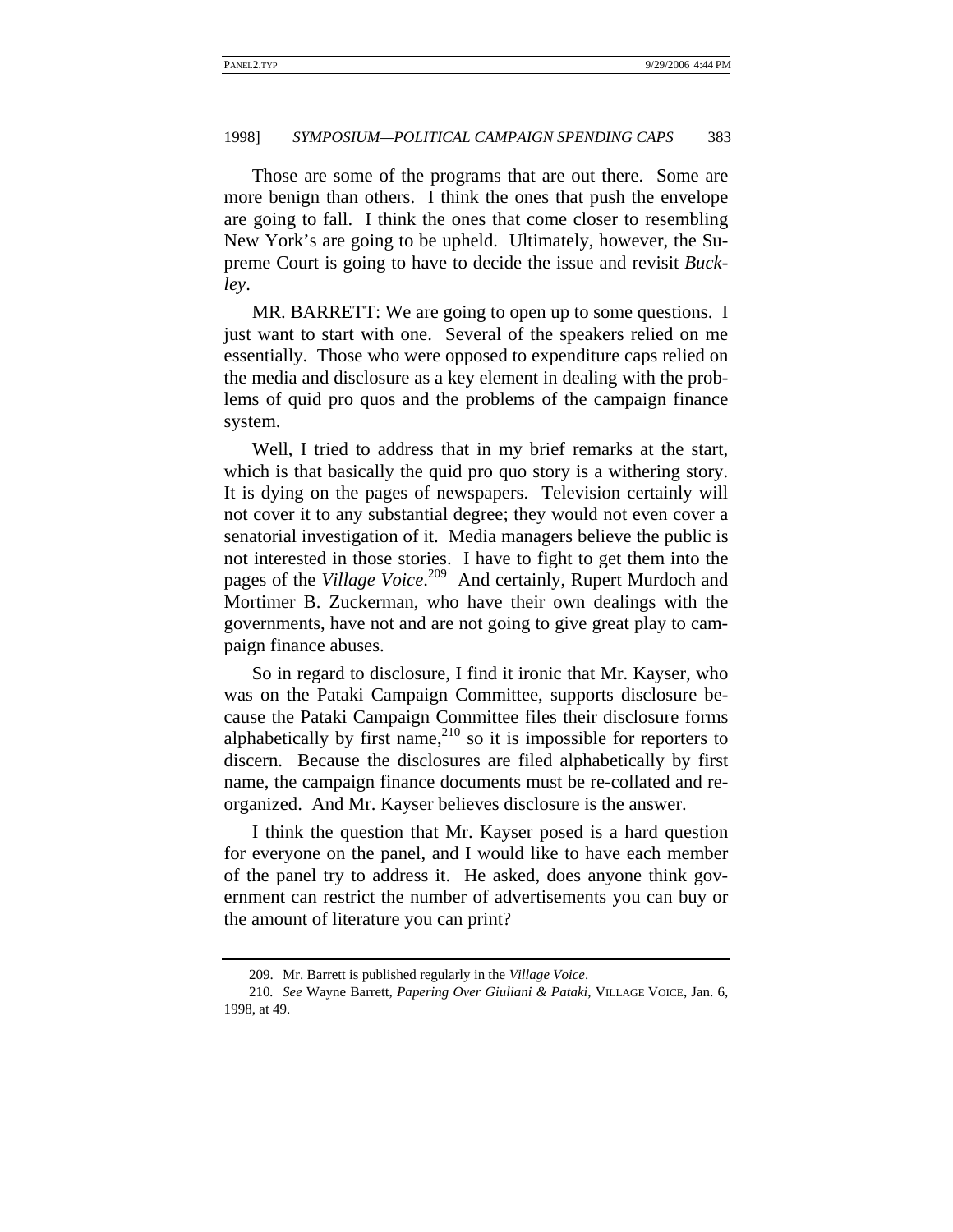I just want to say one other thing about the Ron Lauder campaign. I covered the Ron Lauder campaign. Mr. Kayser is confusing two facts. Mr. Lauder has always been a tremendous champion of term limits. He has spent millions of dollars promoting term limits. He did not spend one of the \$13 million he spent on his campaign to promote term  $\lim$ its.<sup>211</sup> All of that money was spent on the most negative campaign we have ever seen in New York City, directed at mayoral candidate Rudolph Giuliani, because Mr. Lauder was then an agent of Alfonse D'Amato.<sup>212</sup> He was not really running for mayor. He never did a positive commercial about himself. He spent \$13 million in 1989 attacking Rudolph Giuliani, now the incumbent mayor, for not supporting term limits.<sup>213</sup> Mr. Kayser is confusing that with other television campaigns that Mr. Lauder did conduct supporting term limits.<sup>214</sup>

But I think each member of the panel might want to address Mr. Kayser's question, and certainly Mr. Kayser should get a chance to rebut some of my statements. Does anyone think government can restrict the number of advertisements you can buy or the amount of literature you can print? Would anybody want to address that?

MR. JOERSS: Yes. No, I do not think government can directly limit the amount of advertisements you can buy. What government can do is set up voluntary systems similar to the Maine system, which I do not think goes too far. Government can also try to talk the media into giving free and discounted air time. The broadcast rights and the airways used by the media are public property.<sup>215</sup> The rights to the airways are leased by the broadcasters.<sup>216</sup>

<sup>211</sup>*. See* Howard Kurtz, *The Sound Bites & the Fury for N.Y.'s Mayoralty; Koch and Challengers Rev It Up for Tomorrow's Primary*, WASH. POST, Sept. 11, 1989, at D1.

<sup>212</sup>*. See id.*

<sup>213</sup>*. See id.*

<sup>214</sup>*. See* Wayne Barrett, *Rudy Probed Al: The Agent Branded a Spy Investigated D'Amato*, VILLAGE VOICE, July 11, 1995, at 12 (reporting that Ron Lauder initiated a separate campaign on the term limits issue).

<sup>215</sup>*. See* Thomas F. Ackley, Note, *Political Candidates' First Amendment Rights Can Be Trumped By Journalists' Editorial Rights: Candidates Barred From Public Television Debate in* Marcus v. Iowa Public Television, 31 CREIGHTON L. REV. 475, 484- 85 (1998); Camille Kimball, *Political Candidate Need to Speak Freely*, ARIZ. REPUBLIC, Mar. 28, 1998, at D7; Newton N. Minow, *Freeing the Public Airwaves From All Forms of "Free Air Time"*, CHI. TRIB., Apr. 2, 1998, at 23.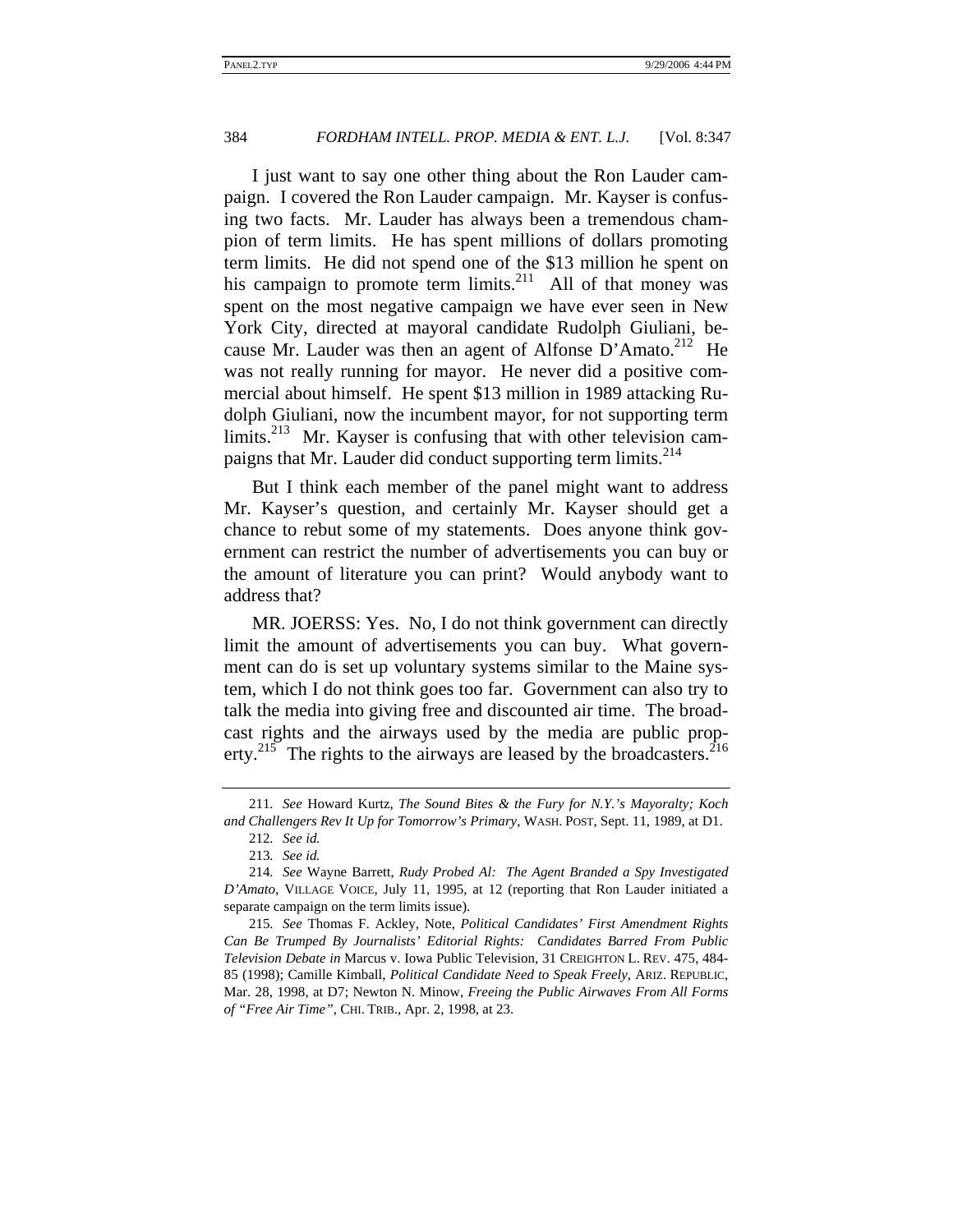In that lease, Congress reserves the right to use those broadcast airways for the public good.<sup>217</sup> So there is legal ground for using the airways for debates or candidate advertisements. This is a way that candidates can get their messages out without having to rely on raising millions of dollars.

MR. BARRETT: Anybody else? Mr. Kastin, I think this goes directly to the system that you are operating.

MR. KASTIN: Right. I think one point to keep in mind is the limits that we are talking about. For example, the spending limit for the recent mayoral election—the general election, not the primary—was \$4.7 million. I think that is a very reasonable number to set for a mayoral campaign that lasts from September to November. Technically, any spending limit can be interpreted as limiting in effect the number of pamphlets ultimately printed, but is it really affecting the quality of the campaign? Do New Yorkers honestly believe that the number of issues that were raised during the campaign and the level of political debate were hindered by the spending limit? I think that because the spending limits are set high enough to allow for a reasonable campaign, there is no danger.

MR. BARRETT: Mr. Kayser, anyone else?

MR. KAYSER: I suppose, as a point of personal privilege, I would like to respond to a couple of remarks made by Wayne Barrett.

One, I did not cover the Lauder campaign as a journalist, the way Wayne did, but I disagree with his characterization of Ron Lauder's campaigning efforts. In an election, you vote for the candidate whose propositions you agree with. Wayne acknowledges that Ron Lauder was a significant supporter of term limits. So when Ron Lauder injects himself into a campaign and spends his money and raises his profile—and there were a lot of organizations that supported him—there was Change New York and other groups involved in fund-raising efforts for financing term limits. It may be that Wayne elected not to cover those aspects or did not re-

<sup>216</sup>*. See* Ackley, *supra* note 215, at 484-85; Minow, *supra* note 215, at 23.

<sup>217</sup>*. See* 47 U.S.C.A. §§ 396, 548, 554 (West 1998).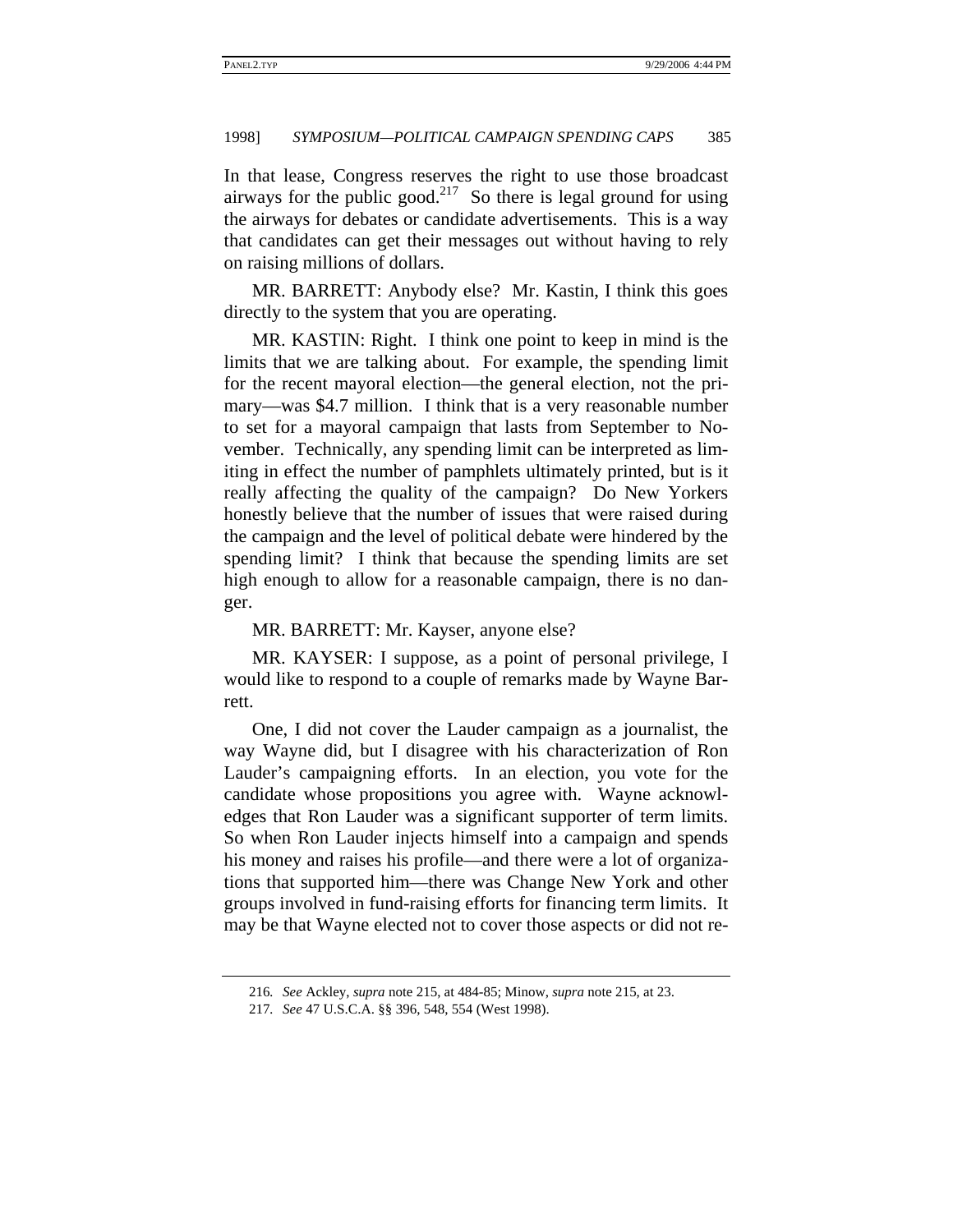alize that there was also an agenda relating to term limits. But there was, in terms of organizations and developing infrastructure and things that led to the successful campaign later.

You have to lay the groundwork for change in campaigns. I think, for example, Steve Forbes is doing the same thing with respect to his profile and persona with the issues that he has taken in terms of tax reform in the United States, which will probably be very fruitful a few years from now. But you cannot do it overnight. There is an educational process associated with it.

As to the fact that the Pataki campaign donors are listed alphabetically by first name. I am aware of this situation, and my awareness of that is why I say there is room for reform. That leads back to the disclosure laws. There can be much more effective disclosure. You can require by statute how things are to be done the timeliness, how things are to be posted, how it is going to be organized. All of that can be legislated.

I am advocating those changes for disclosure. I believe the disclosure should be effective and should not be used as a subterfuge, it should not be done at the last minute, and it should be done in an easy way for journalists to have access. We do need change in that area. So I do not disagree with Wayne at all in that regard.

MR. LOPEZ: I would like to return to the question on the distribution of literature. There are two ways to look at this. If you are talking about placing limits on candidates in exchange for the receipt of public financing, I think that is one constitutional question. I think it is quite another, however, if you are talking about imposing limits on my right or your right as a non-candidate to spend your money on the distribution of literature. I would hope that no one here is suggesting that under *any* circumstance that is an appropriate remedy for what many people see as an evil independent expense.

MR. BARRETT: All right. How about some questions from the audience? Anybody have any questions?

QUESTION: A question I know previous speakers have touched on but I would like to hear more about is enforcement. I have filled out the Federal Election Commission ("FEC") reports and they lack a lot of basic information. The FEC is also very lax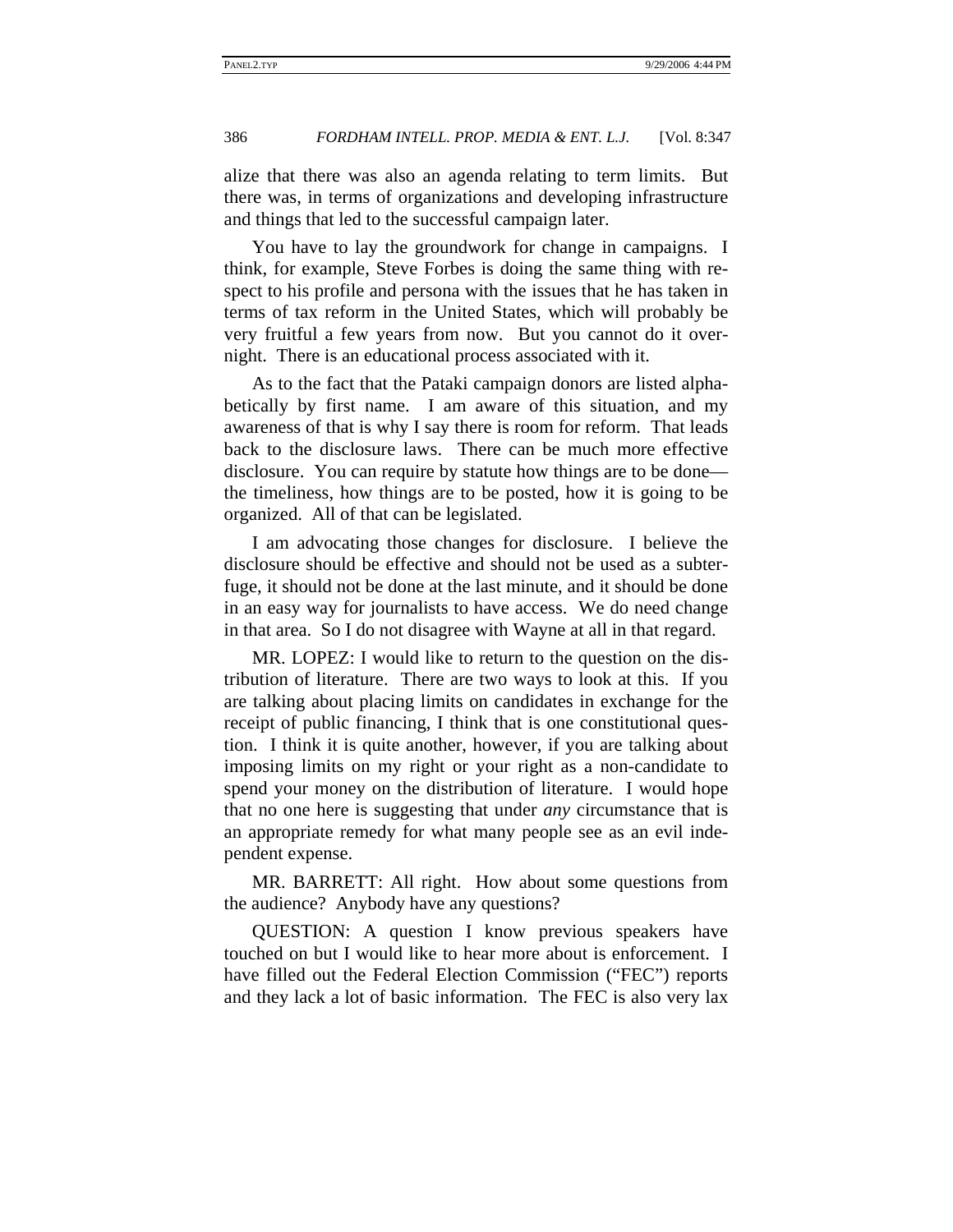on enforcement. I also believe that currently the FEC only has about a handful of investigators, which hampers any investigation. For example, presidential campaigns from 1988 have just paid their FEC fines in the last few years.218 Do you think that a stepped-up enforcement or the creation of a more non-partisan and more powerful FEC would help resolve some of the problems we have? I would also like to hear Mr. Kastin's comments on how New York City handles those kind of problems.

MR. KASTIN: One important difference between New York City's program and the FEC is that the City's program conducts enforcement during the election cycle. So, for example, in 1997 the Giuliani campaign was fined prior to the election.<sup>219</sup> Because the FEC conducts investigations after the elections, candidates may be less concerned about violating campaign finance regulations. That element alone does lend some bite to New York City's program because candidates are aware that they may face a fine prior to the election if they fail to follow the requirements.

Another difference between the two is that the members of the Campaign Finance Board are non-partisan and the FEC is appointed equally between Democrats and Republicans.<sup>220</sup> That factor also lends an element of gridlock in the FEC because you naturally are going to have certain members aligned with one candidate.

MR. BARRETT: Let's just say that the FEC does not have Father O'Hare,<sup>221</sup> who, speaking of the First Amendment rights, may

221. Father Joseph O'Hare is chairman of the New York City Campaign Finance

<sup>218</sup>*. See* Benjamin Weiser & Bill McAllister, *The Little Agency That Can't; Election-Law Enforcer is Weak by Design, Paralyzed by Division*, WASH. POST, Feb. 12, 1997, at A1; *What About FEC? A Simple Route to Cleaner Campaigns*, MINNEAPOLIS-ST. PAUL STAR TRIB., Oct. 17, 1997, at A26.

<sup>219</sup>*.* In 1997, the New York City Campaign Finance Board fined Mayor Giuliani's re-election campaign \$243,490 for exceeding contribution limits. *See* Clifford J. Levy, *Giuliani Campaign Is Fined \$220,000 Over Contributions*, N.Y. TIMES, Sept. 19, 1997, at A1; Jonathan P. Hicks, *Chairman of City Campaign Finance Board Calls For Sharp Changes in Rules*, N.Y. TIMES, Feb. 26, 1998, at B8, C2 (reporting that the Campaign Finance Board temporarily cut off public funds to the Giuliani campaign after finding that hundreds of thousands of dollars in contributions to Giuliani had violated the rules).

<sup>220</sup>*. See* 2 U.S.C.A. § 437c(a)(1) (West 1998 & Supp. 1998) ("No more than 3 members [of the 6 appointed by the President] . . . may be affiliated with the same political party."); NEW YORK CITY ADMIN. CODE § 3-708(1).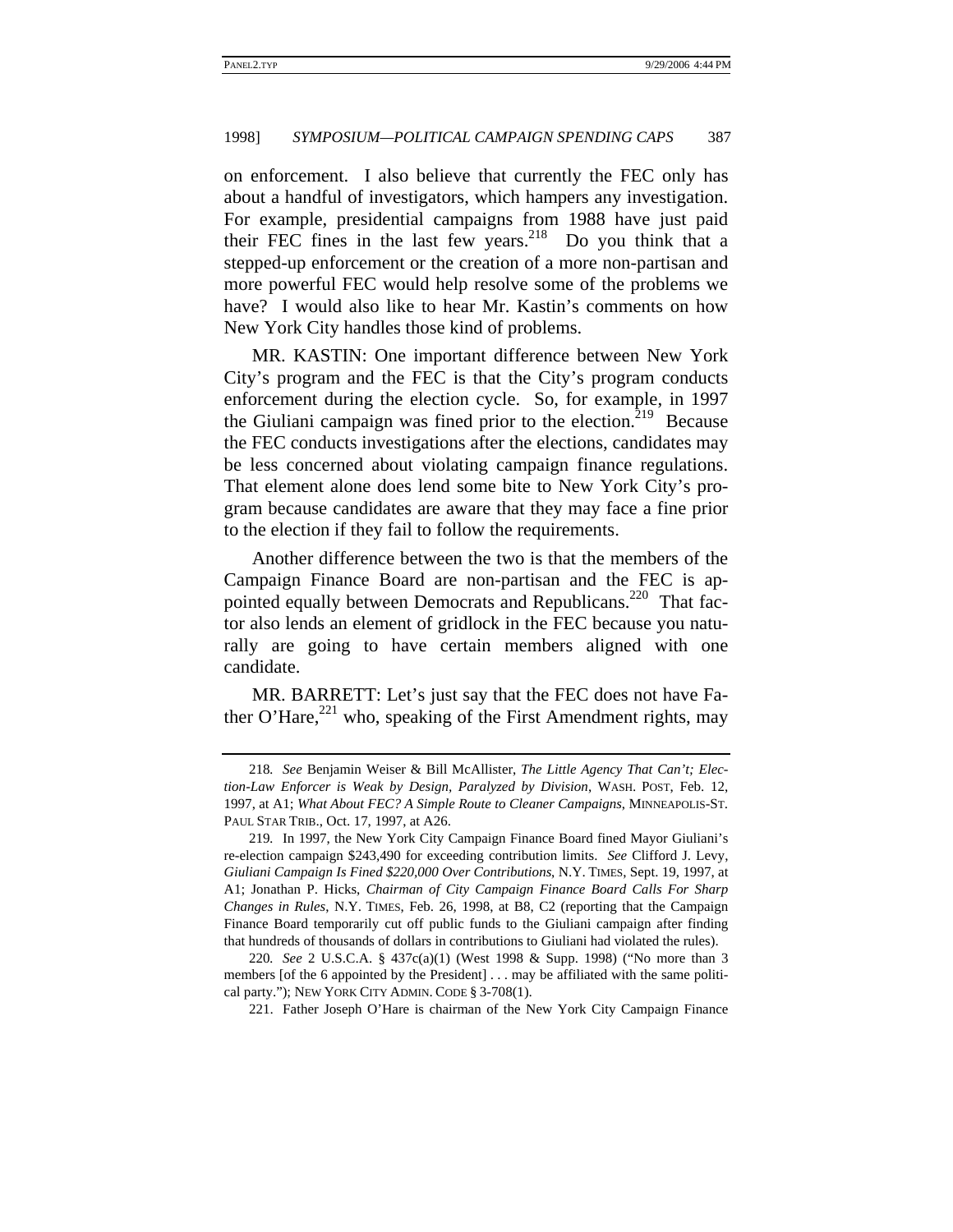not be re-appointed based on some of the things he just did.222

MR. GARNER: I am Robert Garner, managing editor of the *Fordham Intellectual Property, Media & Entertainment Law Journal*, and I have a broader question on First Amendment rights for Mr. Lopez. You mentioned that there might be a problem with conditioning the number of campaign advertisements and pamphlets and such on the receipt of public funds. I want to ask you if that would fall under the doctrine of unconstitutional conditions?

MR. LOPEZ: Right. We do not believe that the government should be able to condition the receipt of government benefits on the waiver of a constitutional right. The unconstitutional conditions doctrine grew out of cases in which the Supreme Court said that you could not do that. $^{223}$ 

Unfortunately, there has been a retreat from those cases, most recently in the arts funding context and also in the hospital funding context. According to the recent cases, for example, if you want to receive government funds, you cannot conduct abortions;<sup>224</sup> if you want to get government grants to create art, you cannot do art

It would be a palpable incongruity to strike down an act of state legislation which, by words of express divestment, seeks to strip the citizen of rights guaranteed by the federal Constitution, but to uphold an act by which the same result is accomplished under the guise of a surrender of a right in exchange for a valuable privilege which the state threatens otherwise to withhold. . . . It is inconceivable that guarantees embedded in the Constitution of the United States may thus be manipulated out of existence.

Board and the President of Fordham University.

<sup>222</sup>*. See* William Murphy, *Missing Out on Budget Process*, NEWSDAY, Apr. 3, 1998, at A36.

<sup>223.</sup> The state cannot attach unconstitutional conditions to the receipt of government benefits. *See* Perry v. Sinderman, 408 U.S. 593, 597 (1972) (holding that the state cannot revoke or withhold a benefit as a penalty for exercising a constitutional right); Sherbert v. Verner, 374 U.S. 398, 404 (1963) (holding that the state cannot deny a benefit, including a contract or other privilege, simply because the intended recipient refuses to relinquish a constitutional right); Speiser v. Randall, 357 U.S. 513, 518-19 (1958) (same); Frost v. Railroad Comm'n, 271 U.S. 583 (1926) (refusing to allow California to impose unconstitutional conditions on the use of its highways). *Frost* set forth one of the earliest, bestknown, and most forceful statements of the doctrine of unconstitutional conditions:

*Id.* at 593.

<sup>224</sup>*. See* Webster v. Reproductive Health Servs., 492 U.S. 490 (1989) (ruling that a state need not commit any resources to performing abortions because nothing in the Constitution requires states to enter or remain in the abortion business or entitles private physicians and their patients to access to public facilities for the performance of abortions).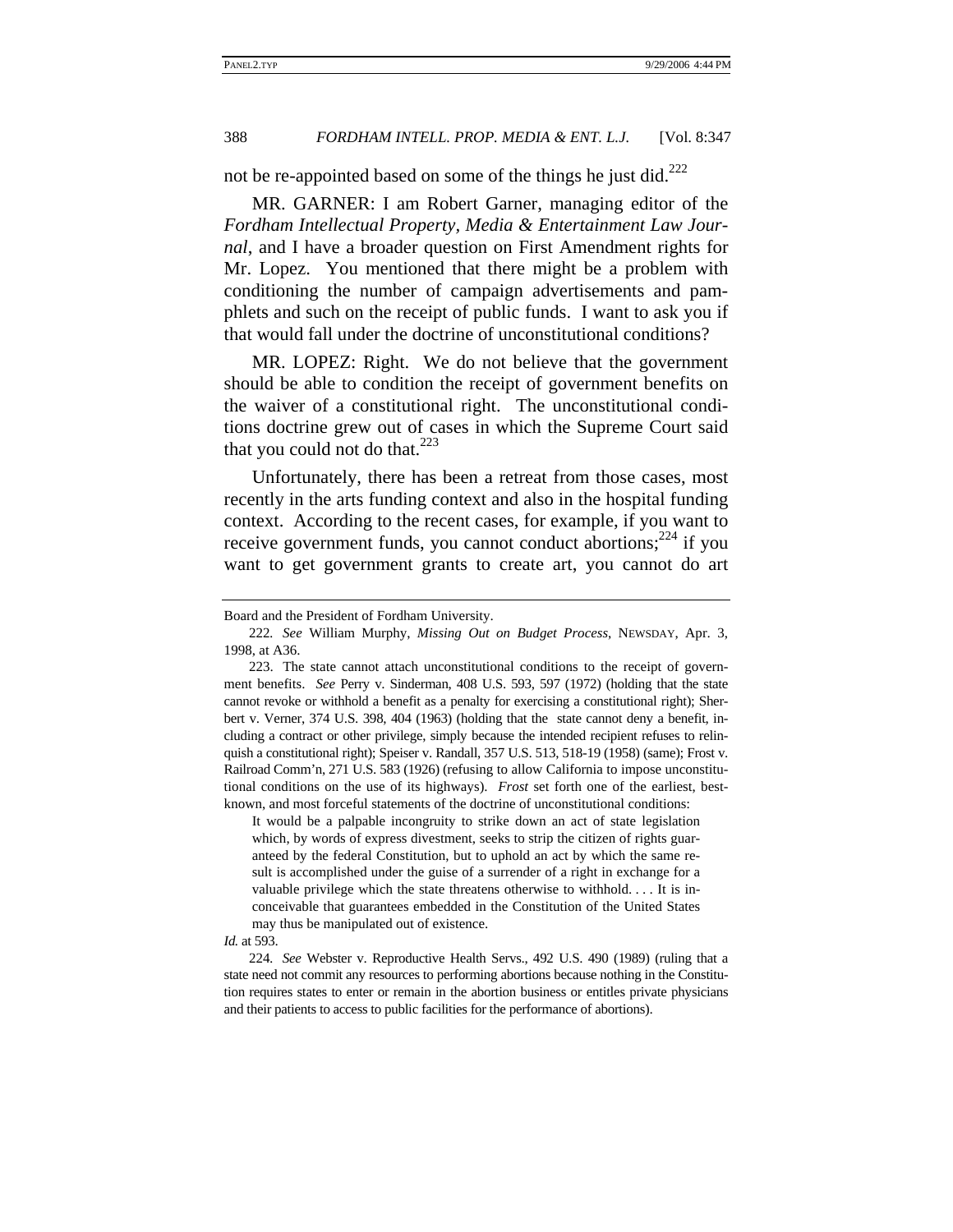which is pornographic art. $225$ 

MR. GARNER: If I may follow up, didn't the Court make a distinction between unconstitutional conditions and the purchase of government services, as in case regarding federal funding for family planning clinics? $2^{226}$ 

MR. LOPEZ: Yes, but it is one of those distinctions that we really think is not a distinction,  $227$  and I guess that is where we would part company with the Court.

MR. BARRETT: Anyone else?

MR. KAYSER: If I could comment on that question for a minute. One of the general problems that we have in our society today is that we do not live long enough, so our collective memories from generation to generation are pretty short. There are not many of us who have a recollection of the way the United States was in the 1920s, for example, or the 1930s, before the New Deal.

226*. See* Rust v. Sullivan, 500 U.S. 173, 196-97 (1991) (allowing the government to prevent the use of federal funds to disseminate abortion-related advice at federallyfunded family planning clinics). As the Court explained in *Rust*, "when the government appropriates public funds to establish a program it is entitled to define the limits of that program." *Id.* at 194.

<sup>225</sup>*. See, e.g.*, Advocates for Arts v. Thomson, 532 F.2d 792 (1st Cir. 1976) (ruling that governor and Executive Council of New Hampshire did not stifle free expression by reversing art grant awarded to literary magazine due to the magazine's publication of a purportedly offensive poem). *But see* Finley v. National Endowment for the Arts, 795 F. Supp. 1457, 1475-76 (C.D. Cal. 1992) (striking down the National Endowment for the Arts' ("NEA") "decency" clause for artistic grants), *aff'd*, 100 F.3d 671 (9th Cir. 1996), *cert. granted*, \_\_ U.S. \_\_, 118 S. Ct. 554l (1997); Bella Lewitzky Dance Foundation v. Frohnmayer, 754 F. Supp. 774, 785 (C.D. Cal. 1991) (finding NEA's certification requirement unconstitutional).

<sup>227</sup>*. Rust* stands for the proposition that the government may make content-based choices when it is the speaker or when it enlists private entities to convey its own message. The Court cautioned, however, that its holding in *Rust* would not apply to public fora or to universities, which occupied "a traditional sphere of free expression so fundamental to the functioning of our society that the Government's ability to control speech within that sphere by means of conditions attached to the expenditure of Government funds is restricted." *Rust*, 500 U.S. at 200. That distinction was tested in *Rosenberger v. Rector and Visitors of the University of Virginia*, in which the Court ruled that a public university could not deny funding to a student publication based on its religious content: as long as the publication did not speak for the university. 515 U.S. 819 (1995). In both *Rosenberger* and *Rust*, the Court attempted to draw a fine line between conditions imposed on government-funded private speech and conditions imposed on the government's own speech or that of its surrogates.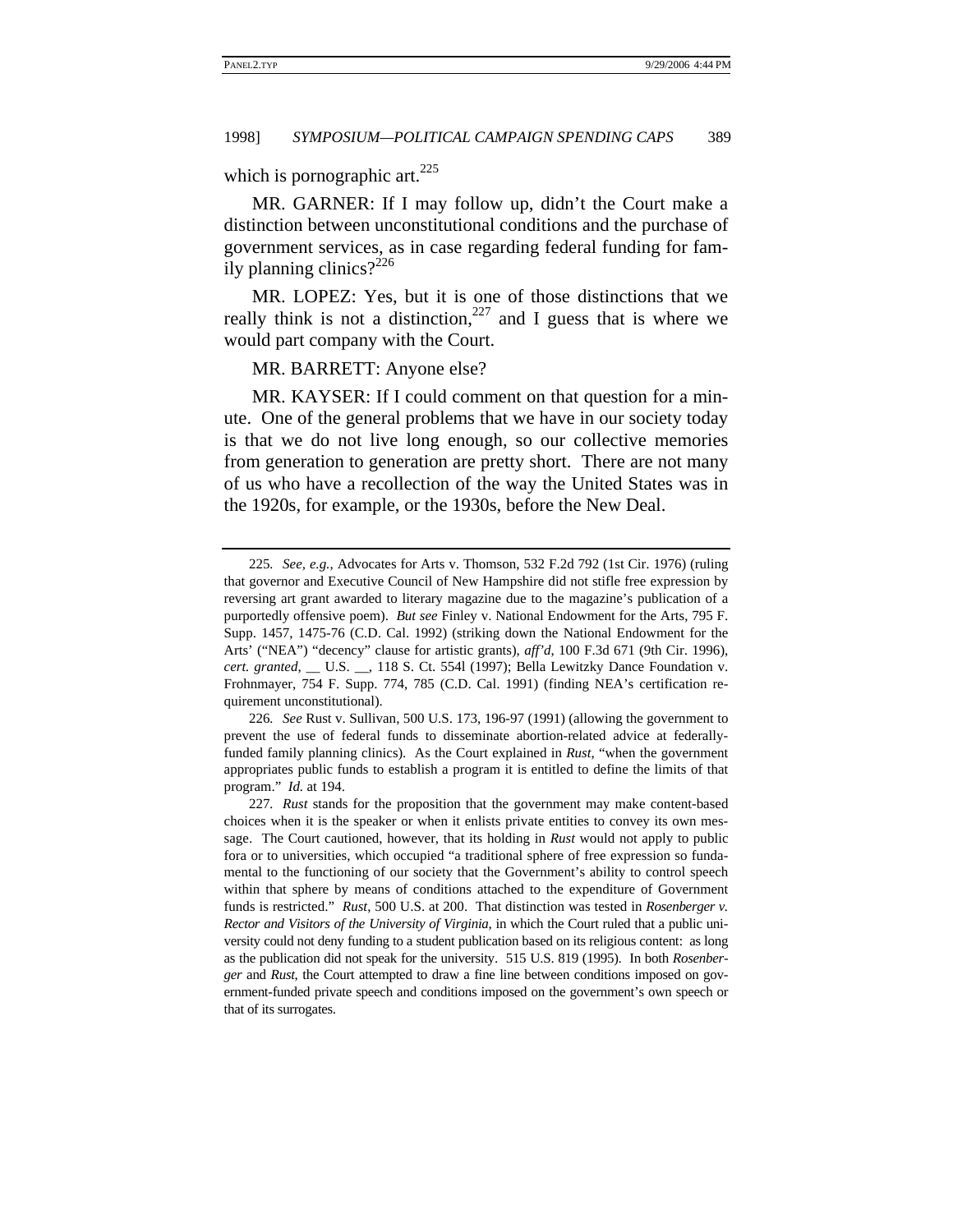During this century, the government's involvement in all sorts of different areas of people's lives has continued to increase. So we face problems with conditioning some government benefit upon the release of some right.<sup>228</sup> For example, in exchange for public housing, one might be forced to waive his Fourth Amendment right against unreasonable search and seizure. This type of exchange is endemic in our society.

The best way of dealing with it, in my opinion, is to move toward mechanisms which do not depend upon government financing and which have more empowerment and protections for the individual. In this way, you might avoid raising those issues in the beginning. So, for example, you can privatize public housing, you sell it off, and you distribute it, basically co-op it, and give people the right to own what they are living in. You put capital into the hands of individuals and then you could add greater property protections for individuals in our society.

We need a smaller, less intrusive government, with less dependency upon government. That will protect us with respect to our constitutional rights and those unreasonable conditions requiring a person to waive constitutional rights.

*Speiser*, 357 U.S. at 518.

<sup>228</sup>*. See, e.g.*, Perry v. Sinderman, 408 U.S. 593 (1972) (ruling that a state college could not refuse to renew a non-tenured professor's contract in retaliation for his public criticism of the school administration). In *Perry*, the Court held that a state cannot condition a benefit on a restriction of protected First Amendment activity even where the benefit is discretionary, rather than an entitlement:

For at least a quarter-century, this Court has made clear that even though a person has no "right" to a valuable government benefit and even though the government may deny him the benefit for any number of reasons, there are some reasons upon which the government may not rely. It may not deny a benefit to a person on a basis that infringes his constitutionally protected interests especially, his interest in freedom of speech. . . . Such interference with constitutional rights is impermissible.

*Id.* at 587 (citation omitted); *see also, e.g.*, Speiser v. Randall, 357 U.S. 513 (1958). In *Speiser*, the Court ruled that California could not deny a tax exemption to applicants who refused to sign a loyalty oath. The Court rejected the idea that because the tax exemption was a discretionary "privilege" or "bounty," the limitation placed on the "privilege" could not be a First Amendment violation:

<sup>[</sup>A] discriminatory denial of a tax exemption for engaging in speech is a limitation on free speech. . . . To deny an exemption to claimants who engage in certain forms of speech is in effect to penalize them for such speech. Its deterrent effect is the same as if the State were to fine them for this speech.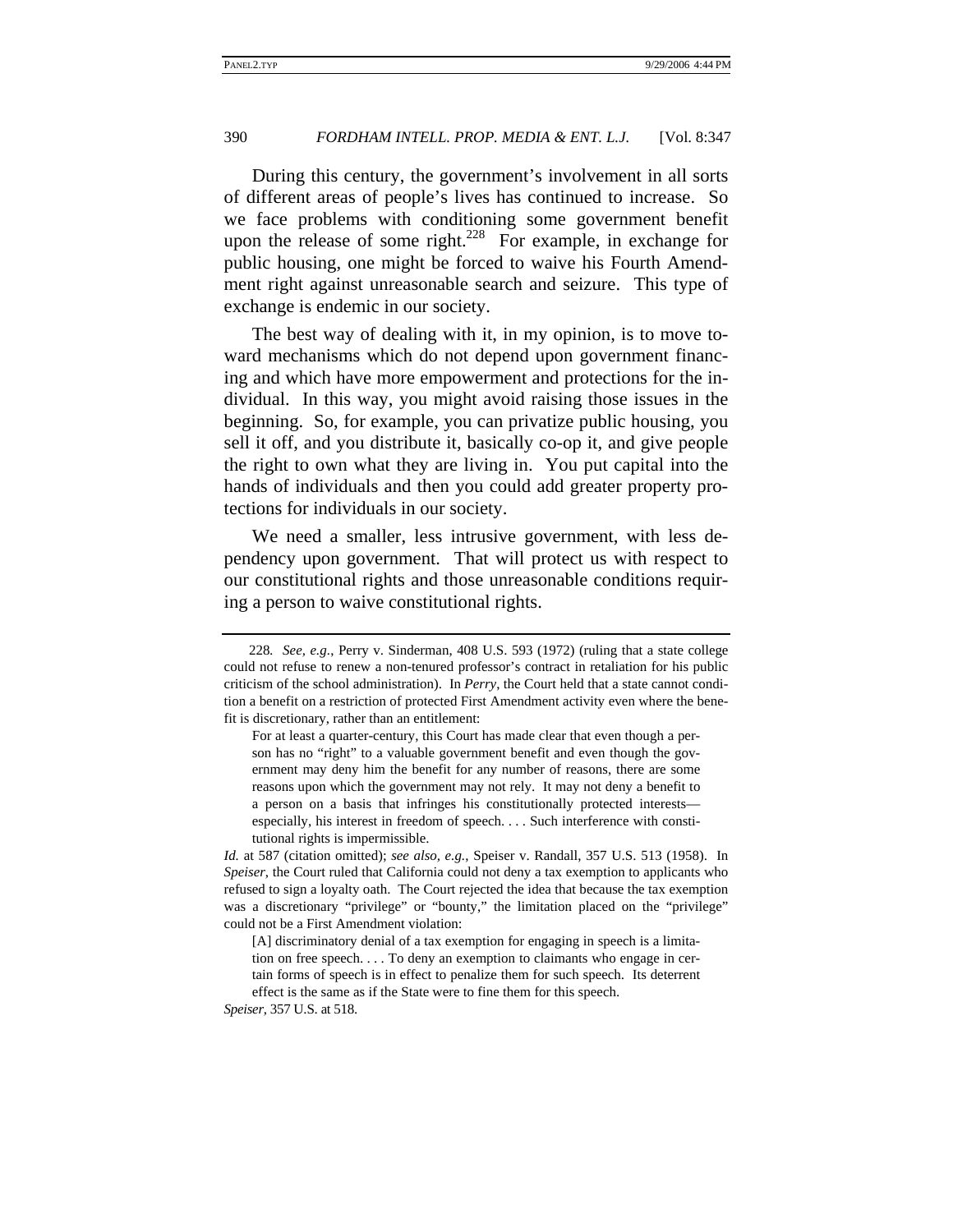# MR. BARRETT: Who is next?

QUESTION: This is a question for anyone who wants to address it. In light of the Supreme Court's decision two years ago in *Colorado Republican Federal Campaign Committee v. Federal Election Commission*, 229 where they said that political parties can basically spend limitless amounts of money on behalf of political candidates. Besides contribution limits of \$1,000 per individual or \$5,000 per PAC, what is really left to the campaign finance laws when any group or any individual can basically run a campaign for a candidate?

MR. LOPEZ: Let me clarify something you said about that case that is a mistake. The Court said that political party spending does not violate the contribution limits set down by FECA as long as the political party's spending is not coordinated with the candidate.<sup>230</sup> In other words, the political party has the right to go out and expressly advocate the election or defeat of a particular candidate. The FECA folks said, by definition, political party is the alter-ego of the candidate.<sup>231</sup> The Supreme Court did not accept it.<sup>232</sup> The Court said, as long as it is not coordinated, they are independent creatures. $^{233}$ 

QUESTION: Just to look at that again. What is to stop the Republican Party from running Bob Dole's campaign for him?

MR. KAYSER: I can answer that. First, the question you are raising is actually the focal point of the investigation and the decision by U.S. Attorney General Janet Reno not to appoint a special prosecutor for President Clinton.<sup>234</sup> President Clinton raised money and directly oversaw the Democratic National Committee's running of his advertisements during his campaign.<sup>235</sup> There was clear coordination in fund-raising and everything, all under one en-

<sup>229. 518</sup> U.S. 604 (1996).

<sup>230</sup>*. See id.* at 608, 613.

<sup>231</sup>*. See id.* at 613.

<sup>232</sup>*. Id.* at 613-14.

<sup>233</sup>*. Id.* at 614-16.

<sup>234</sup>*. See* Ronald J. Ostrow & Jonathan Peterson, *Reno Won't Seek Special Counsel on White House Calls Politics*, L.A. TIMES, Dec. 3, 1997, at A1.

<sup>235</sup>*. See* Lena H. Sun, *Huang Accused of Seeking to Mask DNS Funds*, CHI. SUN-TIMES, Feb. 20, 1997, at 16.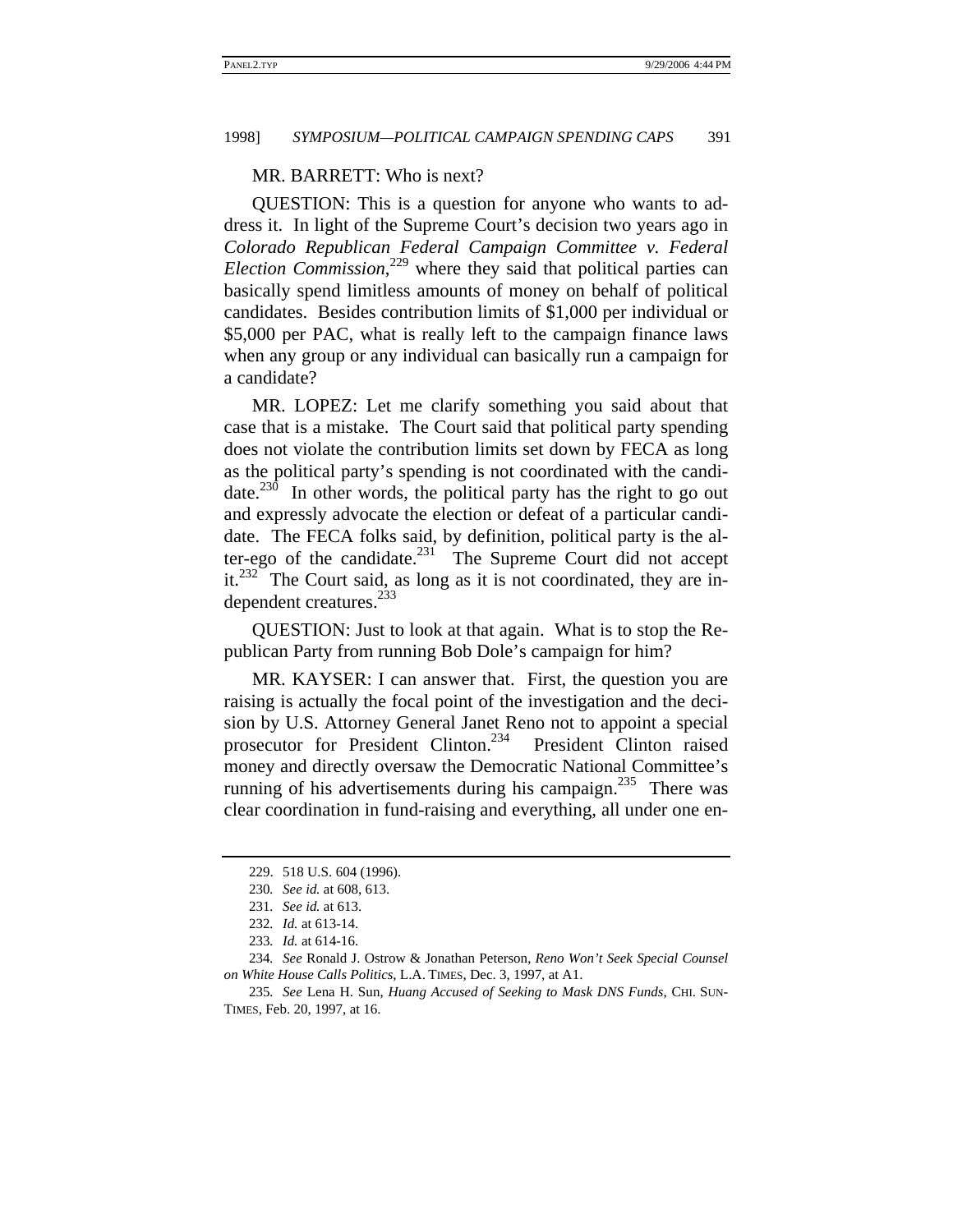tity.

But Janet Reno basically has made the decision, as attorney general of the United States, that we no longer have any restrictions to speak of that are meaningful under the current statutory system. That is the de facto decision of the attorney general of the United States.

In some ways I agree with her. I think the best thing is just to junk it, move away from it, have full disclosure, effective disclosure, and accept Janet Reno's decision. I think that basically that is what the American public has decided too. That is why we do not have the people up in arms over what is going on here. The American people do not want the restrictions on either the contributions or expenditures.

I think that is the minority position. It has the support and it is resonated in journals like the *New York Times* and in certain other journals, who already have a forum and would like to restrict people who do not control the media but who need a outlet, because that enhances the media on a relevant basis. As my fellow panelist Ed Hayes mentioned earlier, it is a question of whose ox is gored: who is trying to advocate something to the detriment of somebody else.

But the First Amendment is there, fortunately, and we have a Supreme Court that is going to stand behind it. The sooner that we call it the way it is, move ahead, and get over this—we are wasting an awful lot of time over a debate that is going nowhere in terms of change in the direction of more restrictions. What we ought to move toward is more liberty, more freedom, more competition, and full disclosure. I think that is what most people want. I think if there were a vote held today, that is the way it would be in the United States.

But the majority decision is not the way it is going to be determined. It is going to be determined by the law—the United States Constitution.

MR. BARRETT: We are running out of time. We have time for one more question.

MR. JOERSS: One quick point. I think the idea of removing all spending and contribution limits and increasing disclosure and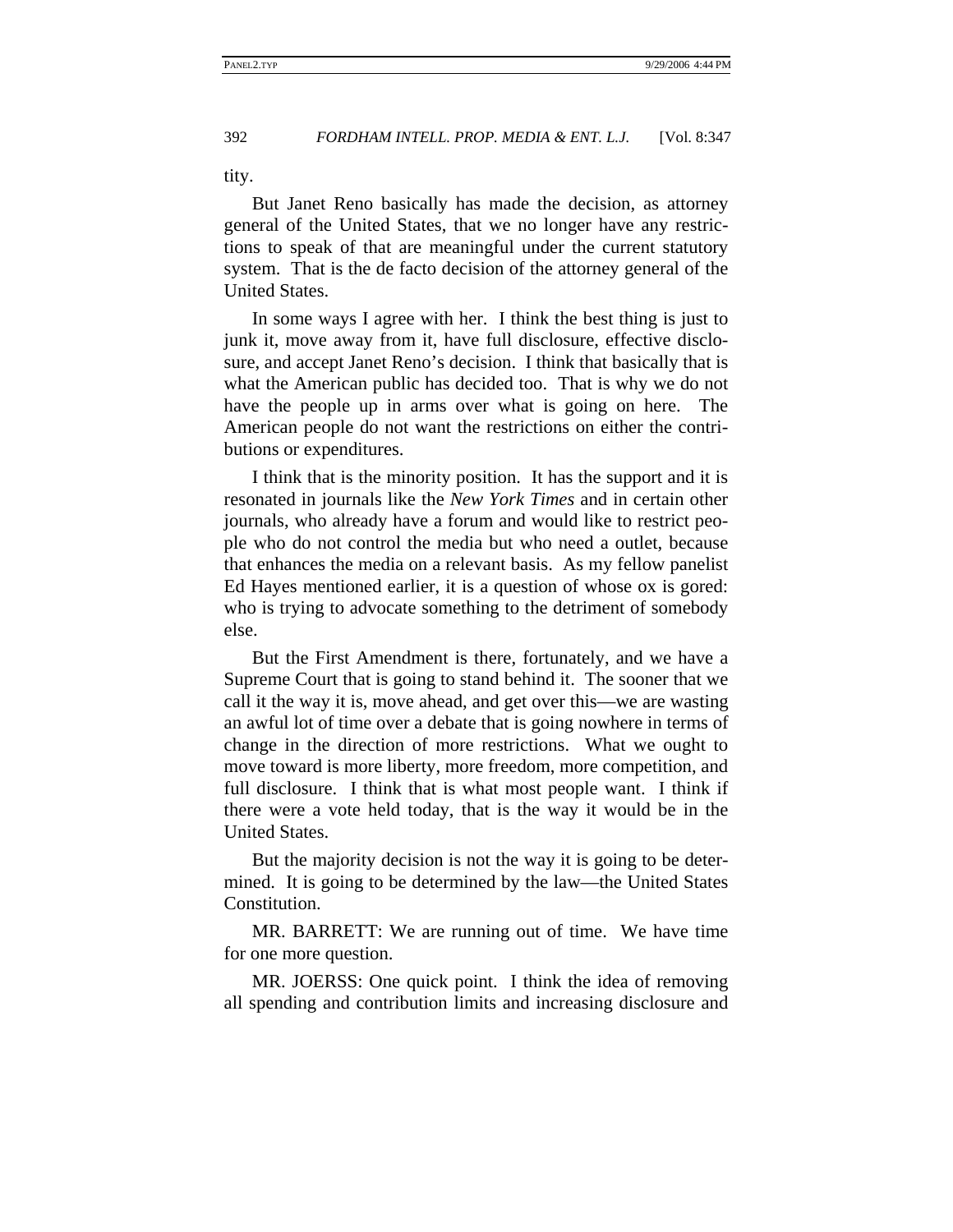calling it reform is somewhat preposterous. To remove all of the laws would create a legalized system of bribery: based on which candidates are receiving the money. There are enough ways that the party can run that money around, even with strong disclosure laws, that we are not going to get good answers about this. The fundamental problem remains: Huge amounts of capital coming in from individuals, which is subverting the democratic process.

MR. BARRETT: Mr. Joerss, didn't you indicate in your presentation that the poll showed substantial support for it?

MR. JOERSS: In the CBS News/*New York Times* poll, nine out of ten Americans supported radical reform of the campaign finance structure and say it is broken. $236$ 

MR. BARRETT: Do the polls indicate whether or not they favor restrictions on contributions or expenditures, or just that they want to see some radical change?

MR. JOERSS: They said the system is broken and needs fixing. Whether they specifically want to scrap all existing laws except disclosure, I do not know, but I would not think so.

MR. KASTIN: In New York City, the media and public often place heavy pressure on politicians to join the program.<sup>237</sup> As a result, the numbers for joining are very high. As far as New York City goes—this may be different than the rest of the country—it is clear that the media and the public do want politicians to abide by limits.

MR. BARRETT: Last question.

QUESTION: Mr. Kayser, wouldn't the net effect of the system that you are proposing, in which there were no restrictions at all, lead to having the exact opposite effect of what you are saying?

<sup>236</sup>*. See* Lewis *supra* note 63, at F32.

<sup>237</sup>*. See* ROAD TO REFORM, *supra* note 121, at 10. The Campaign Finance Board reported that candidates responded to media pressure to join the program:

One reason participation has increased from election to election may be the increasing attention the Program has received from the media. Considerable dissatisfaction has been expressed by editorial boards at "politics as usual" campaigns, and participation in the Program is regarded as an important criterion by which to judge whether a campaign has rejected these practices.